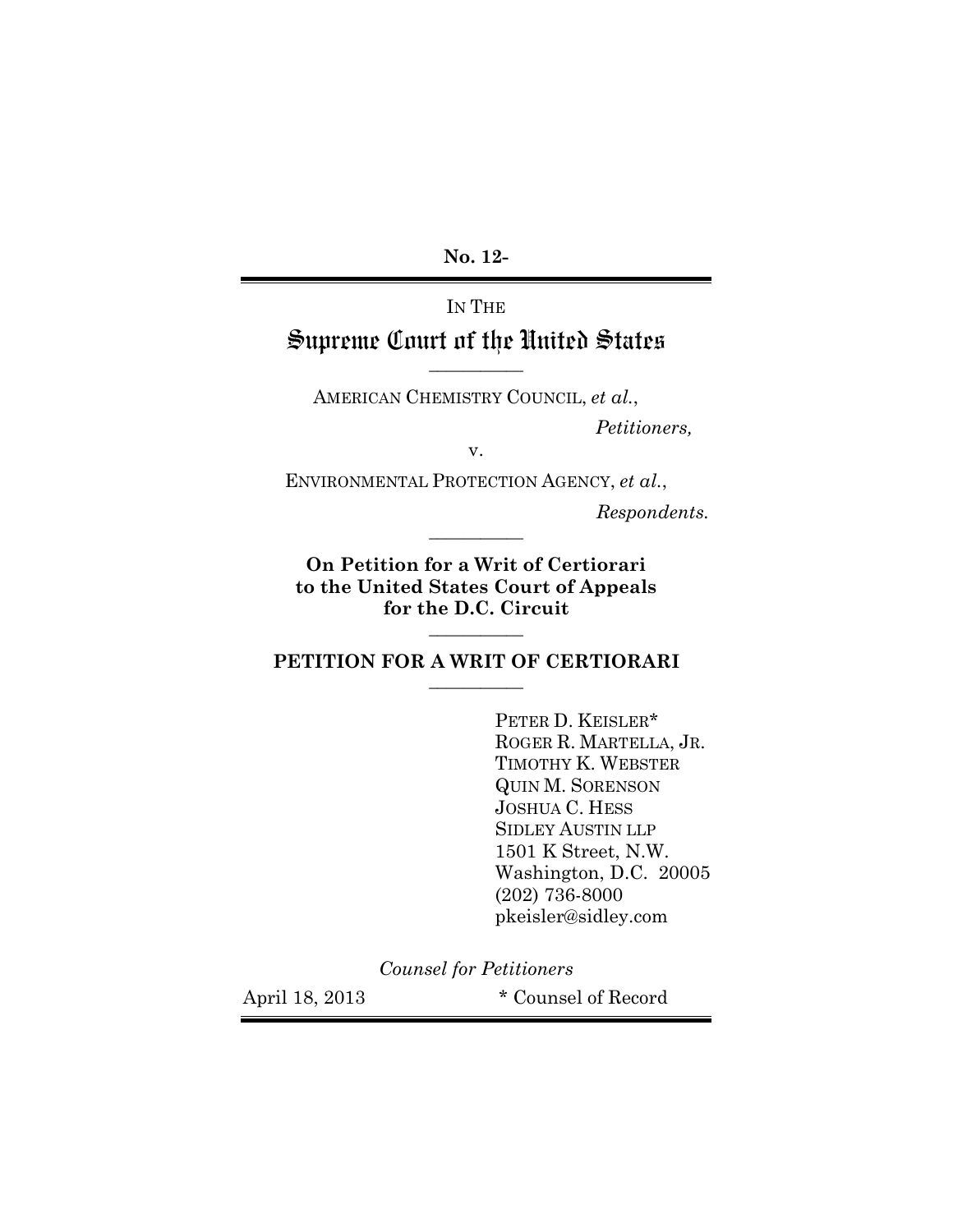#### **QUESTION PRESENTED**

The Clean Air Act requires a "major emitting facility," defined as a source of "two hundred and fifty tons per year or more" of an air pollutant, to comply with the permitting requirements of the "prevention of significant deterioration" (PSD) program of Part C of the Act if the facility is "in any area to which this part applies." 42 U.S.C. §§ 7475(a)(1), 7479(1). The Environmental Protection Agency (EPA) claims the power to revise that statutory threshold to "one hundred thousand tons per year or more" for greenhouse gases because, it explains, applying the statutory threshold as written to greenhouse gases would produce "absurd results" that would be "inconsistent with congressional intent" and "severely undermine" congressional purpose." Pet. App. 617a. These "absurd results" occur only because EPA has interpreted the PSD provision to cover sources of 250 tons per year of *any* pollutant regulated under *any* part of the Act now including greenhouse gases, as a result of EPA's regulatory actions after *Massachusetts* v. *EPA*, 549 U.S. 497 (2007)—even though the PSD program "applies" only to six designated "NAAQS pollutants."

The question presented is: Whether EPA properly interpreted Part C of the Clean Air Act, requiring a pre-construction permit for a "major emitting facility … in any area to which this part applies," 42 U.S.C. § 7475(a)(1),to apply to facilities emitting "*any* regulated air pollutant," when EPA's interpretation concededly produces absurd results, requiring (in the agency's view) that it rewrite separate statutory thresholds, and when an alternative construction applying the provision only to sources of NAAQS pollutants subject to Part C—would avoid those results and would not require rewriting the statute.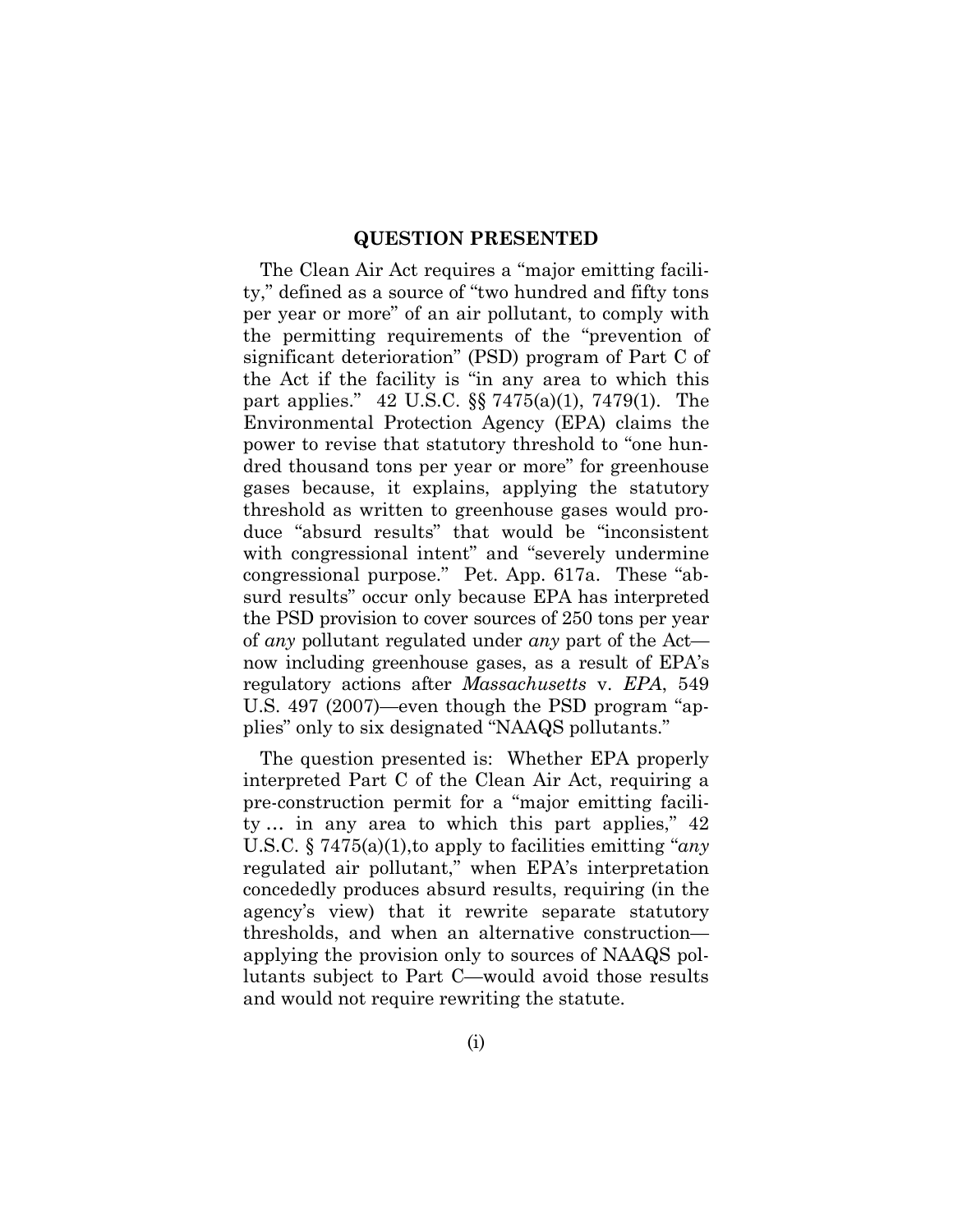#### **PARTIES TO THE PROCEEDINGS**

Petitioners herein, which were also the petitioners in this case below or in related cases addressed by the consolidated judgment below, include the American Chemistry Council; American Frozen Food Institute; American Fuel & Petrochemical Manufacturers; American Iron and Steel Institute; American Petroleum Institute; Brick Industry Association; Clean Air Implementation Project; Corn Refiners Association; Glass Association of North America; Independent Petroleum Association of America; Indiana Cast Metals Association; Michigan Manufacturers Association; Mississippi Manufacturers Association; National Association of Home Builders; The National Association of Manufacturers; National Federation of Independent Business; National Oilseed Processors Association; North American Die Casting Association; Portland Cement Association; Specialty Steel Industry of North America; Tennessee Chamber of Commerce and Industry; Western States Petroleum Association; West Virginia Manufacturers Association; and Wisconsin Manufacturers and Commerce.

Respondents herein, which were also the respondents in this case below, are the Environmental Protection Agency and Lisa Perez Jackson, Administrator, U.S. Environmental Protection Agency. Lisa Perez Jackson ceased to hold the office of Administrator, U.S. Environmental Protection Agency, on February 15, 2013; that office is currently held in an acting capacity by Robert Perciasepe, Acting Administrator, U.S. Environmental Protection Agency.

The petitioners in this case below or in related cases addressed by the consolidated judgment below, which are not petitioners herein, included Greg Ab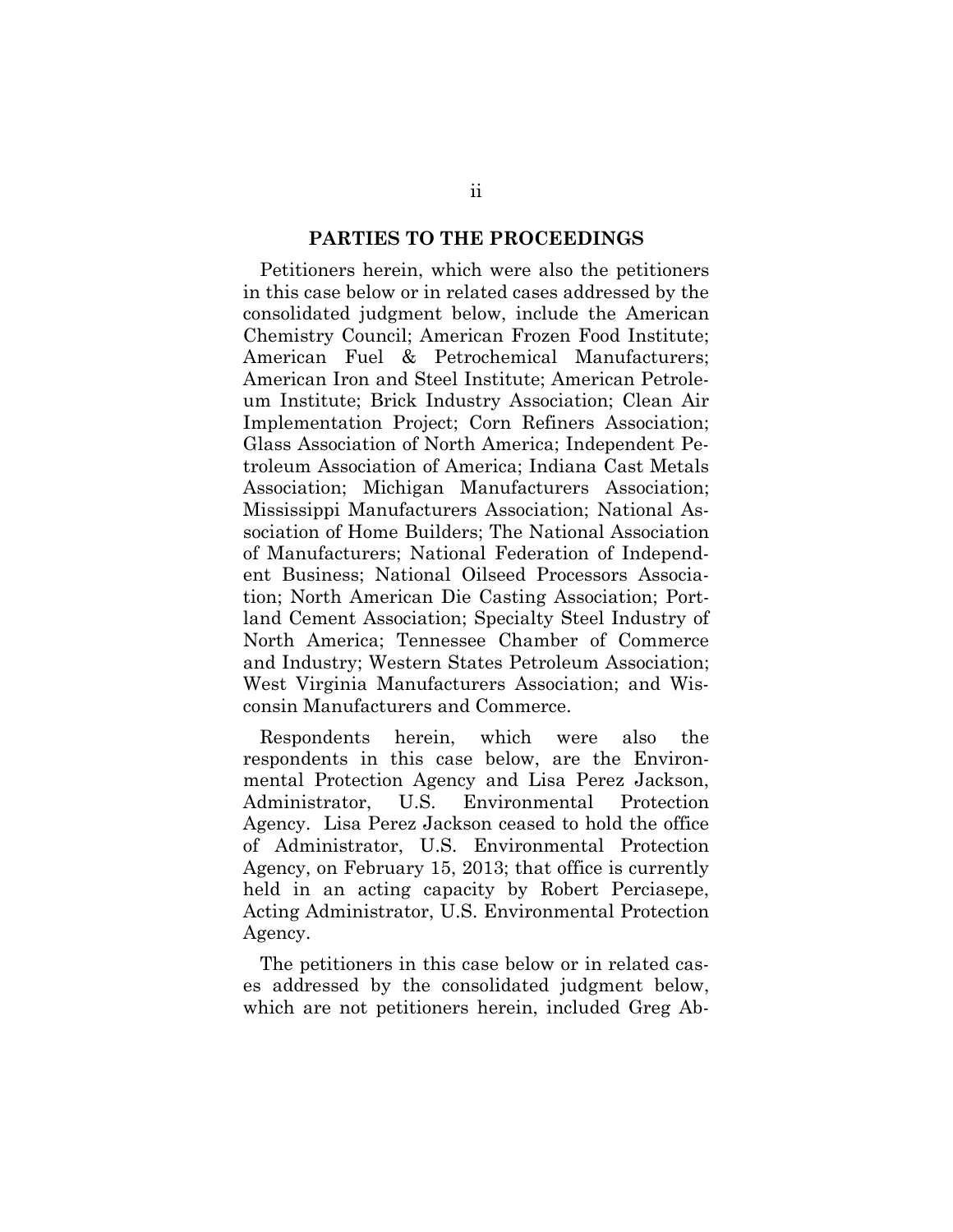bott, Attorney General of Texas; Alpha Natural Resources, Inc.; American Farm Bureau Federation; Michele Bachmann, U.S. Representative, Minnesota 6th District; Haley Barbour, Governor of the State of Mississippi; Marsha Blackburn, U.S. Representative, Tennessee 7th District; Kevin Brady, U.S. Representative, Texas 8th District; Paul Broun, U.S. Representative, 10th District; Dan Burton, U.S. Representative, Indiana 5th District; Chamber of Commerce of the United States of America; Glass Packaging Institute; Coalition for Responsible Regulation, Inc.; Collins Industries, Inc.; Collins Trucking Company, Inc.; Commonwealth of Virginia; Competitive Enterprise Institute; Nathan Deal, U.S. Representative, Georgia 9th District; Energy-Intensive Manufacturers' Working Group on Greenhouse Gas Regulation; FreedomWorks; the Science and Environmental Policy Project; Georgia Agribusiness Council, Inc.; Georgia Coalition for Sound Environmental Policy, Inc.; Georgia Motor Trucking Association, Inc.; Gerdau Ameristeel US Inc.; Phil Gingrey, U.S. Representative, Georgia 11th District; Great Northern Project Development, L.P.; Industrial Minerals Association—North America; J&M Tank Lines, Inc.; Kennesaw Transportation, Inc.; Steve King, U.S. Representative, Iowa 5th District; Jack Kingston, U.S. Representative, Georgia 1st District; Landmark Legal Foundation; Langboard, Inc.–MDF; Langboard, Inc.–OSB; Langdale Chevrolet-Pontiac, Inc.; The Langdale Company; Langdale Farms, LLC; Langdale Ford Company; Langdale Forest Products Company; Langdale Fuel Company; Mark R. Levin; John Linder, U.S. Representative, Georgia 7th District; Louisiana Department of Environmental Quality; Missouri Joint Municipal Electric Utility Commission; National Cattlemen's Beef Association; National Environmental Development Association's Clean Air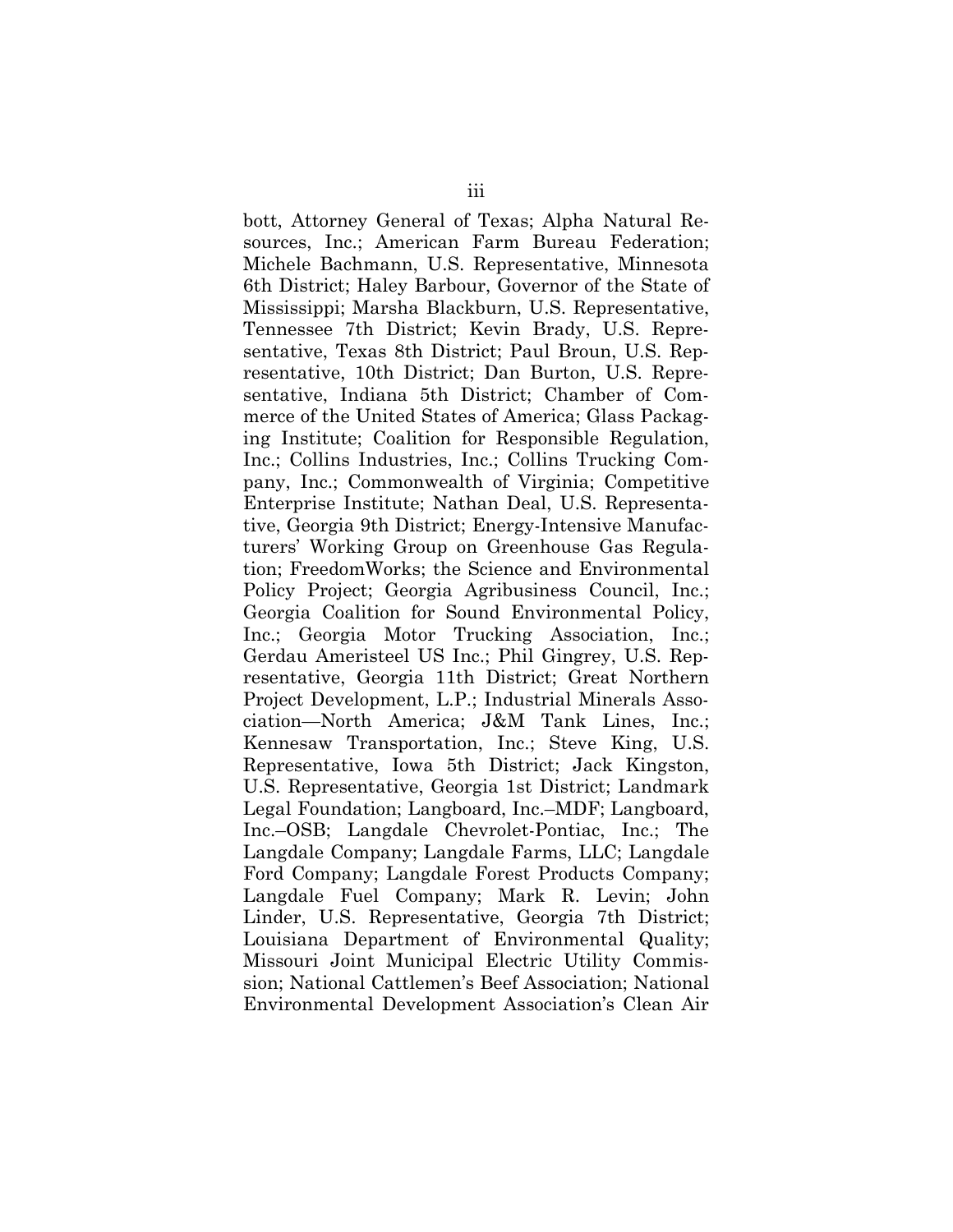Project; National Mining Association; Ohio Coal Association; Pacific Legal Foundation; Peabody Energy Company; Rick Perry, Governor of Texas; Tom Price, U.S. Representative, Georgia 6th District; Dana Rohrabacher, U.S. Representative, California 46th District; Rosebud Mining Co.; John Shadegg, U.S. Representative, Arizona 3rd District; John Shimkus, U.S. Representative, Illinois 19th District; South Carolina Public Service Authority; Southeast Trailer Mart, Inc.; Southeastern Legal Foundation, Inc.; State of Alabama; State of Nebraska; State of North Dakota; State of South Carolina; State of South Dakota; State of Texas; Texas Agriculture Commission; Texas Commission on Environmental Quality; Texas General Land Office; Texas Public Utilities Commission; Texas Railroad Commission; Utility Air Regulatory Group; and Lynn Westmoreland, U.S. Representative, Georgia 3rd District.

The respondents in related cases addressed by the consolidated judgment below included the U.S. Environmental Protection Agency (EPA) and Lisa P. Jackson, Administrator, U.S. Environmental Protection Agency. Lisa Perez Jackson ceased to hold the office of Administrator, U.S. Environmental Protection Agency, on February 15, 2013; that office is currently held in an acting capacity by Robert Perciasepe, Acting Administrator, U.S. Environmental Protection Agency.

Movant-intervenors for petitioners in certain of the cases addressed by the consolidated judgment below, which are not petitioners herein (unless identified above as petitioners herein), included Alpha Natural Resources, Inc.; American Farm Bureau Federation; American Frozen Food Institute; American Fuel & Petrochemical Manufacturers; American Petroleum Institute; Arkansas State Chamber of Commerce; As-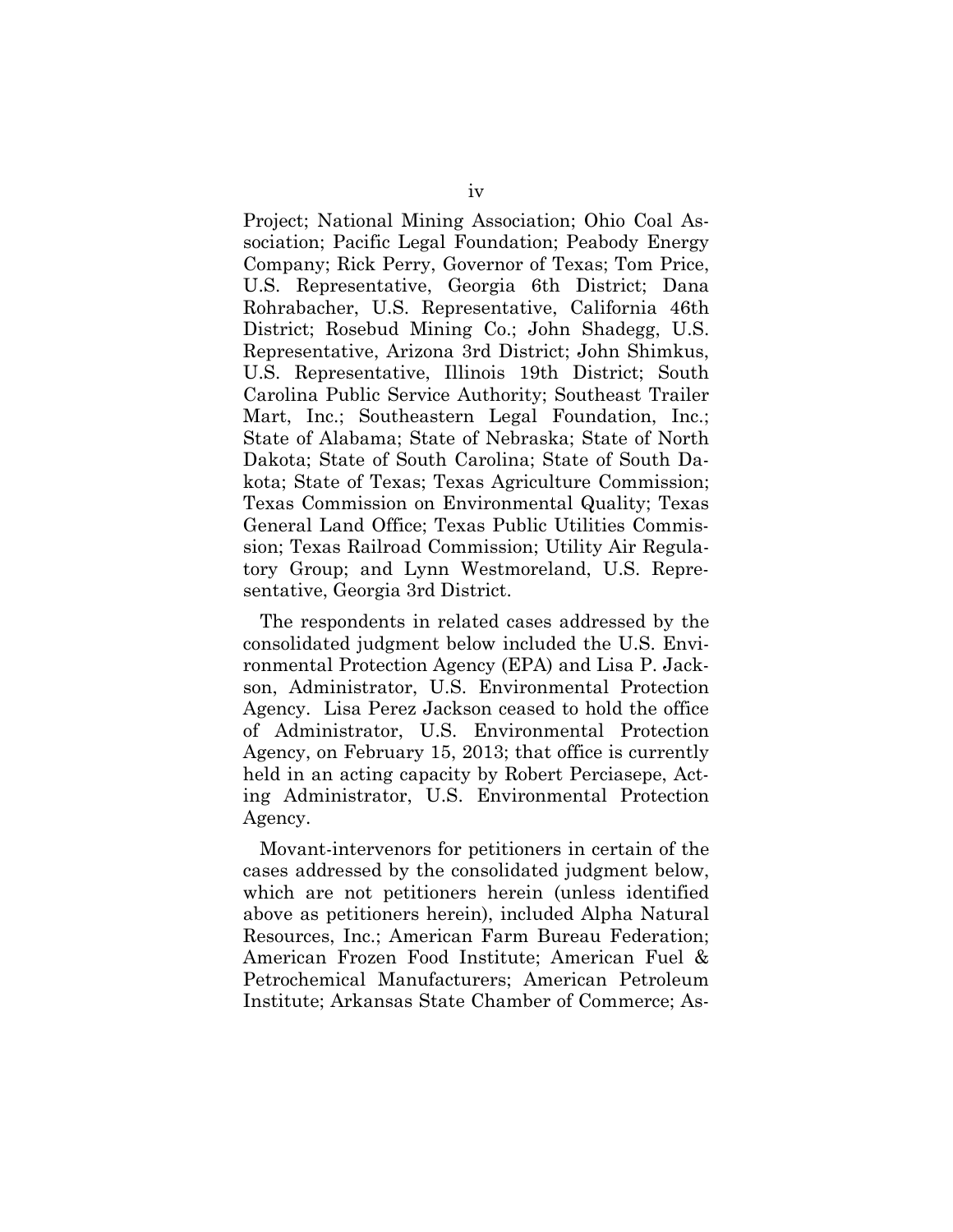sociated Industries of Arkansas; Brick Industry Association; Coalition for Responsible Regulation, Inc.; Chamber of Commerce of the United States of America; Colorado Association of Commerce & Industry; Commonwealth of Kentucky; Corn Refiners Association; Glass Association of North America; Glass Packaging Institute; Governor of Mississippi Haley Barbour; Great Northern Project Development, L.P.; Idaho Association of Commerce and Industry; Independent Petroleum Association of America; Indiana Cast Metals Association; Industrial Minerals Association North America; Kansas Chamber of Commerce and Industry; Langdale Farms, LLC; Langdale Fuel Company; Langdale Chevrolet-Pontiac, Inc; Langdale Ford Company; Langboard, Inc.–MDF; Langboard, Inc.–OSB; Louisiana Department of Environmental Quality; Louisiana Oil and Gas Association; Michigan Manufacturers Association; Mississippi Manufacturers Association; National Association of Manufacturers; National Association of Home Builders; National Cattlemen's Beef Association; National Electrical Manufacturers Association; National Environmental Development Association's Clean Air Project; National Federation of Independent Business; National Mining Association; National Oilseed Processors Association; Nebraska Chamber of Commerce and Industry; North American Die Casting Association; Ohio Coal Association; Ohio Manufacturers Association; Peabody Energy Company; Pennsylvania Manufacturers Association; Portland Cement Association; Rosebud Mining Company; South Coast Air Quality Management District; Specialty Steel Industry of North America; State of Alaska; State of Florida; State of Georgia; State of Indiana; State of Louisiana; State of Michigan; State of Nebraska; State of North Dakota; State of Oklahoma; State of South Carolina; State of South Dakota; State of Utah; Steel Manufac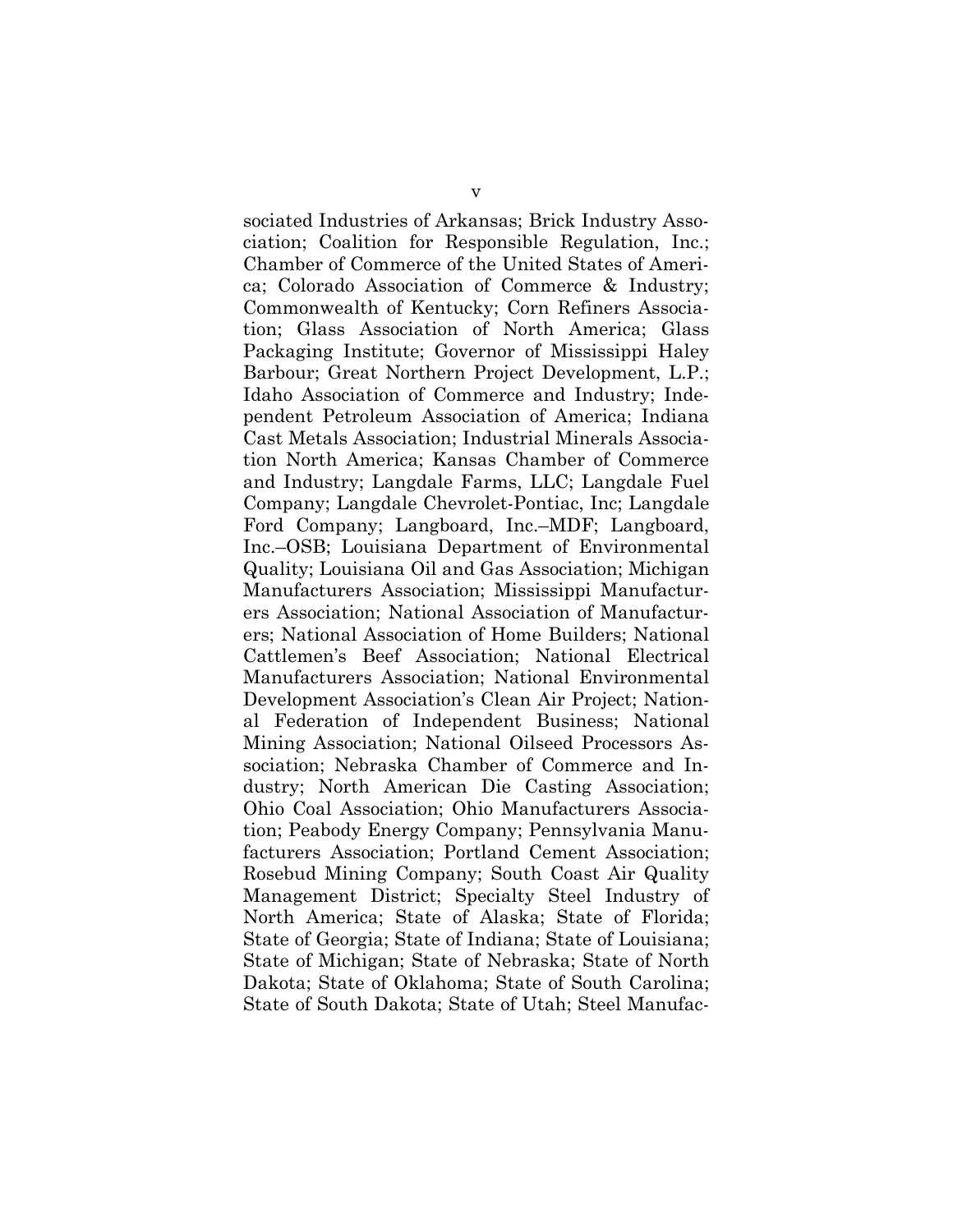turers Association; Tennessee Chamber of Commerce and Industry; Utility Air Regulatory Group; Virginia Manufacturers Association; Western States Petroleum Association; West Virginia Manufacturers Association; and Wisconsin Manufacturers & Commerce.

Movant-intervenors for respondents in certain of cases addressed by the consolidated judgment below included Alliance of Automobile Manufacturers; American Farm Bureau Federation; Brick Industry Association; Center for Biological Diversity; City of New York; Commonwealth of Massachusetts; Conservation Law Foundation; Environmental Defense Fund; Georgia ForestWatch; Global Automakers; Indiana Wildlife Federation; Michigan Environmental Council; National Environmental Development Association's Clean Air Project; National Mining Association; Peabody Energy Company; Natural Resources Council of Maine; Natural Resources Defense Council; National Wildlife Federation; Ohio Environmental Council; Pennsylvania Department of Environmental Protection; Sierra Club; South Coast Air Quality Management District; State of California; State of Connecticut; State of Delaware; State of Illinois; State of Iowa; State of Maine; State of Maryland; State of Minnesota; State of New Hampshire; State of New Mexico; State of New York; State of North Carolina; State of Oregon; State of Rhode Island; State of Vermont; State of Washington; Wetlands Watch; and Wild Virginia.

#### **RULE 29.6 STATEMENT**

None of the petitioners herein has a parent company, and no publicly held corporation has a 10% or greater ownership interest in any petitioner herein.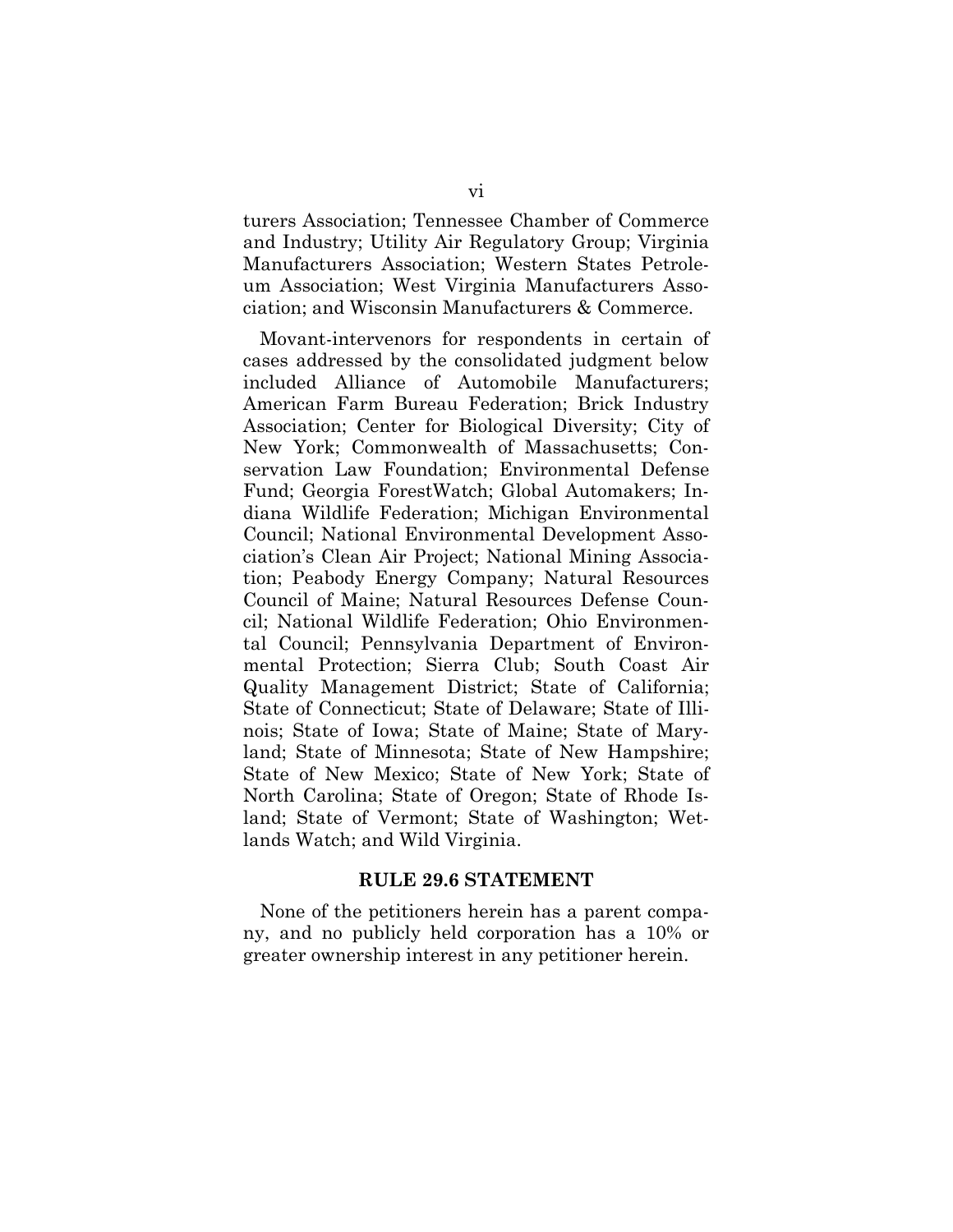## TABLE OF CONTENTS

|                                                                                                                                                                                                               | Page                |
|---------------------------------------------------------------------------------------------------------------------------------------------------------------------------------------------------------------|---------------------|
|                                                                                                                                                                                                               | $\mathbf{i}$        |
| PARTIES TO THE PROCEEDINGS                                                                                                                                                                                    | $\ddot{\textbf{i}}$ |
|                                                                                                                                                                                                               | vi                  |
|                                                                                                                                                                                                               | ix                  |
| PETITION FOR A WRIT OF CERTIORARI                                                                                                                                                                             | $\mathbf{1}$        |
|                                                                                                                                                                                                               | 1                   |
|                                                                                                                                                                                                               | 1                   |
| STATUTORY AND REGULATORY PROVI-                                                                                                                                                                               |                     |
|                                                                                                                                                                                                               | $\overline{2}$      |
|                                                                                                                                                                                                               | $\overline{2}$      |
| STATEMENT OF THE CASE                                                                                                                                                                                         | 5                   |
| REASONS FOR GRANTING THE PETITION                                                                                                                                                                             | 17                  |
| I. REVIEW IS WARRANTED BECAUSE<br>THE DECISION BELOW RESTS ON AN<br><b>IMPERMISSIBLE INTERPRETATION OF</b><br>THE CLEAN AIR ACT IN WHICH THE<br>AGENCY HAS ASSERTED AUTHORITY<br>TO REWRITE EXPRESS STATUTORY |                     |
|                                                                                                                                                                                                               | 18                  |
| A. The Decision Below Adopts An<br>Agency Interpretation Of The Clean Air<br>Act That The Agency Itself Concedes                                                                                              | 19                  |
| B. The Decision Below Allows The Agency<br>To Rewrite Express And Unequivocal                                                                                                                                 |                     |
|                                                                                                                                                                                                               | $25\,$              |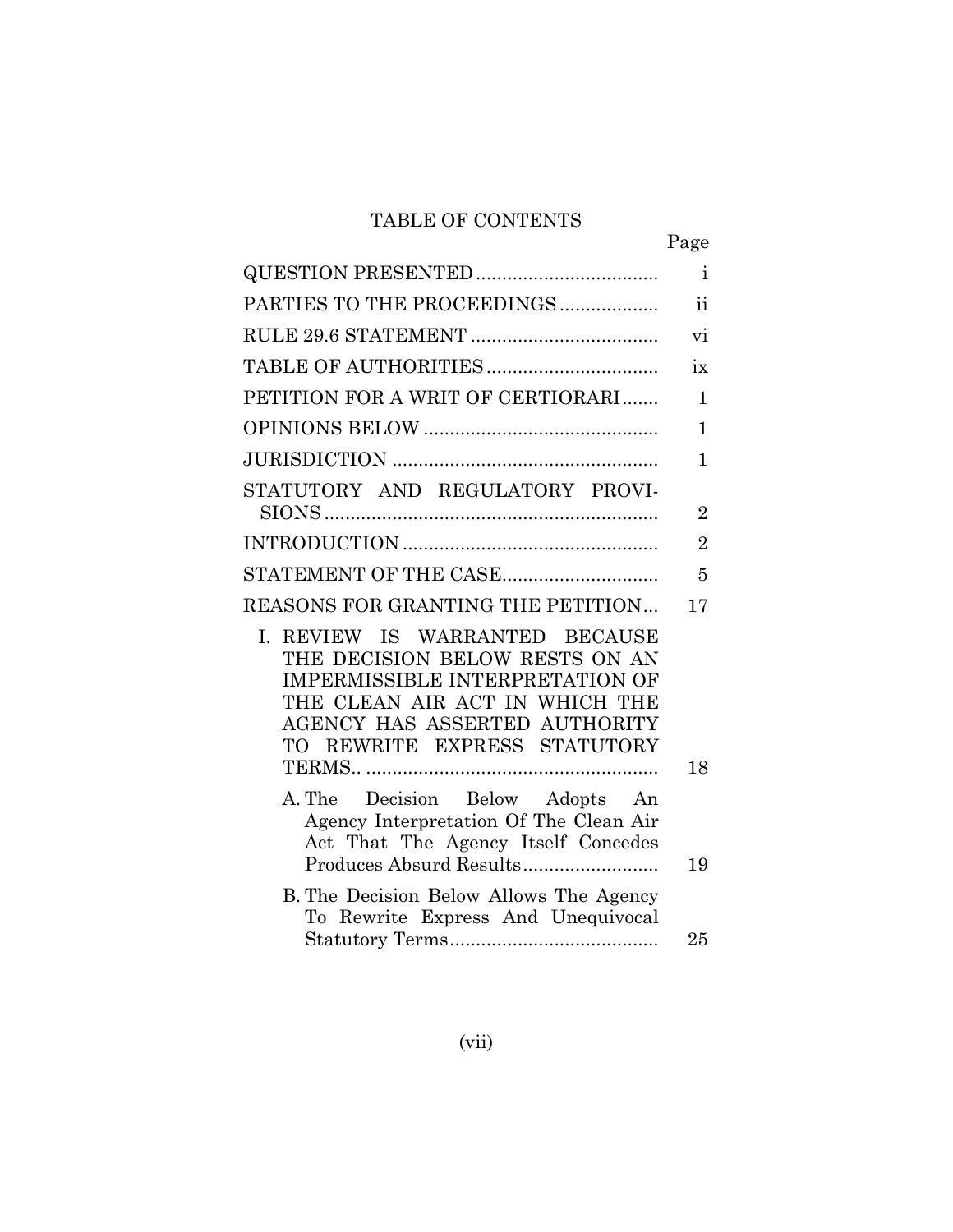| TABLE OF CONTENTS-continued                                                                                                                                                 |      |
|-----------------------------------------------------------------------------------------------------------------------------------------------------------------------------|------|
|                                                                                                                                                                             | Page |
| II. REVIEW IS WARRANTED IN LIGHT OF<br>EXTRAORDINARY NATIONAL<br>THE                                                                                                        |      |
| IMPORTANCE OF EPA'S REGULATION<br>OF GREENHOUSE GAS EMISSIONS                                                                                                               | 29   |
|                                                                                                                                                                             | 32   |
| APPENDICES-VOLUME I                                                                                                                                                         |      |
| APPENDIX A: Coalition for Responsible Reg-<br><i>ulation, Inc. v. EPA, 684 F.3d 102 (D.C. Cir.</i><br>$2012)$                                                               | 1a   |
| APPENDIX B: Requirements for Preparation,<br>Adoption, and Submittal of Implementation<br>Plans; Approval and Promulgation of Im-<br>plementation Plans, 45 Fed. Reg. 52676 | 78a  |
| APPENDIX C: Coalition for Responsible Reg-<br>ulation, Inc. v. EPA, Nos. 09-1322 et al.<br>(D.C. Cir. Dec. 20, 2012) (order denying re-                                     |      |
| APPENDICES—VOLUME II                                                                                                                                                        |      |
| APPENDIX D: Federal Statutes 465a                                                                                                                                           |      |
| APPENDIX E: Prevention of Significant De-<br>terioration and Title V Greenhouse Gas Tai-<br>loring Rule, 75 Fed. Reg. 31514 (June 3,                                        |      |
|                                                                                                                                                                             |      |

viii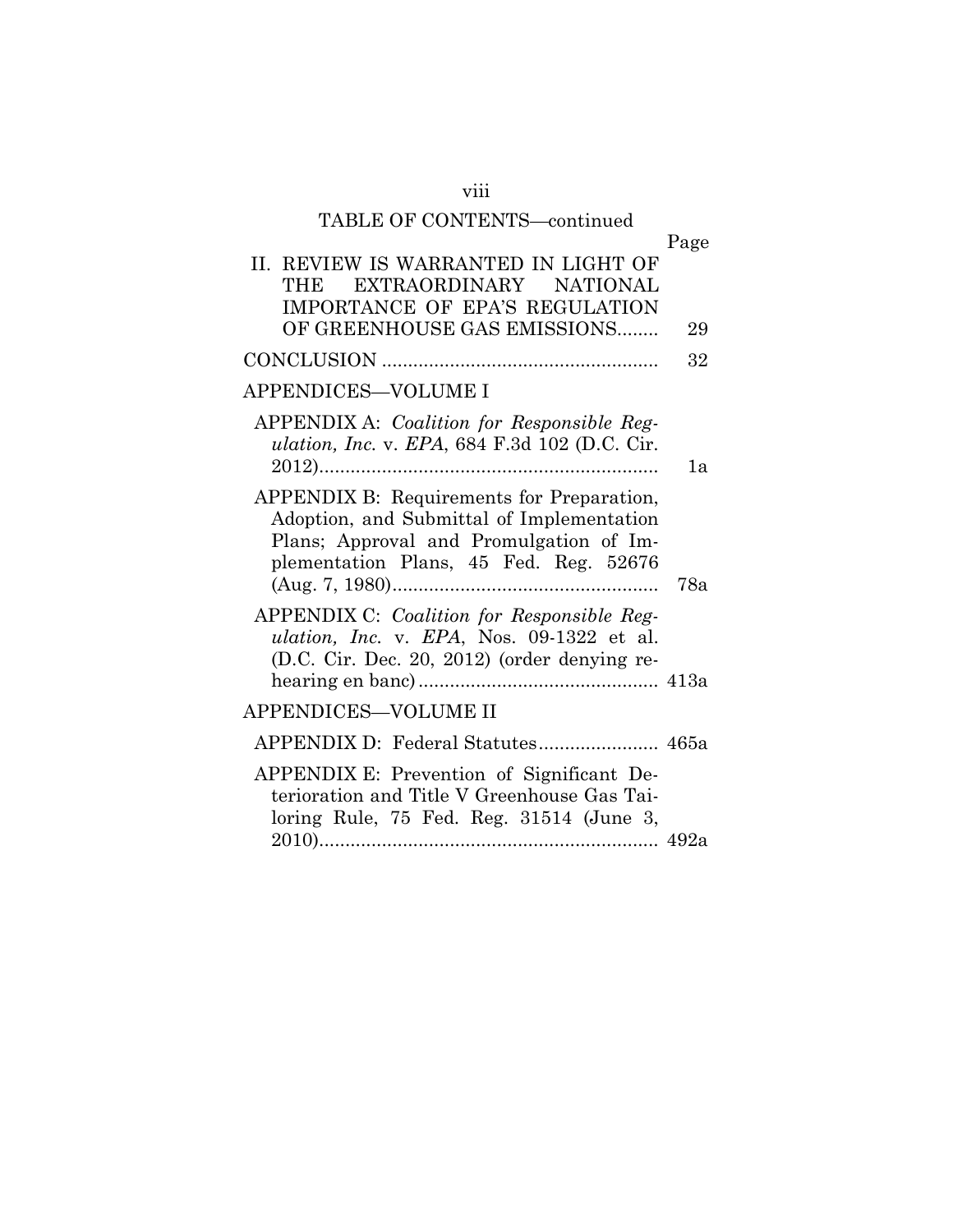## TABLE OF AUTHORITIES

CASES Page

| Ala. Power Co. v. Costle, 636 F.2d 323           |    |
|--------------------------------------------------|----|
|                                                  |    |
| Bellum v. PCE Constructors, Inc., 407 F.3d       |    |
|                                                  | 19 |
| Breedlove v. Earthgrains Baking Cos., 140        |    |
|                                                  | 19 |
| Chevron, U.S.A., Inc. v. NRDC, Inc., 467         |    |
|                                                  |    |
| Church of the Holy Trinity v. United             |    |
|                                                  | 20 |
| Conservation Law Found., Inc. v. Busey, 79       |    |
|                                                  |    |
| Cramp v. Bd. of Pub. Instruction, 368 U.S.       |    |
| $278(1961)$                                      | 19 |
| Ewing v. Rodgers, 826 F.2d 967 (10th Cir.        |    |
| $1987)$                                          | 19 |
| Frank G. v. Bd. of Educ., 459 F.3d 356 (2d       |    |
|                                                  | 20 |
| Graham Cnty. Soil & Water Conservation           |    |
| Dist. v. United States ex rel. Wilson, 545       |    |
| U.S. $409(2005)$                                 | 22 |
| Green v. Bock Laundry Mach. Co., 490 U.S.        |    |
|                                                  | 26 |
| Griffin v. Oceanic Contractors, Inc., 458        |    |
|                                                  | 29 |
| Hibbs v. Winn, 542 U.S. 88 (2004)                | 22 |
| Kananen v. Matthews, 555 F.2d 667 (8th           |    |
| $Cir. 1977)$                                     | 21 |
| Kloeckner v. Solis, 133 S. Ct. 596 (2012) passim |    |
| Lamie v. U.S. Tr., 540 U.S. 526 (2004) 20, 23    |    |
| Long v. Tommy Hilfiger U.S.A., Inc., 671         |    |
|                                                  | 19 |
| In re Magic Rests., Inc., 205 F.3d 108 (3d       |    |
|                                                  | 20 |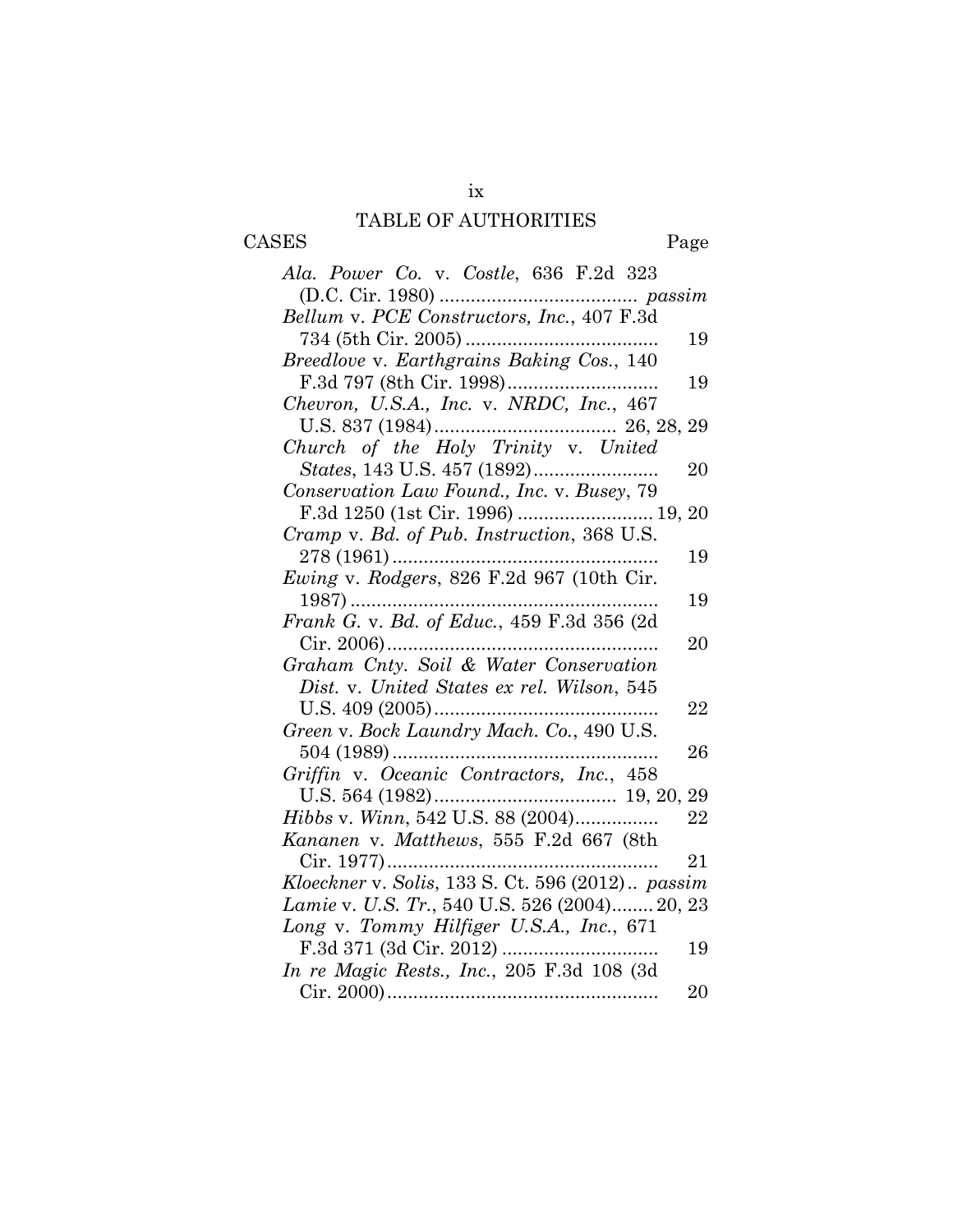# TABLE OF AUTHORITIES—continued

|                                              | Page     |
|----------------------------------------------|----------|
| Massachusetts v. EPA, 549 U.S. 497           |          |
| passim                                       |          |
|                                              |          |
| glades Restoration Alliance, 304 F.3d        |          |
|                                              | 21       |
| Mova Pharm. Corp. v. Shalala, 140 F.3d       |          |
|                                              |          |
| Nat'l Cable & Telecomms. Ass'n v. Brand X    |          |
| <i>Internet Servs.</i> , 545 U.S. 967 (2005) | 26       |
| Nixon v. Mo. Mun. League, 541 U.S. 125       |          |
| $(2004)$                                     | 19       |
| In re Permian Basin Area Rate Cases, 390     |          |
|                                              | 26       |
| Powerex Corp v. Reliant Energy Servs.,       |          |
|                                              | 22       |
| Robbins v. Chronister, 435 F.3d 1238 (10th   |          |
|                                              | 21       |
| Russello v. United States, 464 U.S. 16       |          |
|                                              | 24       |
| Seal 1 v. Seal A, 255 F.3d 1154 (9th Cir.    |          |
|                                              | 21       |
| Silva-Hernandez v. U.S. Bureau of Citizen-   |          |
| ship & Immigration Servs., 701 F.3d 356      |          |
|                                              | 19       |
| In re Sunterra Corp., 361 F.3d 257 (4th      |          |
|                                              | 21       |
| Sykes v. Columbus & Greenville Ry., 117      |          |
|                                              | $\rm 21$ |
| Trans Alaska Pipeline Rate Cases, 436 U.S.   |          |
|                                              |          |
| United States v. Am. Trucking Ass'n, 310     |          |
|                                              | 20       |
| United States v. Calor, 340 F.3d 429 (6th    |          |
|                                              | 21       |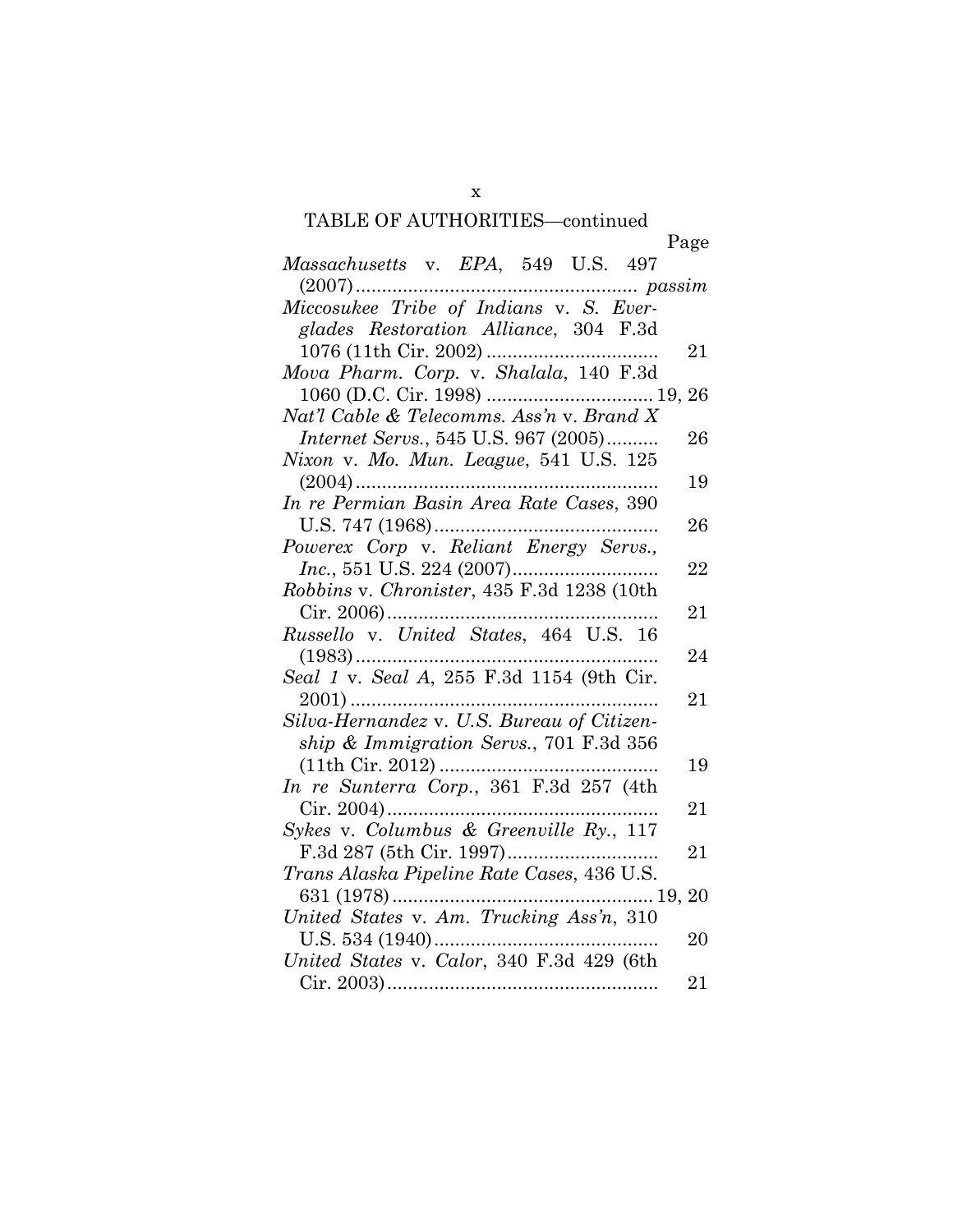## TABLE OF AUTHORITIES—continued

|                                            | Page |
|--------------------------------------------|------|
| United States v. Mead Corp., 533 U.S. 218  |      |
|                                            | 26   |
| United States v. Tex-Tow, Inc., 589 F.2d   |      |
|                                            | 21   |
| Wassenaar v. Office of Personnel Mgmt., 21 |      |
| F.3d 1090 (Fed. Cir. 1994)  19, 21         |      |

### STATUTES AND REGULATIONS

| Clean Air Act Amendments of 1977, Pub.     |
|--------------------------------------------|
| 6                                          |
| 2, 6                                       |
| 7, 8                                       |
| 6, 7                                       |
| 7                                          |
| 7, 8                                       |
| 22                                         |
|                                            |
|                                            |
| 2, 8                                       |
| 8                                          |
| 8, 9                                       |
| 8                                          |
| 8                                          |
| 7                                          |
| 43 Fed. Reg. 26388 (June 19, 1978)<br>9    |
| 44 Fed. Reg. 51924 (Sept. 5, 1979)<br>9    |
| 45 Fed. Reg. 52676 (Aug. 7, 1980) 8, 9, 10 |
| 68 Fed. Reg. 52922 (Sept. 8, 2003)<br>11   |
| 73 Fed. Reg. 44354 (July 30, 2008)<br>12   |
| 74 Fed. Reg. 55292 (Oct. 27, 2009)  11, 12 |
| 74 Fed. Reg. 66496 (Dec. 15, 2009)<br>11   |
| 75 Fed. Reg. 25324 (May 7, 2010)<br>11     |
| 75 Fed. Reg. 31514 (June 3, 2010) passim   |
|                                            |
| 77 Fed. Reg. 41051 (July 12, 2012)<br>13   |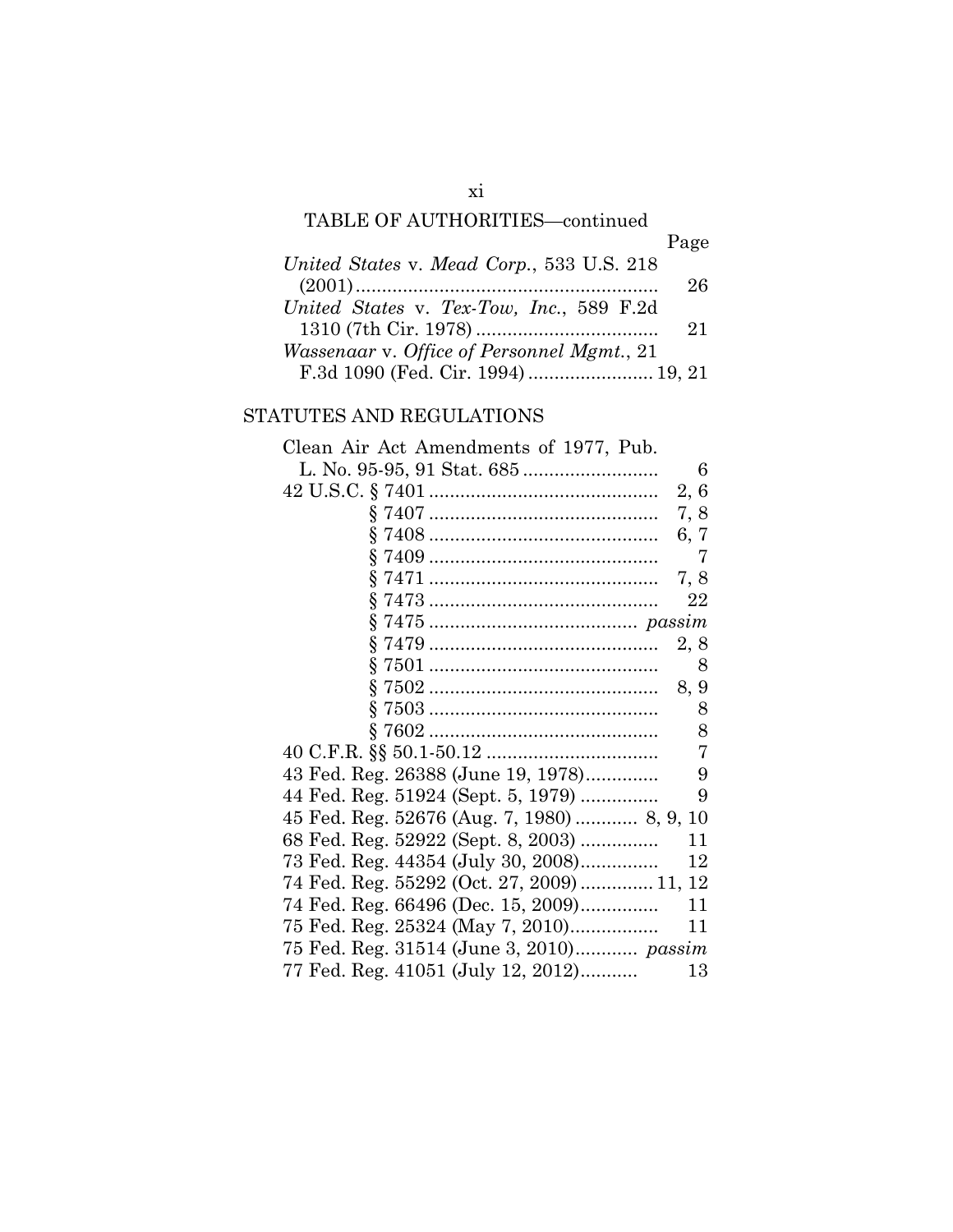## TABLE OF AUTHORITIES—continued

## OTHER AUTHORITIES Page

| EPA, Regulatory Impact Analysis for the    |     |
|--------------------------------------------|-----|
| Final Prevention of Significant Deteriora- |     |
| tion and Title V Greenhouse Gas Tailor-    |     |
|                                            | 30  |
| Nat'l Research Council, Climate Change     |     |
|                                            | י ו |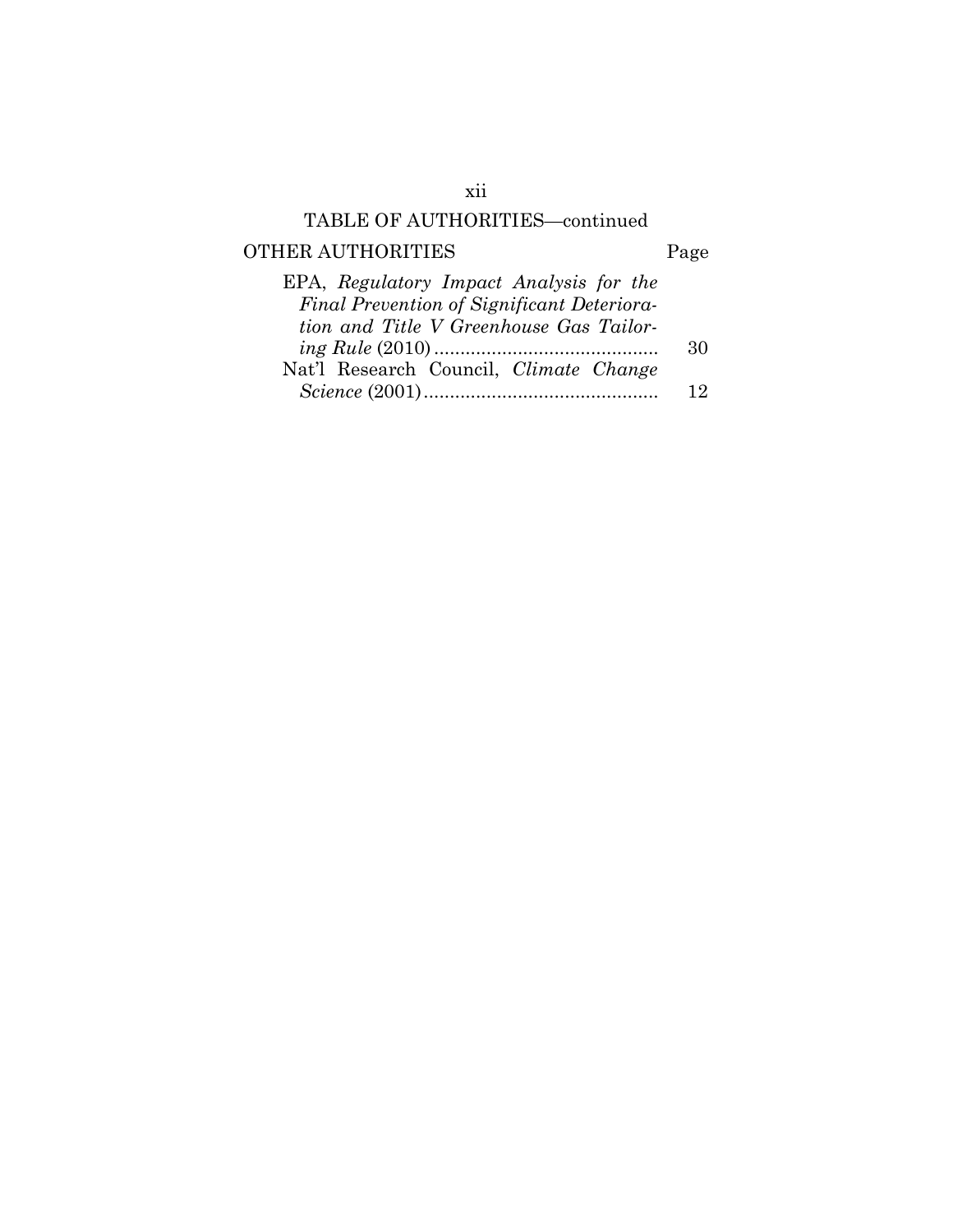#### **PETITION FOR A WRIT OF CERTIORARI**

Petitioners, the American Chemistry Council, the American Fuel & Petrochemical Manufacturers, the American Petroleum Institute, the National Association of Home Builders, the National Association of Manufacturers, the National Oilseed Processors Association, and other industry and trade associations whose members are affected by the regulations at issue, petition for a writ of certiorari to review the judgment of the United States Court of Appeals for the D.C. Circuit.

#### **OPINIONS BELOW**

The opinion of the D.C. Circuit is reported at 684 F.3d 102, and reproduced at Petition Appendix (Pet. App.) 1a-77a. The unpublished order of the D.C. Circuit denying rehearing en banc, including several statements concurring in or dissenting from the denial of rehearing en banc, is reproduced at Pet. App. 413a-64a.

#### **JURISDICTION**

The D.C. Circuit entered a consolidated judgment addressing *American Chemistry Council* v. *EPA*, Nos. 10-1167 et al. (D.C. Cir.), as well as several related matters, on June 26, 2012. Pet. App. 3a. It denied timely petitions for rehearing en banc by order dated December 20, 2012. Pet. App. 413a-16a. On March 8, 2013, the Chief Justice granted an extension to and including April 19, 2013, of the time for filing a petition for a writ of certiorari. This Court has jurisdiction over this timely filed petition pursuant to 28 U.S.C. § 1254(1).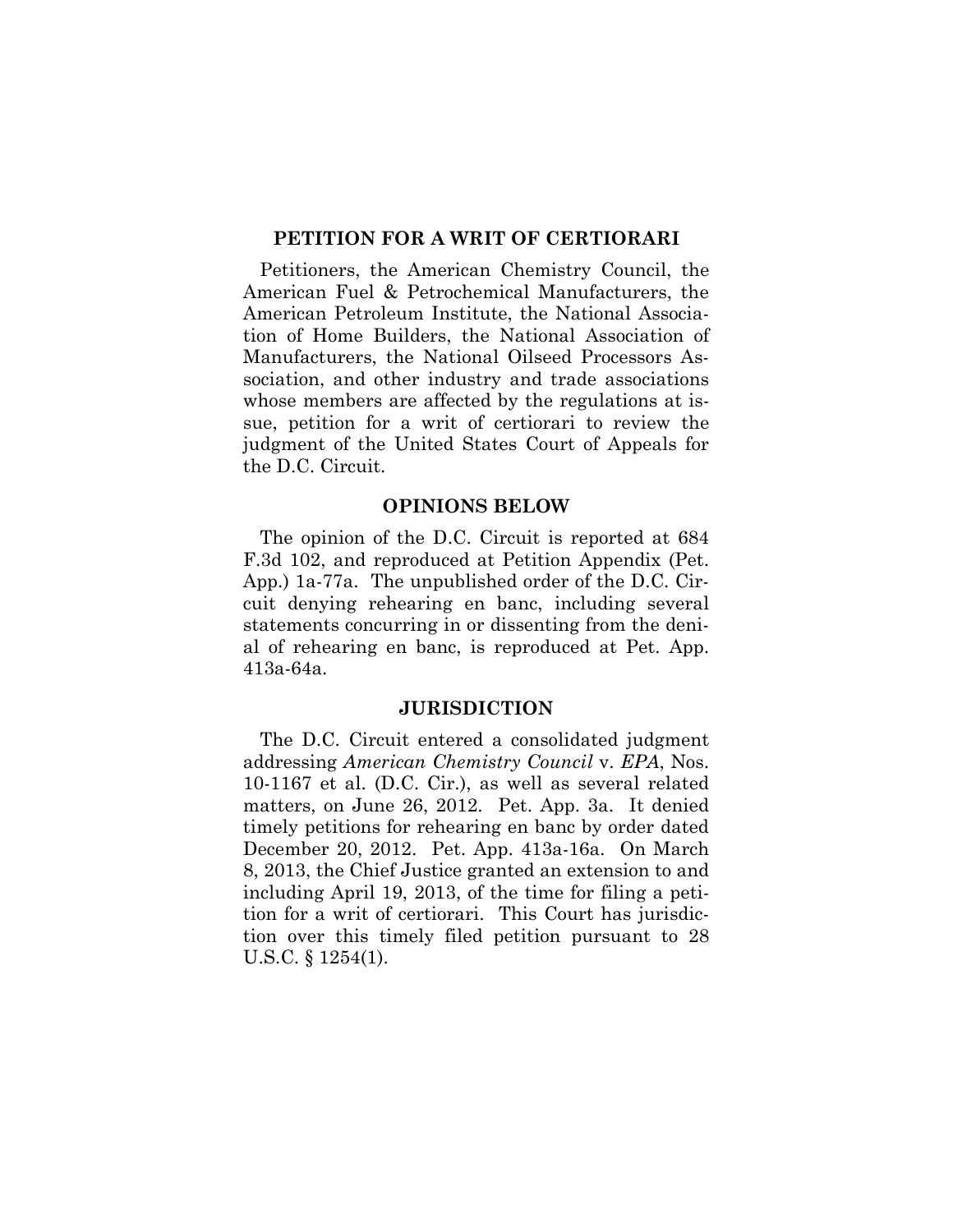#### **STATUTORY AND REGULATORY PROVISIONS**

Relevant provisions of the Clean Air Act, 42 U.S.C. §§ 7401 *et seq.*, are reproduced at Pet. App. 465a-90a. Relevant rulemakings of the U.S. Environmental Protection Agency are reproduced at Pet. App. 78a-412a, 492a-909a.

#### **INTRODUCTION**

The regulatory regime upheld by the judgment below, covering a suite of rulemakings by the Environmental Protection Agency (EPA) addressing greenhouse gas emissions from stationary sources, represents the most sweeping expansion of EPA's authority in the agency's history, extending its reach to potentially millions of industrial, commercial, and residential facilities across the country, at costs estimated to run into the tens of billions of dollars per year. See 75 Fed. Reg. 31514, 31533, 31540, 31563, 31597 (June 3, 2010) (Pet. App. 579a-80a, 611a, 711a-14a, 858a-59a). Yet, that regime is premised on an interpretation of the Clean Air Act which all agree produces "absurd results" that are inconsistent with congressional intent, and that could be avoided by adopting a reasonable alternative construction of the statute. In a move aptly characterized by Judge Kavanaugh as "a very strange way to interpret a statute," Pet. App. 448a, EPA concluded that those absurdities could and should be addressed not by correcting its interpretation of the statute, but by rewriting separate and explicit statutory directives. Those provisions unambiguously define the threshold for emissions regulation as "two hundred and fifty tons per year or more" of an air pollutant, 42 U.S.C. § 7479(1), but EPA has unilaterally revised that threshold to "one hundred thousand tons per year or more" for emissions of greenhouse gases.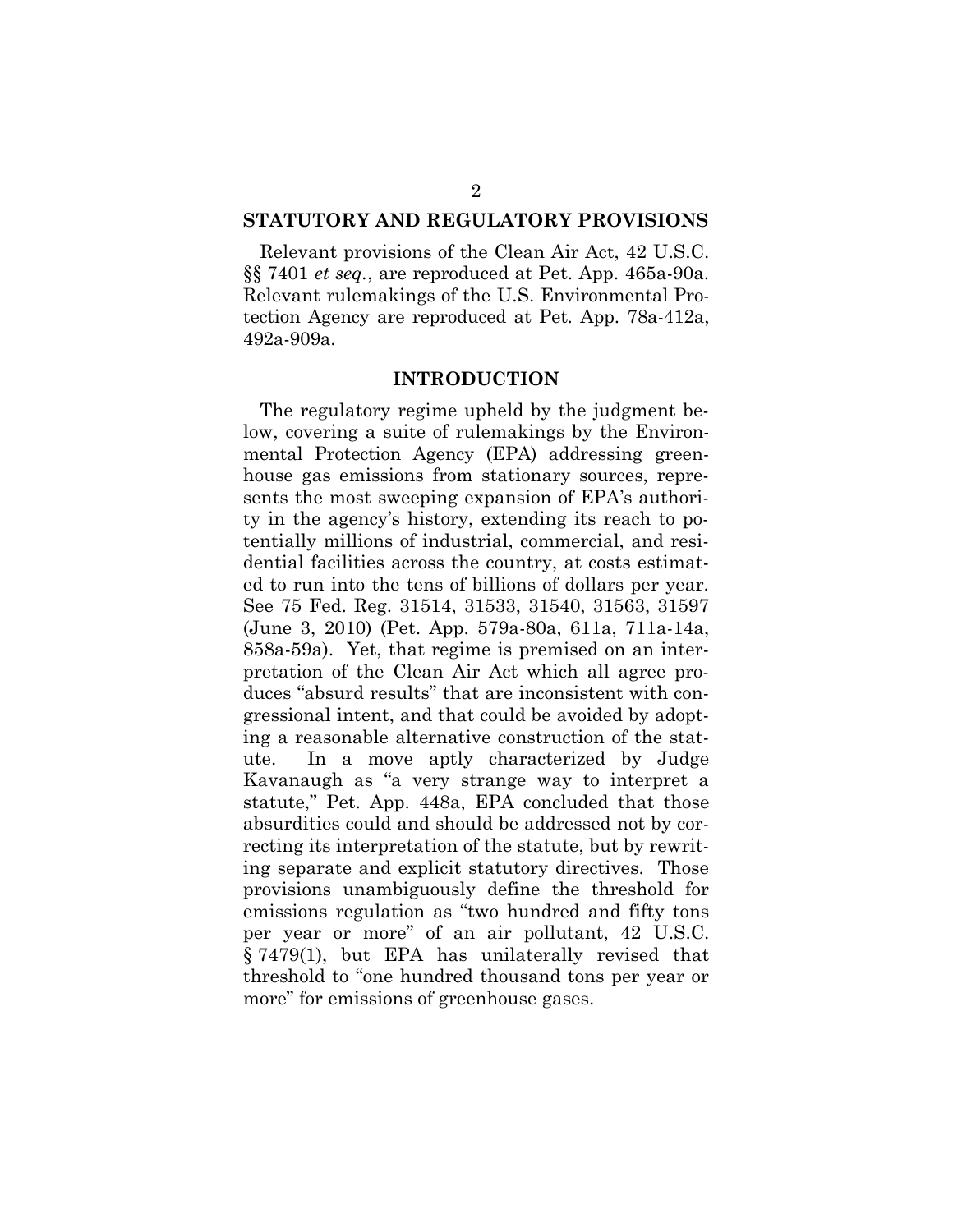EPA has, moreover, explained that its alteration of the statutory threshold is just the first "phase" of this process. The agency will, it says, further revise that new threshold downward from time to time as the costs associated with regulation become acceptable, in its view, in light of potential benefits. 75 Fed. Reg. at 31573 (Pet. App. 754a-58a). EPA has, in other words, relied on the costs and absurdities created by its own interpretation of the Clean Air Act to grant itself a continuing license to create and revise the statutory scheme without regard to even the clearest congressional directives—a breathtaking assertion of agency policymaking power over a critical national issue.

Review of the D.C. Circuit's judgment upholding this regime is plainly warranted. The regulations under review were adopted in response to this Court's decision in *Massachusetts* v. *EPA,* 549 U.S. 497 (2007), and the opinion of the court of appeals issued after an extraordinary two days of oral argument addressing scores of separate petitions for review—repeatedly cites and relies upon that decision. *E.g.*, Pet. App. 3a-14a. But *Massachusetts* v. *EPA* does not address the question of statutory interpretation presented here, concerning whether the permitting provisions of Part C of the Clean Air Act "apply" to stationary sources emitting threshold amounts of greenhouse gases only (and no threshold amounts of air pollutants actually subject to Part C). In any event, that decision does not and could not support an interpretation of the Act that is so at odds with the relevant statutory text and basic principles of statutory construction.

*Massachusetts* v. *EPA* itself described these very types of issues, regarding the scope and limits of EPA's authority to regulate greenhouse gas emissions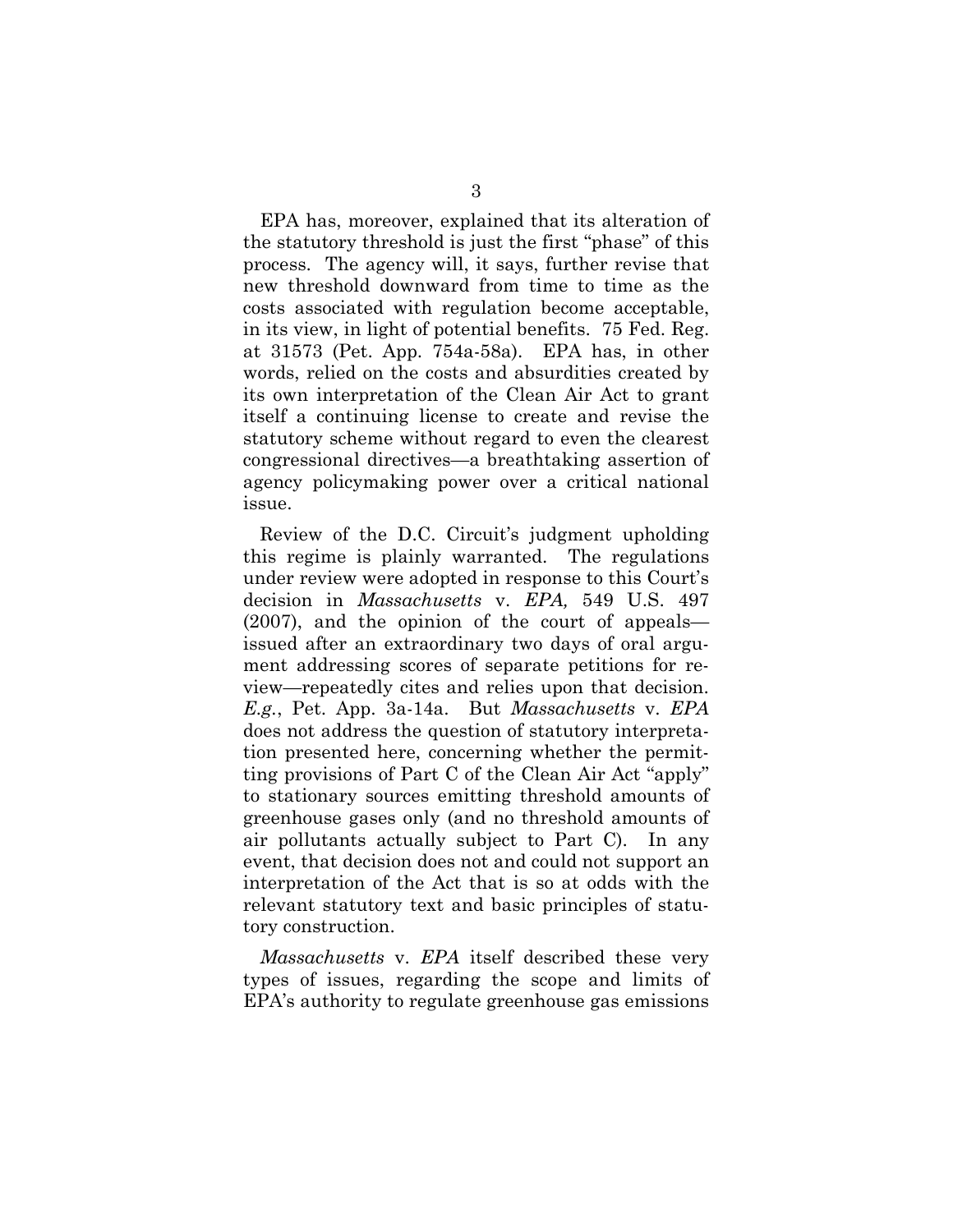under the Clean Air Act, as of "unusual importance" warranting a grant of certiorari even in the absence of a circuit conflict. 549 U.S. at 505-06. All members of the en banc court who addressed this case—even those concurring in the denial of rehearing—likewise agreed that the issues raised "are undoubtedly … of exceptional importance." Pet. App. 419a, 444a. The pervasive and far-reaching impacts these unprecedented regulations will have, which EPA itself concedes "could adversely affect national economic development" if fully implemented, 75 Fed. Reg. at 31557 (Pet. App. 685a), justify this Court's review.

The importance of these matters is further confirmed by the number of petitions seeking review of the judgment below, from a range of commercial organizations and also numerous States that, together, represent a substantial segment of this Nation's economic base as well as its population. This petition, filed by a broad coalition of leading industry and trade associations whose members are affected by EPA's regulations, seeks review of the same consolidated judgment, but presents a unique set of issues regarding how properly to harmonize interpretations of the Clean Air Act issued by EPA more than three decades ago with a regulatory and jurisprudential environment that has been dramatically altered by the recent greenhouse gas regulations issued by the agency in response to *Massachusetts* v. *EPA*.[1](#page-16-0) For

<span id="page-16-0"></span><sup>1</sup> This petition addresses the case captioned below as *American Chemistry Council* v. *EPA*, Nos. 10-1167 et al. (D.C. Cir.), as well as the related action captioned as *National Association of Manufacturers* v. *EPA*, No. 10-1218 (D.C. Cir.), to the extent that action, challenging the *Tailoring Rule*, is necessary to accord full relief in this case. Notably, although this case arises as a result of *Massachusetts* v. *EPA*, insofar as that decision prompted EPA to undertake regulation of greenhouse gas emis-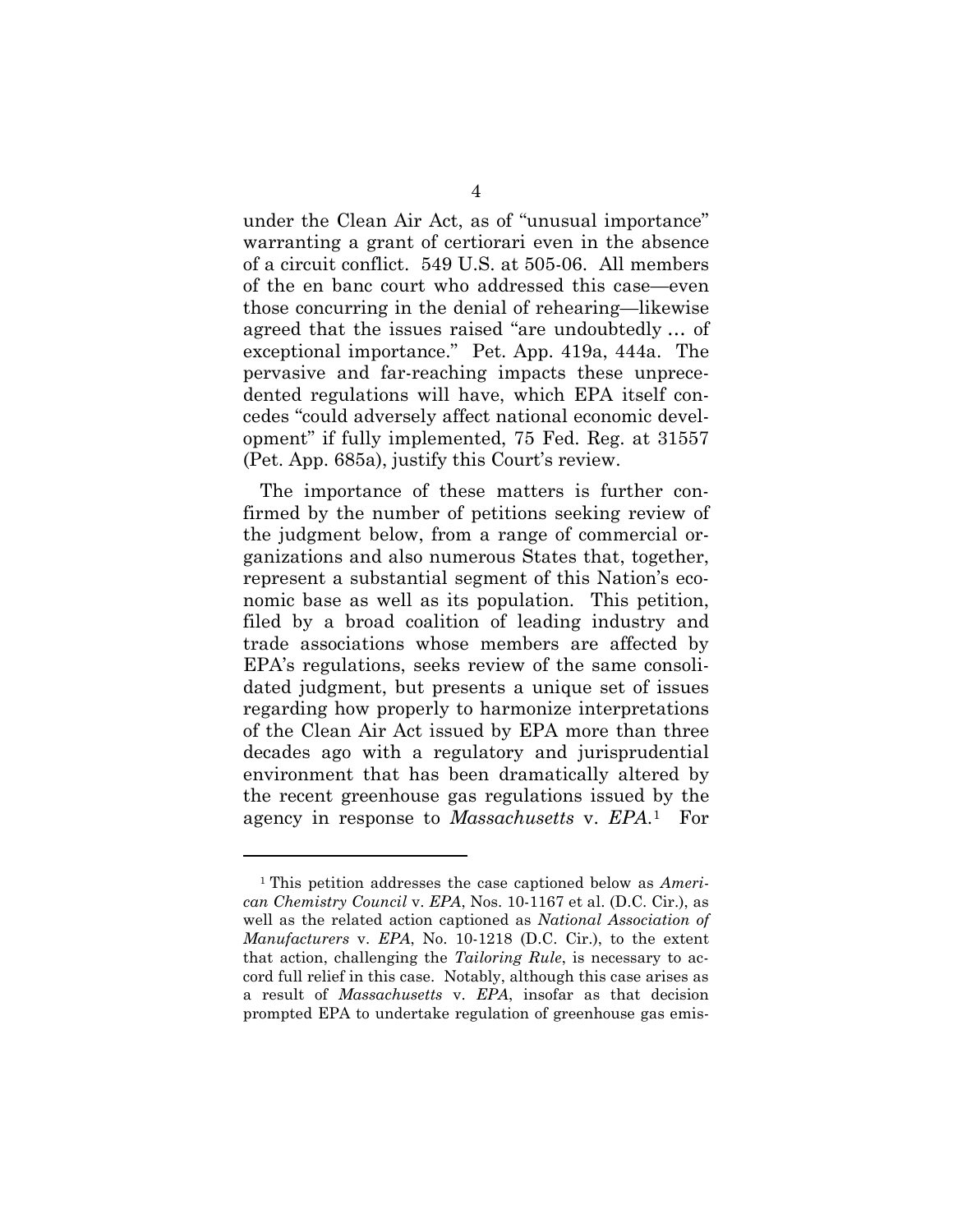these reasons, and as explained in greater detail below, this petition for certiorari should be granted.

#### **STATEMENT OF THE CASE**

Specifically at issue in this case is EPA's interpretation of the permitting provision of the "prevention of significant deterioration" (PSD) program in Part C of Title I of the Clean Air Act. That provision states that any "major emitting facility … in any area to which this part applies" must obtain pre-construction permits and comply with an extensive range of regulatory standards. 42 U.S.C. § 7475(a)(1). Although this provision can and should be read to cover only sources of those pollutants to which Part C actually "applies"—*i.e.*, so-called "NAAQS pollutants" addressed by the PSD program—EPA has interpreted it to apply to sources of *any* pollutant regulated under *any* part of the Act, now including greenhouse gases as a result of EPA's recent regulations addressing mobile sources (such as automobiles) in response to *Massachusetts* v. *EPA*. See 75 Fed. Reg. at 31557-67 (Pet. App. 687a-728a). EPA has acknowledged that its interpretation produces "absurd results" by potentially sweeping into the PSD program millions of

sions, the arguments this petition presents, if accepted, would not require the Court to overrule *Massachusetts*, or even directly limit its holding, in that this petition focuses on different statutory language in a different part of the Clean Air Act than that addressed in *Massachusetts*. Other petitions seeking review of the consolidated judgment below address the related cases captioned as *Coalition for Responsible Regulation, Inc.* v. *EPA*, Nos. 09-1322 et al. (D.C. Cir.); *Coalition for Responsible Regulation, Inc.* v. *EPA*, Nos. 10-1073 et al. (D.C. Cir.); and *Coalition for Responsible Regulation, Inc.* v. *EPA*, Nos. 10-1092 et al. (D.C. Cir.). While the issues and arguments presented by this petition are distinct from those raised by petitioners in related matters, the petitioners herein also support many of the arguments presented in those petitions.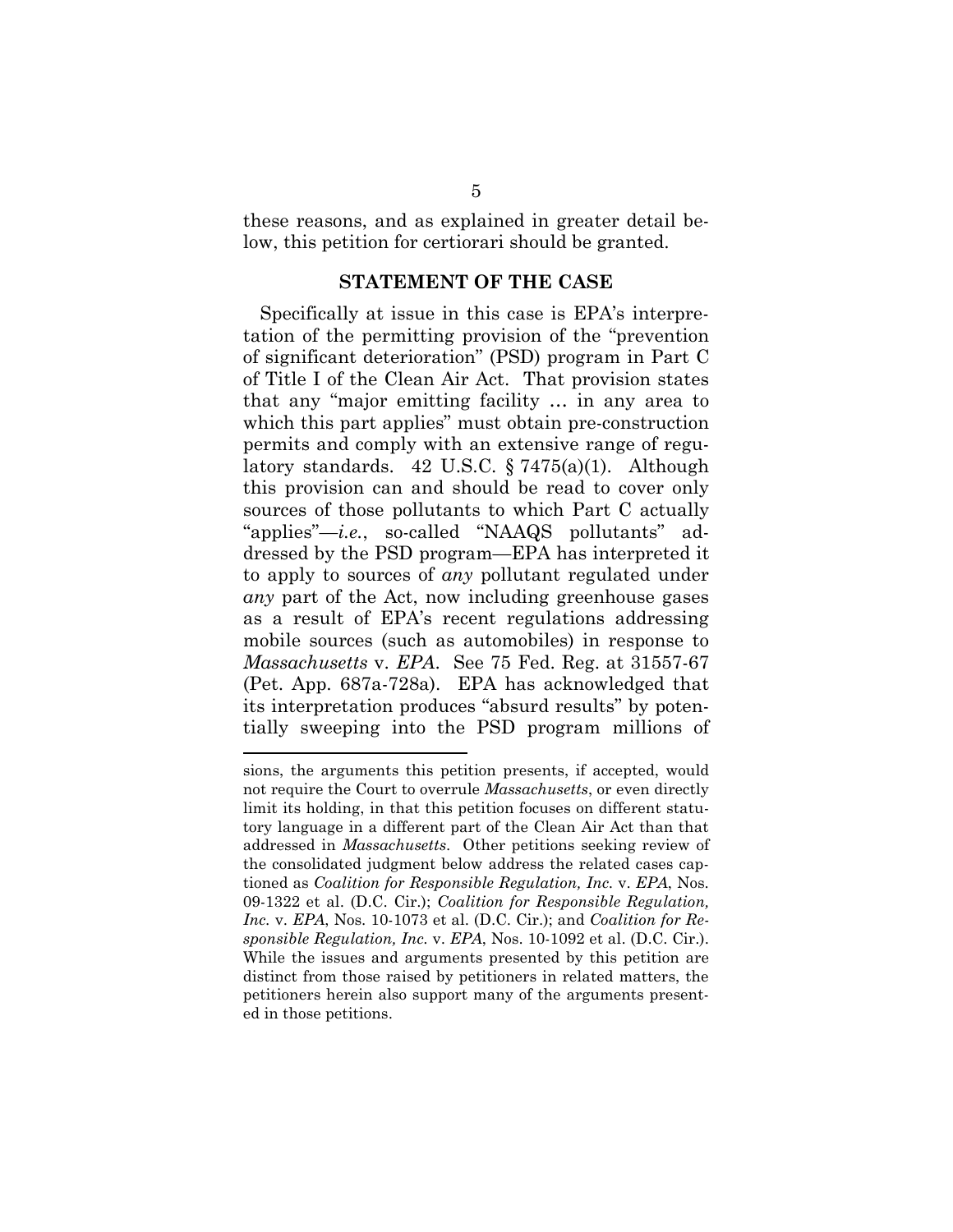small commercial and residential sources of greenhouse gas emissions that Congress undoubtedly never intended to be covered. *Id.* It has nevertheless refused to adopt an alternative reading of the statute that would, by applying the program only to sources of NAAQS pollutants, accord with the statutory language and avoid those absurdities. See *id.* The petitions for review in this case challenged EPA's interpretation of the PSD provision as inconsistent with the Act, and otherwise unreasonable.

1. The rules and regulations relevant here were developed over a period of more than 30 years, starting soon after enactment of the Clean Air Act Amendments of 1977, Pub. L. No. 95-95, 91 Stat. 685, and culminating in EPA's most recent rulemakings concerning greenhouse gases. A misconstruction of the Act by EPA in 1980, interpreting the PSD provision to cover sources of "any regulated pollutant" rather than only NAAQS pollutants, for decades had no practical importance but acquired enormous—indeed, transformative—significance once EPA classified greenhouse gases as regulated pollutants. *Infra* pp. 10-12. That regulatory history, and the underlying statutory structure, are essential to addressing the issues presented by this petition.

a. Title I of the Clean Air Act, enacted in 1977, establishes a framework for EPA to address concerns over ambient air quality attributed to emissions of pollutants from stationary sources, and in particular "to encourage and assist the development and operation of regional air pollution prevention and control programs." 42 U.S.C. § 7401(b)(4). Central to this regulatory scheme are the "national ambient air quality standards," or NAAQS. *Id.* § 7408. These standards, developed by EPA with public input, set the maximum permissible concentrations that may safely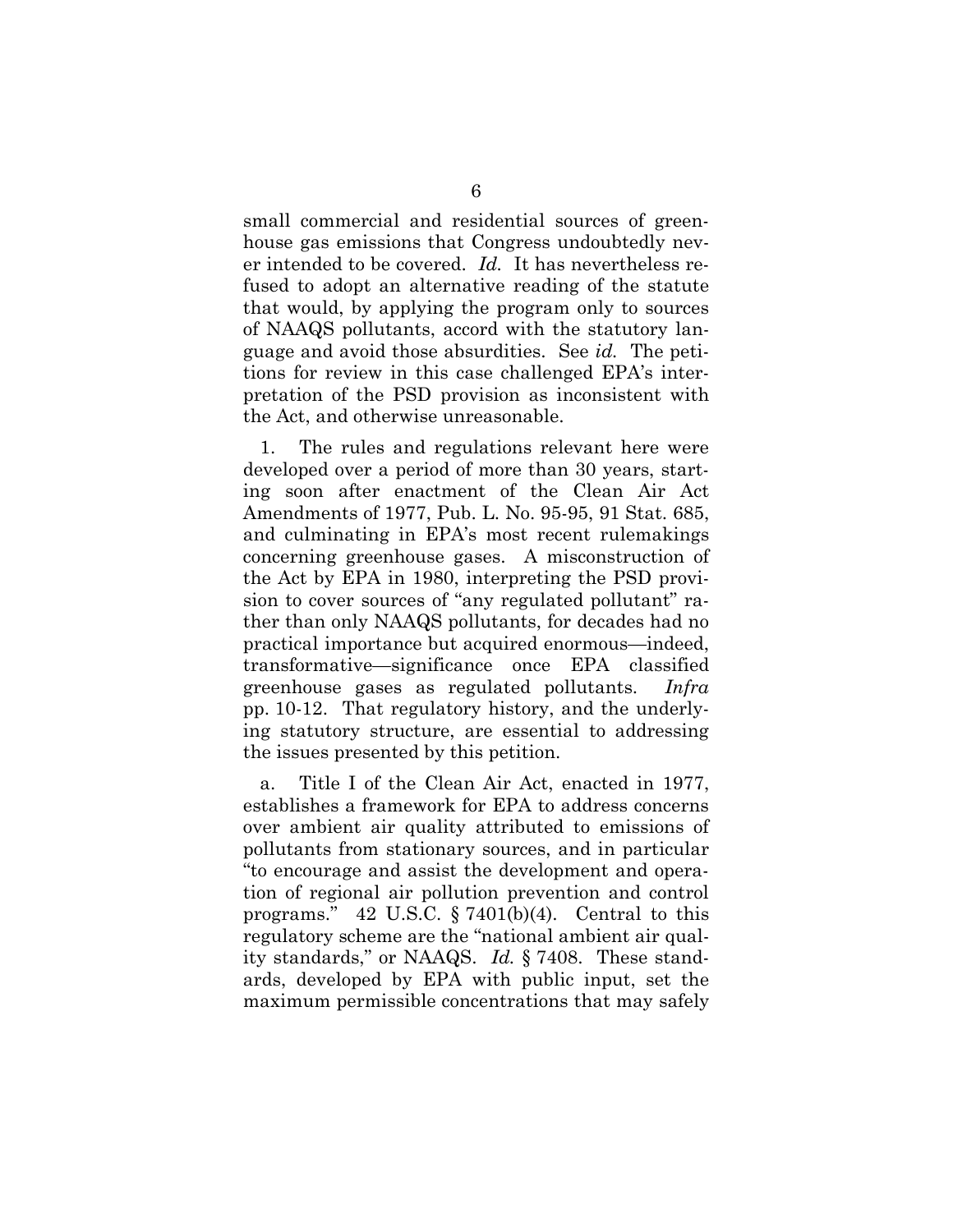be present in the local ambient air of "NAAQS pollutants," also known as "criteria pollutants." *Id.* §§ 7408-7409. The "NAAQS pollutants" are those pollutants that, in EPA's judgment, pose special risks to the public health and welfare—currently including ozone, sulfur dioxide, particulate matter, nitrogen oxides, carbon monoxide, and lead. See 40 C.F.R. §§ 50.1-50.12. For each of these six NAAQS pollutants, the statute directs EPA to determine whether each "air quality control region" in the country is or is not in compliance with the applicable NAAQS, and to designate the region accordingly as either in "attainment" or "nonattainment." 42 U.S.C. § 7407(d). Because these designations are pollutant-specific, a single geographic area may be in attainment with one NAAQS while in nonattainment with another. See *id.*; see also *Ala. Power Co.* v. *Costle*, 636 F.2d 323, 350 (D.C. Cir. 1980).

To assist regions in maintaining compliance with those NAAQS they have attained, and making progress toward meeting those they have not, Title I establishes two independent but complementary permitting programs to cover the large "industrial facilities" that Congress viewed as "primarily responsible for emission of the deleterious pollutants that befoul our nation's air." *Ala. Power*, 636 F.2d at 353. The first, the "prevent[ion] of significant deterioration" program of Part C, applies to the extent an area is already in attainment with a NAAQS. 42 U.S.C. § 7471. It requires that any "major emitting facility ... in any area to which this part applies" must obtain a permit before engaging in certain construction or modifications. *Id.* § 7475(a)(1). "Major emitting facility" is defined in Part C as a source "with the potential to emit two hundred and fifty tons per year or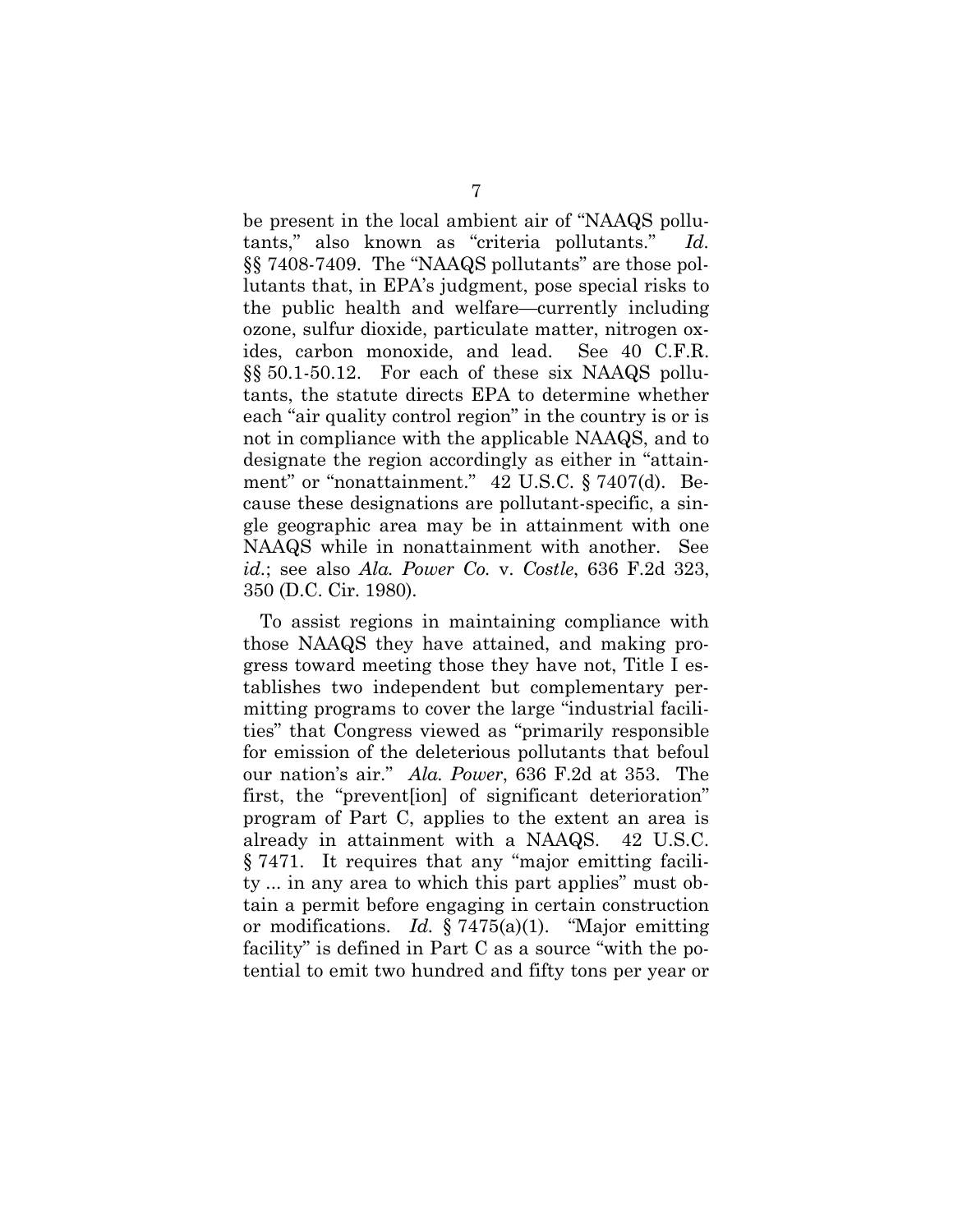more of any air pollutant." *Id.* § 7479(1).<sup>2</sup> In addition, these facilities must adopt the "best available control technology" for not only NAAQS pollutants (those governed by Part C), but also "each pollutant subject to regulation under [the Act]." *Id.*   $§ 7475(a)(4).$ 

The second program, the "nonattainment new source review" (NNSR) program of Part D, applies to the extent an area is not in attainment with an applicable NAAQS. *Id.* § 7501. It precludes construction of any "major stationary source[ ] anywhere in the nonattainment area" unless the facility can demonstrate, among other things, that its emissions will not exceed the "lowest achievable emission rate" for any pollutant for which the area is not attaining a NAAQS. *Id.* §§ 7502(c), 7503(a).[3](#page-20-1) These more stringent requirements continue to apply until the local area achieves compliance with the relevant NAAQS. *Id.* Once it does, the PSD permitting provisions become applicable (at least with respect to that pollutant). *Id.* §§ 7471, 7501; see also 45 Fed. Reg. 52676, 52711-12 (Aug. 7, 1980) (Pet. App. 237a-39a).

These programs were thus designed to act in tandem to prevent areas in attainment from slipping into nonattainment and to bring nonattaining areas into attainment. See 42 U.S.C. §§ 7407, 7471, 7475, 7501-7502. Congress understood that the permitting

<span id="page-20-0"></span><sup>2</sup> For certain types of facilities, the statute sets a lower emissions threshold of 100 tons per year or more of an air pollutant, for a source to qualify as a "major emitting facility." 42 U.S.C. § 7479(1). For convenience, the discussion herein refers only to the generally applicable 250 tons-per-year threshold.

<span id="page-20-1"></span><sup>&</sup>lt;sup>3</sup> "Major stationary source" is defined as "any stationary facility or source of air pollutants which directly emits, or has the potential to emit, one hundred tons per year or more of any air pollutant." 42 U.S.C. § 7602(j).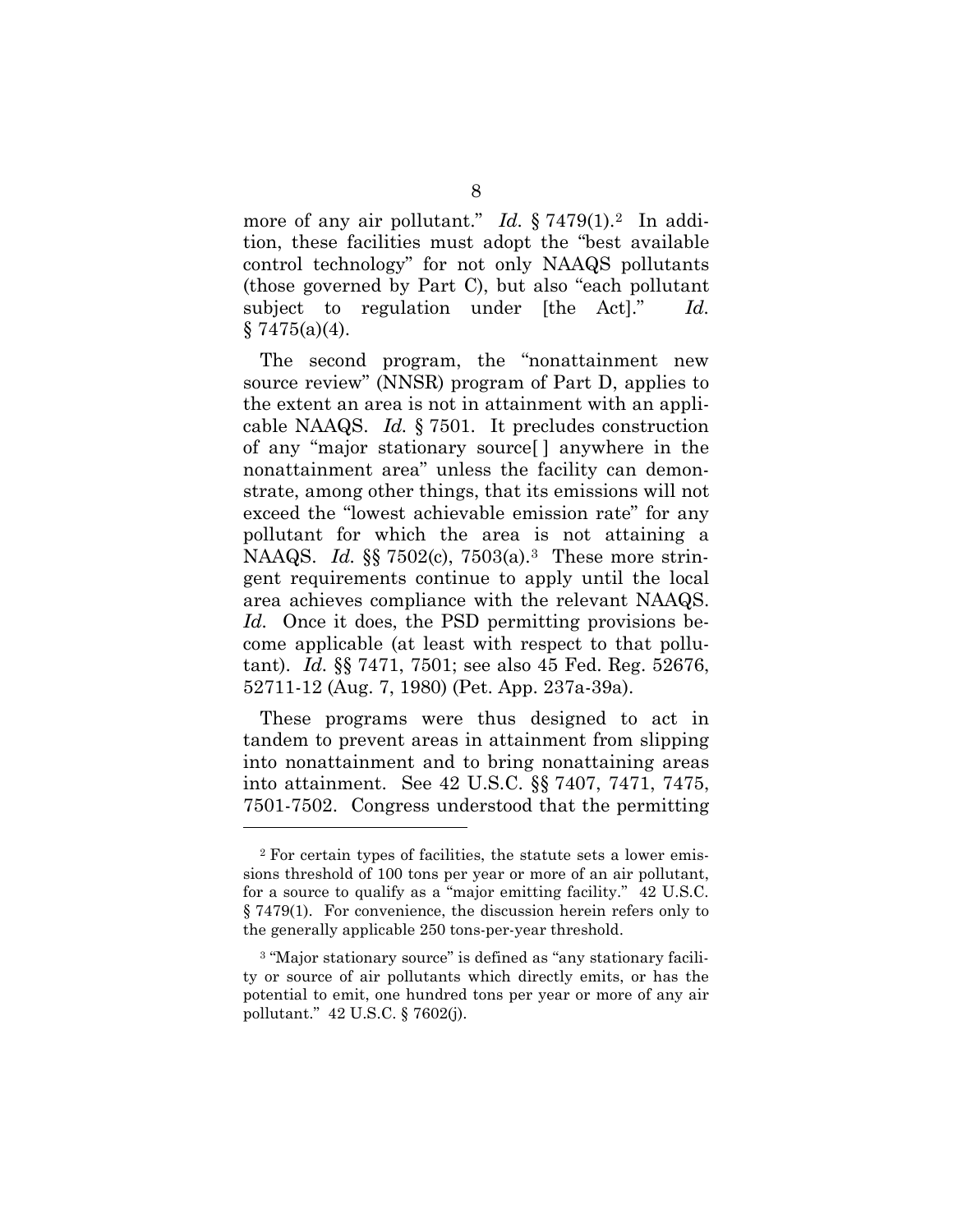requirements of the programs were expensive and burdensome, but deemed those costs acceptable because they would be imposed only on those large "industrial facilities" that "are financially able to bear the substantial regulatory costs" and that could make the greatest impact on local air quality through emissions reductions. *Ala. Power*, 636 F.2d at 353. Importantly, because these programs are complementary and "pollutant-specific," *id.* at 350, they may and often do apply concurrently to the same area and even the same facility: for instance, when a facility emits "major" quantities of both a NAAQS pollutant for which the area is attaining and one for which it is not.

b. Shortly after these provisions were enacted, EPA undertook two rounds of rulemakings to interpret and implement the statutory directives. 43 Fed. Reg. 26388 (June 19, 1978); 45 Fed. Reg. 52676 (Aug. 7, 1980) (Pet. App. 78a). As part of those proceedings, EPA proposed in 1979 to interpret the triggering provisions of the PSD and NNSR permitting programs similarly, with each applicable only if a facility emits "major" quantities of a *NAAQS pollutant* for which the area is in either attainment (PSD) or nonattainment (NNSR) for an applicable NAAQS. 44 Fed. Reg. 51924, 51949 (Sept. 5, 1979). This interpretation was consistent with the structure and purpose of the programs, as discussed above, as well as the language of the respective triggering provisions. 42 U.S.C. § 7475(a)(1) (requiring PSD permit for any "major emitting facility ... in any area to which this part applies"),  $\S 7502(c)(5)$  (requiring NNSR permit for any "major stationary source anywhere in the non-attainment area").

In the final rule issued in 1980, however, EPA adopted a substantially different, and substantially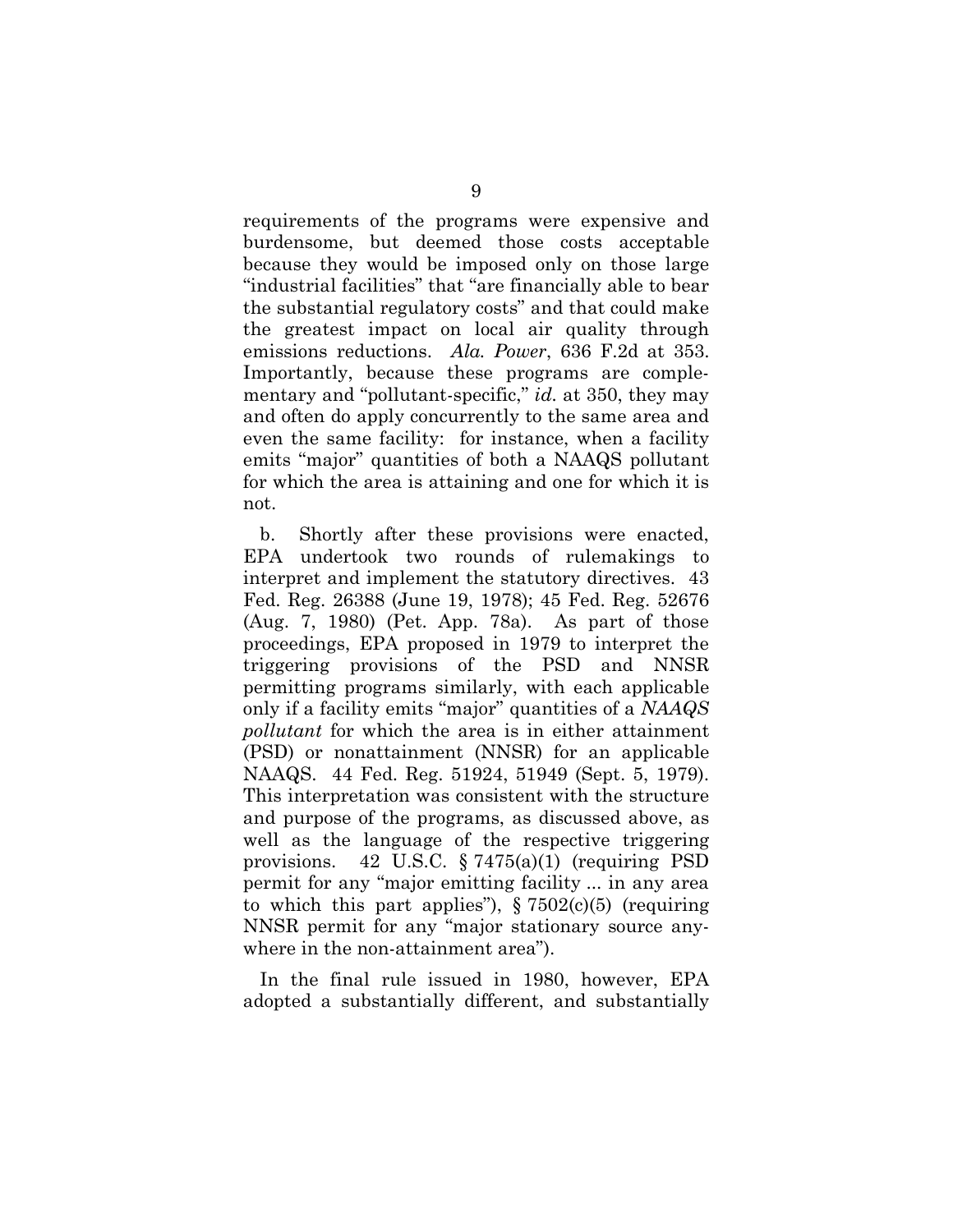expanded, interpretation of the PSD triggering provision. 45 Fed. Reg. 52676 (Pet. App. 78a-412a). The agency held that a facility would be subject to PSD permitting if it emits "major" amounts of *any* pollutant regulated under the Act, even if it emits no NAAQS pollutants whatsoever, as long as the region in which the facility is located has been designated as in attainment for at least one NAAQS. *Id.* at 52710- 11 (Pet. App. 232a-35a).

EPA explained that, in its view, this change was mandated by the statutory language. *Id.* It reasoned that because "major emitting facility" is defined as a source of "any air pollutant" (which the agency read as "any regulated air pollutant"), and because the PSD provision covers any "major emitting facility" located "in any area to which this part applies," any facility that emits "major" amounts of "any regulated pollutant" is automatically subject to PSD permitting if it is located in an area to which Part C "applies" for any NAAQS pollutant, regardless of whether the facility itself emits that pollutant. *Id.* The agency did not acknowledge or address the numerous questions raised by this interpretation: for example, that it rendered the statutory phrase "in any area to which this part applies" effectively superfluous—since *all* areas in the country were then, and still are, in attainment for at least one NAAQS pollutant, see 75 Fed. Reg. at 31561 (Pet. App. 705a)—and resulted in different triggers for the PSD and NNSR programs (the latter still limited to facilities emitting NAAQS pollutants) despite the similar language of the provisions and complementary nature of the programs.

This revised interpretation, although it theoretically expanded the scope of the PSD program when issued, did not have any practical impact at that time, or for three decades thereafter, because facilities that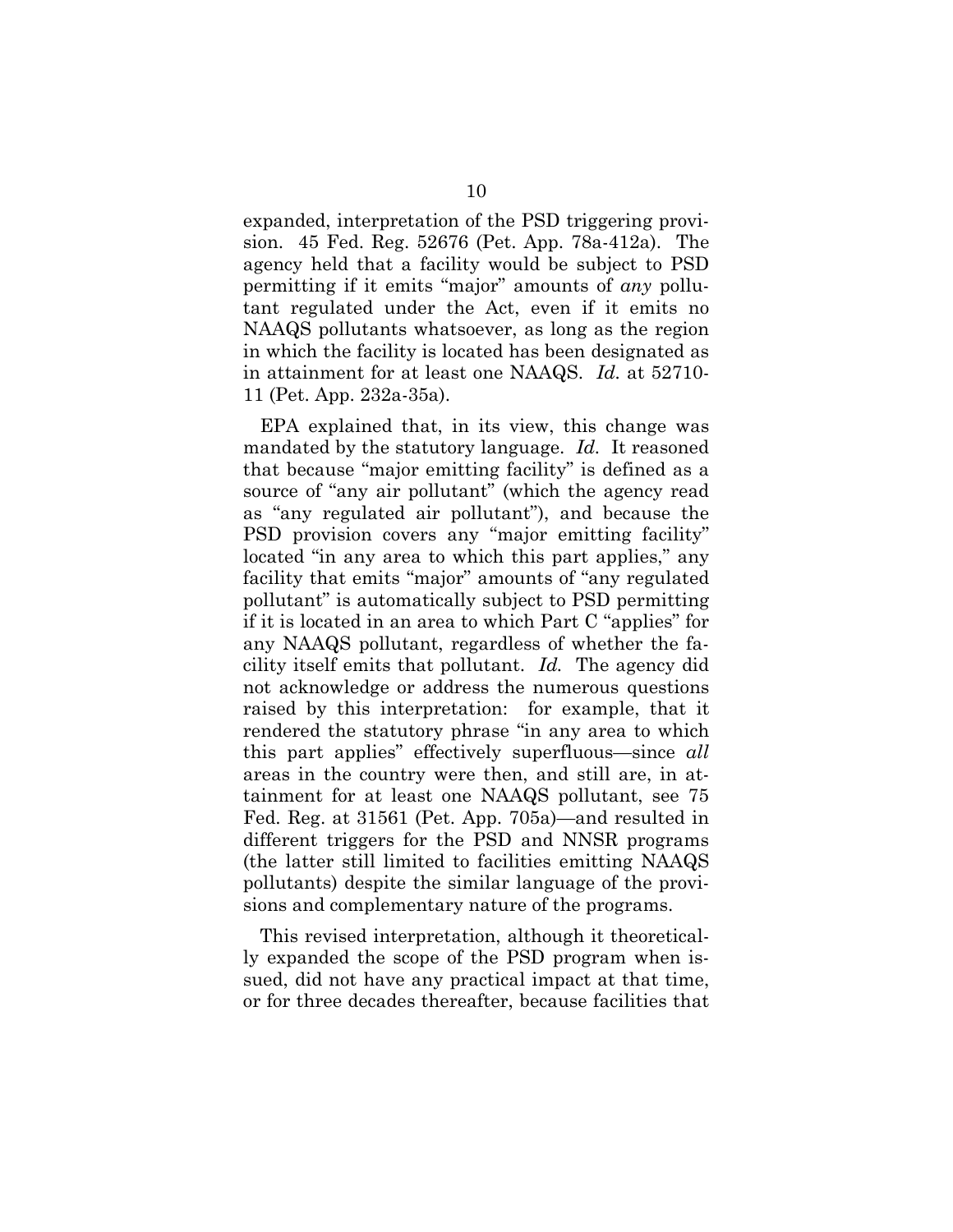emitted more than 250 tons per year of a "regulated air pollutant" almost invariably also emitted 250 tons per year of a NAAQS pollutant, and would thus be subject to PSD permitting under either interpretation. See 74 Fed. Reg. 55292, 55294-95 (Oct. 27, 2009). Further, because during this period EPA disclaimed any interest in regulating (and even the authority to regulate) greenhouse gases, there was no reason for industry groups or others to challenge that interpretation based on speculation over what problems or absurdities it might otherwise produce. See*, e.g.*, 68 Fed. Reg. 52922, 52925-31 (Sept. 8, 2003).

c. The practical inconsequence of the situation changed dramatically, however, with EPA's response to this Court's decision in *Massachusetts* v. *EPA*. *Massachusetts* held that greenhouse gases fall within the definition of "air pollutant" in Title II of the Clean Air Act, and that EPA was required to consider a rulemaking petition seeking regulation of greenhouse gas emissions from motor vehicles. 549 U.S. at 528- 32.

In response, EPA commenced a new series of rulemakings addressing greenhouse gas emissions. 74 Fed. Reg. at 55294-95. On December 15, 2009, it issued its *Endangerment Finding*, concluding that greenhouse gas emissions from motor vehicles "cause, or contribute to, air pollution which may reasonably be anticipated to endanger public health or welfare," and should be regulated under the mobile source provisions of the Act. 74 Fed. Reg. 66496 (Dec. 15, 2009). Thereafter, on May 7, 2010, it issued a final rule establishing standards restricting greenhouse gas emissions from certain light-duty vehicles. 75 Fed. Reg. 25324 (May 7, 2010).

With this regulation, known as the *Tailpipe Rule*, greenhouse gases became for the first time a "regu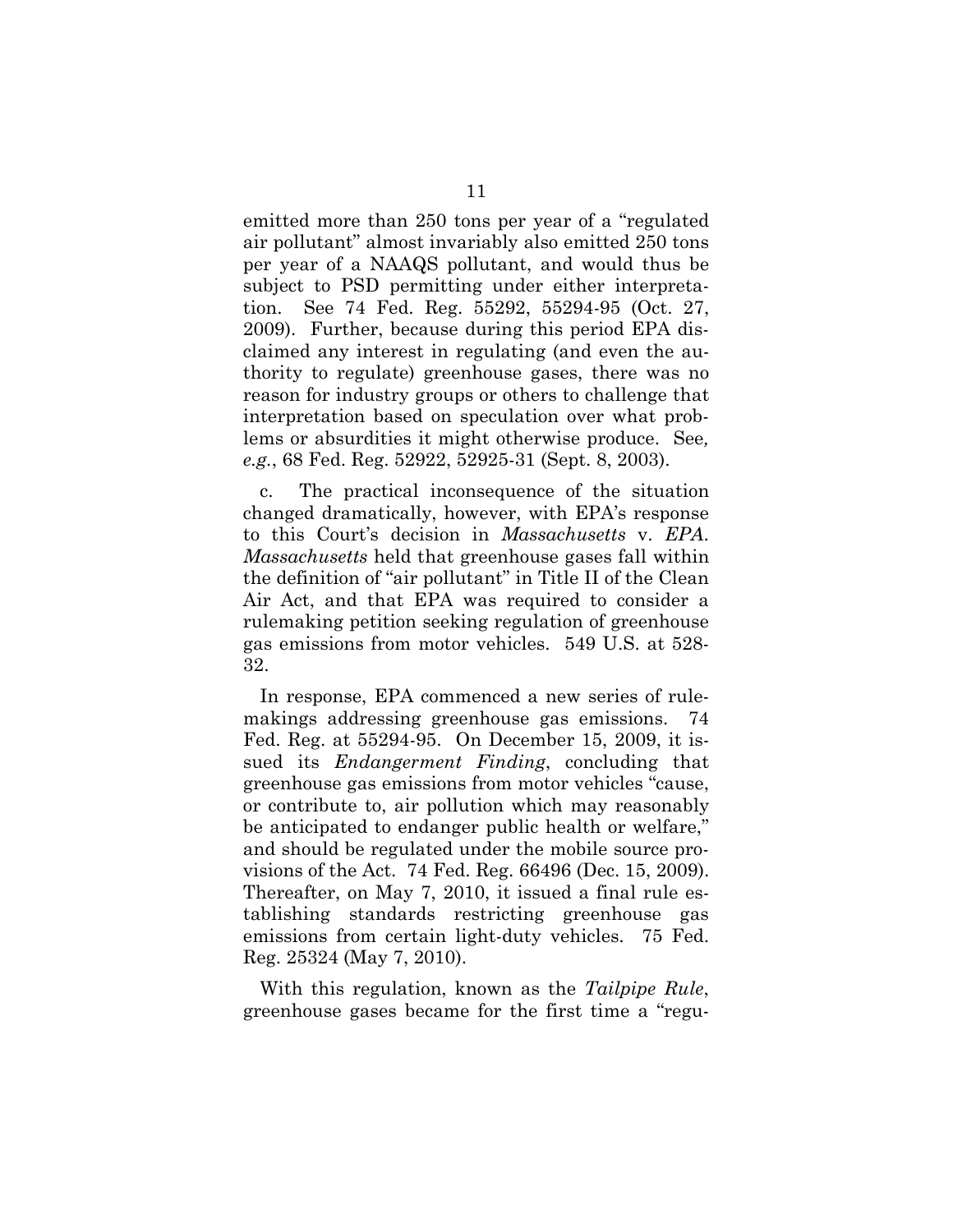lated air pollutant" under the Clean Air Act. 74 Fed. Reg. at 55294-95. The consequences of this were potentially significant and wide-ranging, as EPA recognized at the time, in light of its interpretation of the PSD permitting provision. *Id.* Greenhouse gases are emitted by a vastly greater number of stationary sources, and at vastly higher amounts, than other pollutants the agency had previously regulated, see 73 Fed. Reg. 44354, 44402-03 (July 30, 2008); Nat'l Research Council, *Climate Change Science* 1-10 (2001); if greenhouse gas emissions themselves triggered PSD permitting, millions of additional sources, including relatively small commercial and even residential facilities, would be immediately swept into the PSD program under the statutory "two hundred and fifty tons per year or more" threshold, see 74 Fed. Reg. at 55294-95. EPA estimated that the number of annual PSD permitting actions, which had numbered in the hundreds, would jump to more than 81,000 per year. 75 Fed. Reg. at 31576 (Pet. App. 772a). Requiring all of these new facilities to comply with permitting obligations would, it said, "overwhelm permitting authorities," impose additional costs on these facilities and local governments of potentially billions of dollars per year, and "adversely affect national economic development." *Id.* at 31556-57 (Pet. App. 682a-85a).

These consequences—so clearly contrary to Congress's intent that EPA itself described them as "absurd," *id.* at 31557-58 (Pet. App. 688a)—prompted the agency to undertake another rulemaking to address them. But, although the problems were directly attributable to the agency's decision to stay wedded to its own decades-old interpretation of the PSD permitting provision, and could be corrected by simply revising that interpretation to apply only to major sources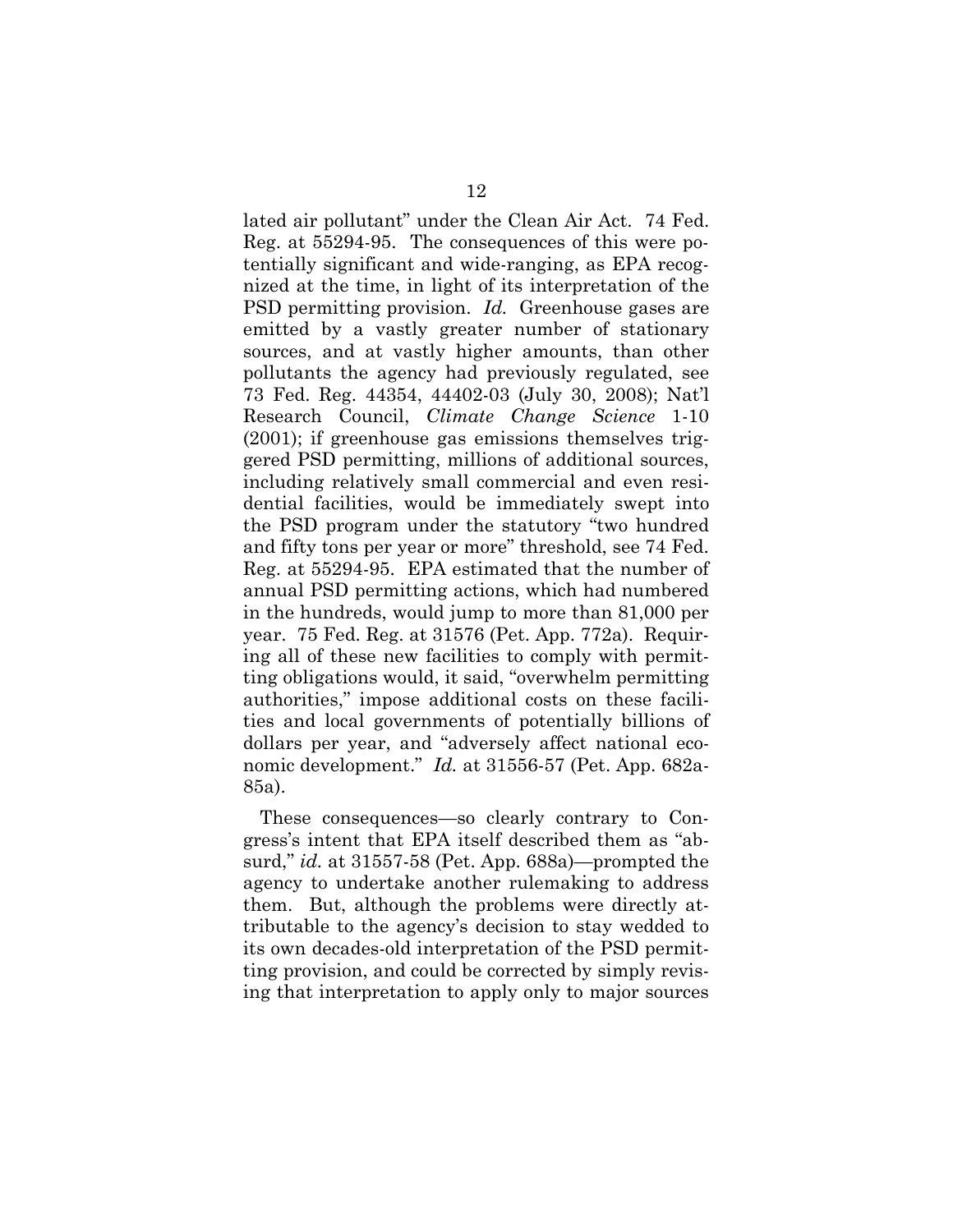of NAAQS pollutants (as, in fact, EPA had proposed in 1979), EPA refused to do so. *Id.* at 31560-67 (Pet. App. 701a-28a). Instead, it responded by asserting a right to alter the statutory definition of "major emitting facility" to raise by orders of magnitude the stated emissions threshold, which would have the effect of exempting a sufficient number of sources of greenhouse gas emissions to render the program manageable in the agency's view. *Id.* In the *Tailoring Rule*, EPA directed that, for the current "phase" of regulation, those facilities emitting less than 100,000 tons per year of greenhouse gases—a 400-fold increase above the statutory threshold of 250 tons per year would not be deemed "major emitting facilities" and would thus not be subject to PSD permitting. *Id.*  EPA also stated it would exercise its claimed discretion to make further adjustments to the statutory threshold on an ongoing basis, based on its continuing assessment of the benefits and burdens of regulation and perceived capacity of local permitting authorities. *Id.* at 31524, 31548-49 (Pet. App. 540a-42a, 647a-48a).[4](#page-25-0)

2. Numerous petitions for review were thereafter filed in the D.C. Circuit, raising a range of challenges to EPA's actions, including whether EPA had statutory authority to regulate greenhouse gases at all. Pet. App. 9a. The petitions in this case (*American Chemistry Council* v. *EPA*, see *supra* note 1), however, focused on EPA's interpretation of the PSD provision, as set forth in the 1980 rulemaking and the *Tailoring Rule*. *Id.* at 56a-57a.

<span id="page-25-0"></span><sup>4</sup> In a recent rulemaking, EPA announced that, as part of the next "phase" of its implementation of the permitting program, it would not lower the threshold, but continue to apply the 100,000 tons-per-year threshold. 77 Fed. Reg. 41051, 41052 (July 12, 2012).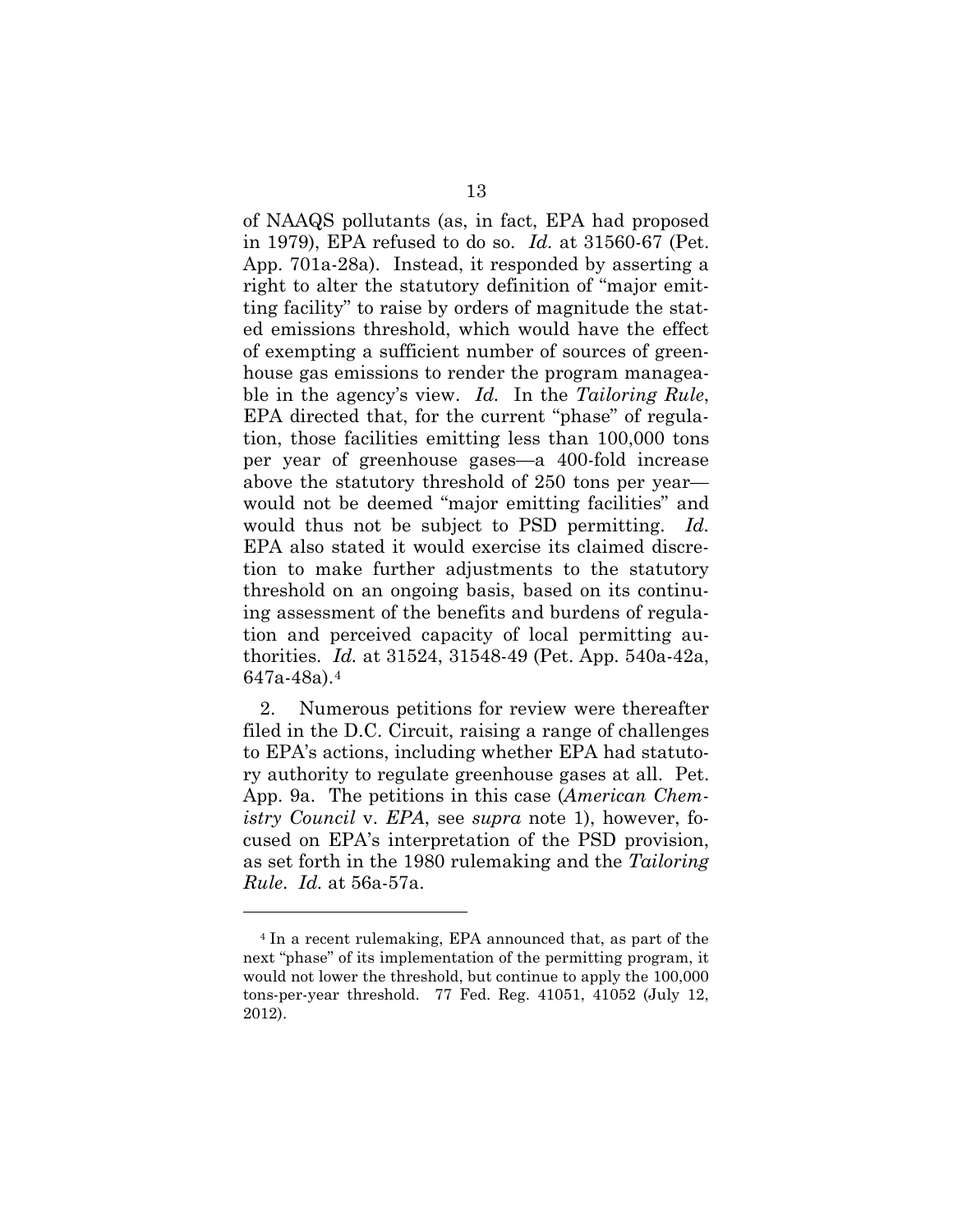a. The petitions for review and the underlying cases were consolidated for purposes of hearing. Pet. App. 1a-9a. A three-judge panel of the D.C. Circuit heard argument in the cases over the course of two days in February 2012. In a single judgment issued on June 26, 2012, the panel rejected all of the petitions. *Id.*

The panel devoted a substantial part of its opinion to the issues raised in this case regarding the PSD provision. Pet. App. 35a-67a. The panel determined first that, although certain petitioners in other cases lacked standing to proceed with their claims, the petitioners here have standing to challenge EPA's interpretation of that provision, as set forth in the 1980 rulemaking, because some of their members would be subject to the burdensome PSD permitting requirements only because EPA had interpreted those requirements as being triggered by emissions of "any regulated air pollutant," now including greenhouse gases. *Id.* at 35a-41a. Further, because these petitions were filed within 60 days after issuance of the *Tailpipe Rule*—the rulemaking that rendered greenhouse gases a "regulated air pollutant" for the first time—they were timely under the "grounds arising after" judicial review provision of the Clean Air Act. *Id.* at 37a (quoting 42 U.S.C. § 7607(b)(1) ("[a petition for review] based solely on grounds arising after [sixty days after issuance of the challenged rulemaking] shall be filed within sixty days after such grounds arise")).

Addressing the merits of EPA's interpretation of the PSD provision, the panel acknowledged the agency's concession that its construction produces "absurd results." Pet. App. 69a-70a. Nevertheless, the panel concluded that the agency's interpretation must be accepted because it represented, according to the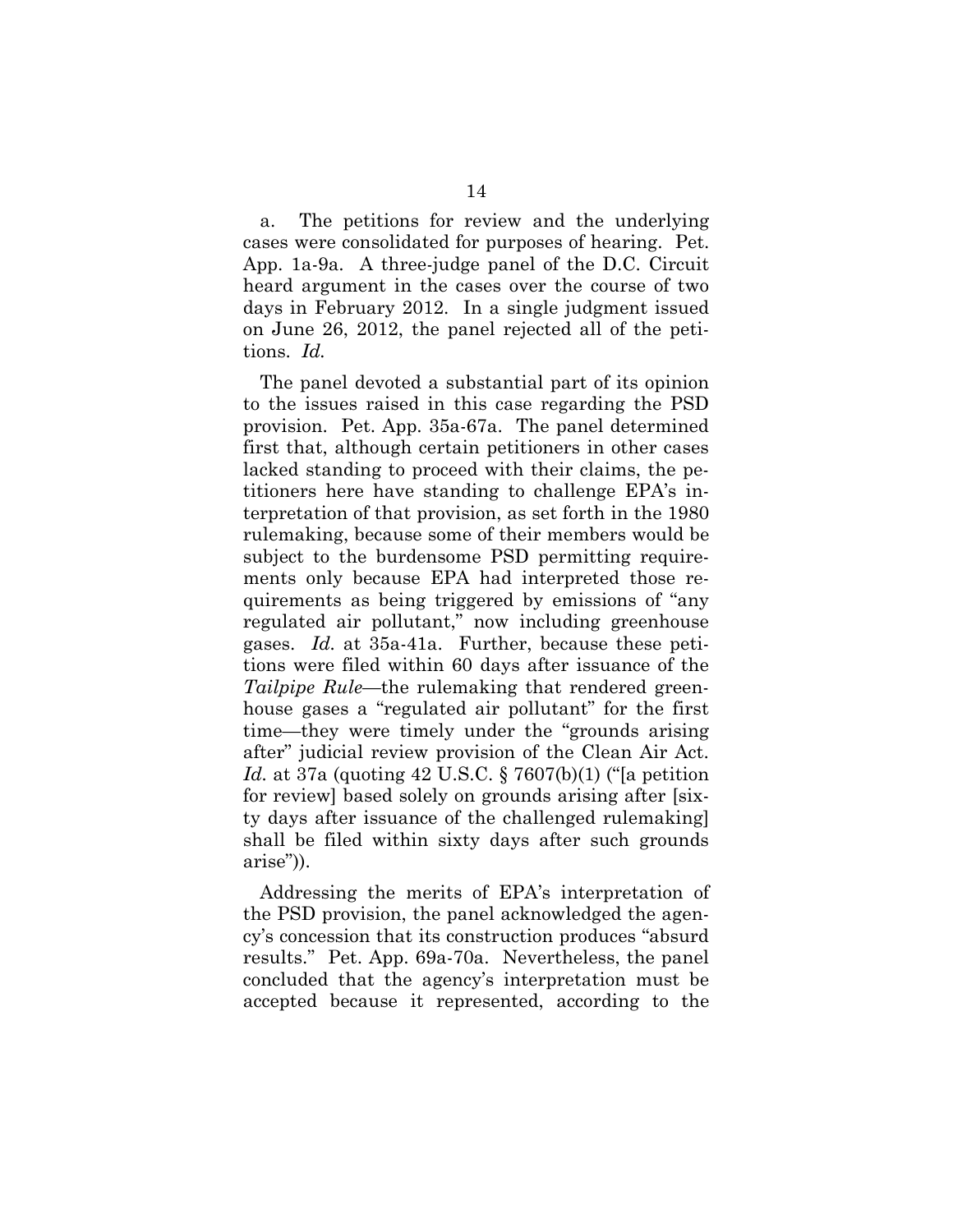panel, the "unambiguous" reading of the statute. *Id.* at 50a-54a. The panel held, further, that the alternative construction proposed by the petitioners, interpreting the PSD permitting provision as being triggered only by emissions of NAAQS pollutants, was barred by *Massachusetts* v. *EPA*. *Id.*

b. Several petitions for rehearing followed. Pet. App. 415a. The petitioners argued, among other things, that their alternative interpretation of the PSD provision is fully consistent with *Massachusetts* v. *EPA*. That interpretation, they explained, does not rely on limiting the general definition of "air pollutant" but, rather, flows from the language of the PSD triggering provision, which by its terms imposes permitting requirements only on facilities "to which [Part C] applies"—*i.e.*, facilities emitting pollutants subject to a NAAQS. See *id.* at 418a, 446a-48a.

The rehearing petitions were denied on December 20, 2012. Judges Kavanaugh and Brown each filed separate statements dissenting from the denial of rehearing en banc*,* and the panel filed a joint concurring statement responding to those dissents. Pet. App. 420a-64a. Notably, all of these statements agreed that the "questions [implicated by] and the outcome of this case are undoubtedly matters of exceptional importance," with "massive real-world consequences" not only for regulated industries but also for the Nation's "economic and environmental policy." *Id.* at 419a, 444a.

In contrast to the panel's holding that EPA's construction of the PSD permitting trigger was "compelled" by the Clean Air Act, Judges Kavanaugh and Brown found it "evident" that the most "straightforward" and "sensible" reading of the statute is that the trigger instead is "limited to NAAQS air pollutants," Pet. App. 447a-49a; see also *id.* at 421a (noting Judge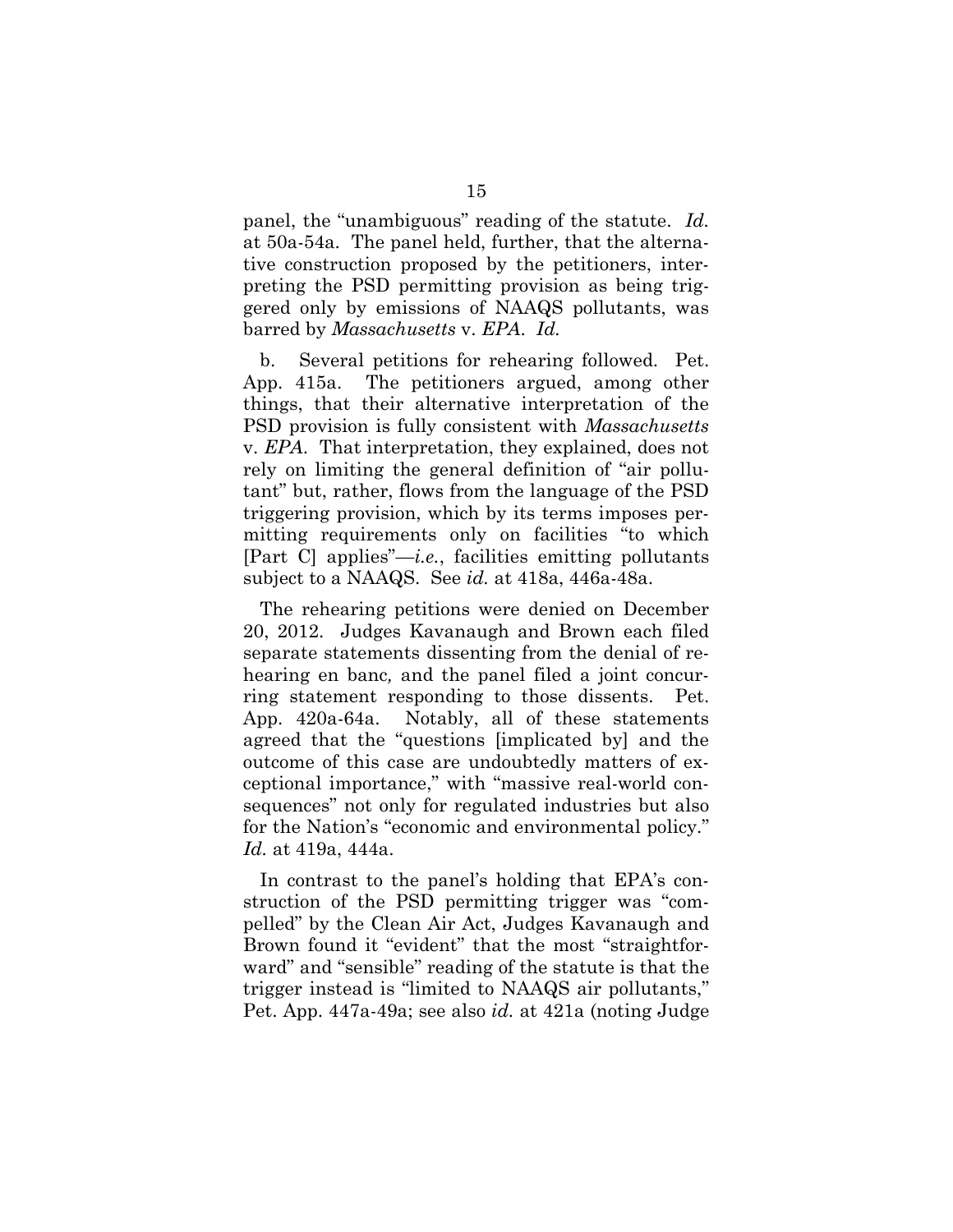Brown's agreement with Judge Kavanaugh's opinion). They found the panel's pervasive reliance on *Massachusetts* v. *EPA* unfounded. *Id.* at 431a-41a, 454a-61a. That opinion, they explained, held that the term "any air pollutant" includes greenhouse gases in the context of mobile source regulation under Title II of the Act, but it did not address the issue here whether regulation of greenhouse gas emissions from mobile sources necessarily triggers regulation of emissions from stationary sources. *Id.* at 437a-39a, 457a-58a. This is particularly true for the PSD program, Judge Kavanaugh explained, in light of the structure of that program, with its focus on NAAQS pollutants, and the language of the PSD triggering provision. *Id.* at 457a-61a. Indeed, even if EPA's interpretation might otherwise have been a permissible reading of the PSD provision, they reasoned, it was necessarily foreclosed—and certainly could not constitute the "unambiguous" interpretation of the statute—given that it admittedly produced "absurd results" inconsistent with congressional intent. *Id.*

Especially troubling to both Judge Brown and Judge Kavanaugh was EPA's response to the absurdities resulting from its interpretation: promulgation of the *Tailoring Rule*. Pet. App. 447a-48a. Whereas those absurdities should have prompted EPA to adopt a more limited interpretation of the PSD permitting provision, the agency instead "re-wrote the very specific [threshold emissions] trigger" set forth in the Act to reduce artificially the number of facilities subject to PSD permitting. *Id.* They described this action as "an abuse of the absurdity and administrative necessity doctrines" and an "unprecedented expansion of regulatory control." *Id.* at 433a; see also *id.* at 447a-49a. As Judge Kavanaugh put it: "When an agency is faced with two initially plausible readings of a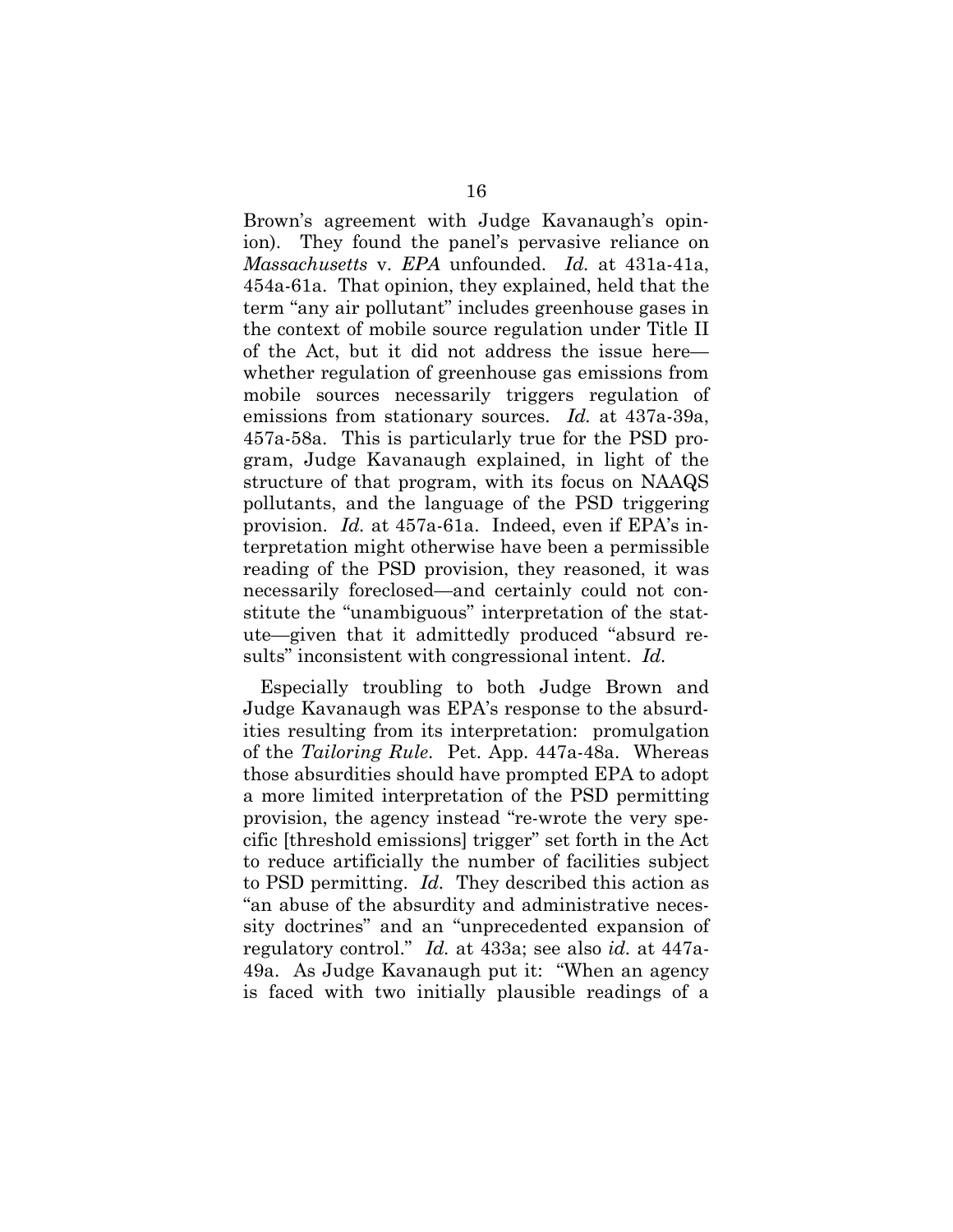statutory term, but it turns out that one reading would cause absurd results, I am aware of no precedent that suggests the agency can still choose the absurd reading and then start rewriting other perfectly clear portions of the statute to try to make it all work out." *Id.* at 448a.

Judge Kavanaugh further explained that the agency's analysis was particularly disturbing because it contemplated not merely a single episode of statutory re-writing (although that alone would have been unlawful), but an assertion of continuing revisionary power in the years going forward based solely on the agency's weighing of costs and benefits. Pet. App. 448a-49a. "EPA's assertion of such extraordinary discretionary power both exacerbates the separation of powers concerns in this case and underscores the implausibility of EPA's statutory interpretation. Put simply, the statute cannot be read to grant discretion to EPA to raise or lower the [statutory] permitting triggers as EPA sees fit." *Id.* at 448a n.1. If that assertion of agency prerogative were upheld, he warned, it risked "significantly enhanc[ing] the Executive Branch's power at the expense of Congress's and thereby alter[ing] the relative balance of powers in the administrative process." *Id.* at 449a.

#### **REASONS FOR GRANTING THE PETITION**

The judgment of the court of appeals plainly warrants review. That decision adopts an EPA interpretation of the Clean Air Act that the agency concedes produces "absurd" consequences inconsistent with congressional intent, and it allows the agency to address those consequences by exercising effectively unrestricted discretion to rewrite—on an ongoing basis—separate, explicit statutory directives in order to revise the scope of the statute's coverage. See Pet.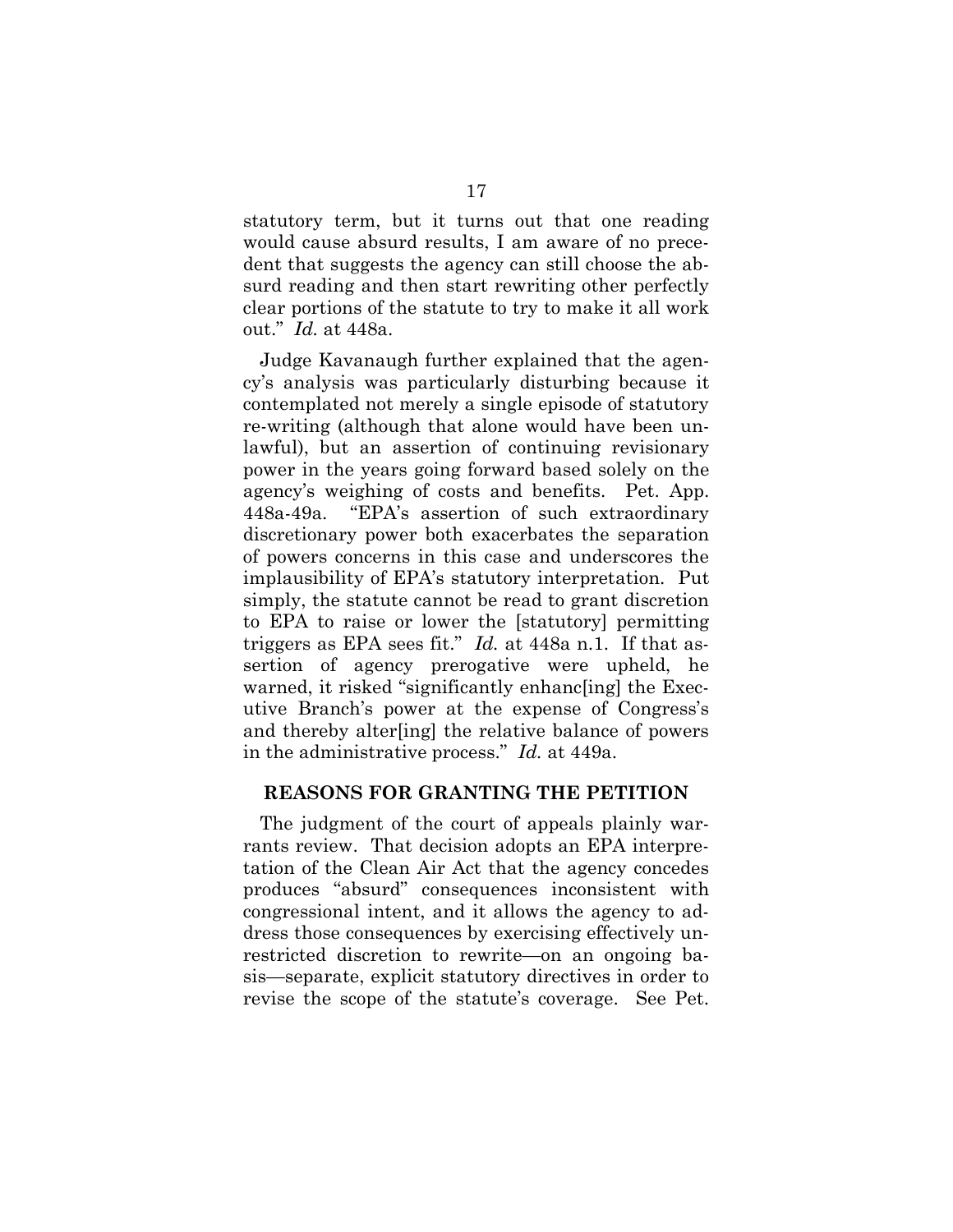App. 447a-49a. The resulting regulatory regime, both uncontemplated by the statute and indeed contrary to its express terms, represents the most sweeping expansion of EPA authority in the agency's history, potentially affecting millions of enterprises across the Nation and costing businesses and local government billions of dollars annually. See 75 Fed. Reg. at 31533, 31540, 31563 (Pet. App. 579a-80a, 611a, 711a-14a). This Court should intervene now, before the agency proceeds further down this unprecedented regulatory path.

**I. REVIEW IS WARRANTED BECAUSE THE DECISION BELOW RESTS ON AN IMPER-MISSIBLE INTERPRETATION OF THE CLEAN AIR ACT IN WHICH THE AGENCY HAS ASSERTED AUTHORITY TO RE-WRITE EXPRESS STATUTORY TERMS.**

The decision below contravenes fundamental doctrines of statutory construction and conflicts with scores of cases from this Court and others applying those principles. *First*, it accepts an interpretation of the PSD provision of the Clean Air Act that by EPA's own admission produces "absurd results"—despite the availability of an alternative, reasonable construction (indeed, one EPA proposed in 1979) that would avoid those results. *Infra* Part I.A. *Second*, it allows the agency to address those absurdities by rewriting other explicit and clear statutory requirements, creating exemptions that were not approved or anticipated by Congress and that are based solely on the agency's own judgment regarding the costs and benefits of regulation. *Infra* Part I.B. Either of these holdings would warrant review of the judgment below; taken together, they certainly do.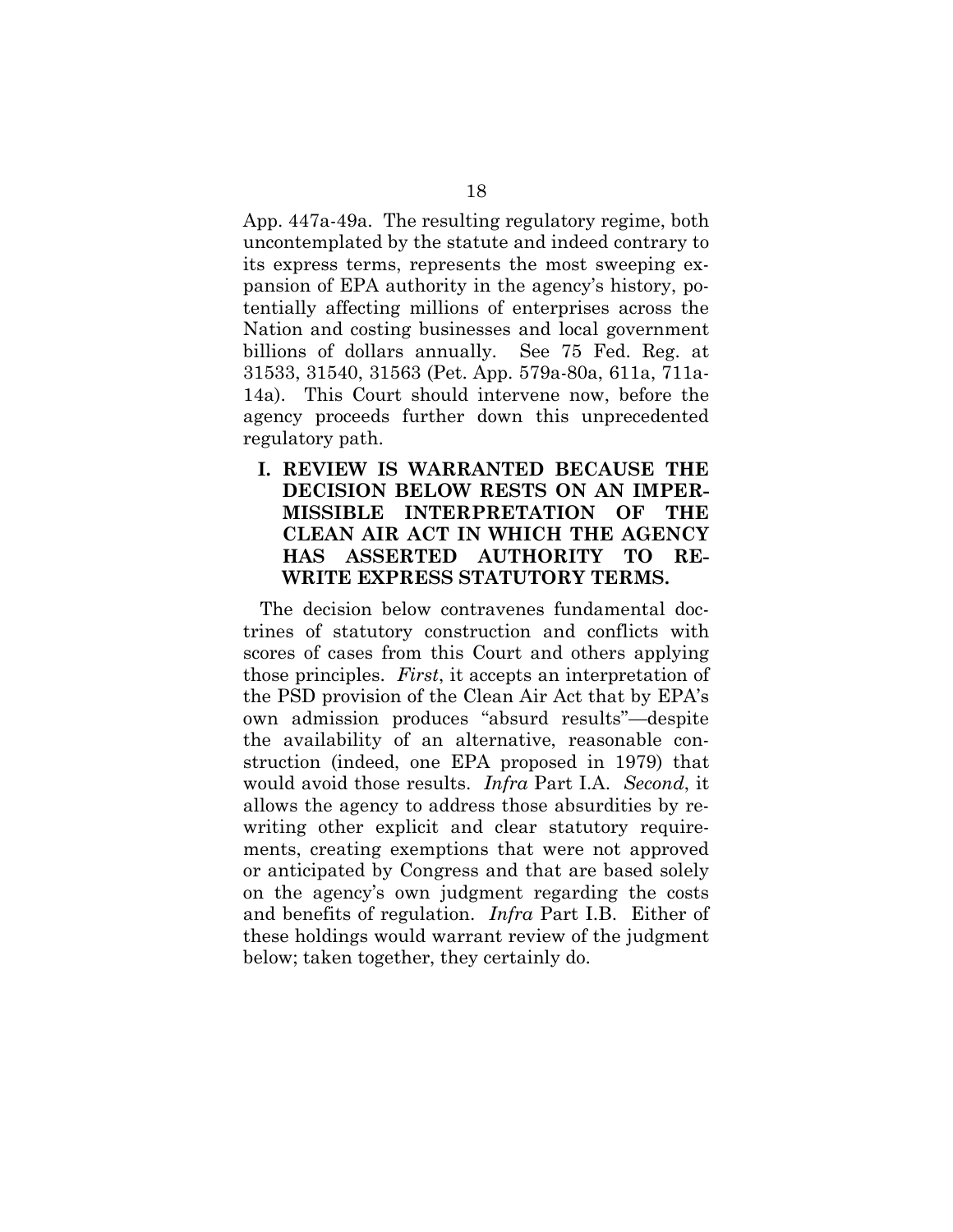### **A. The Decision Below Adopts An Agency Interpretation Of The Clean Air Act That The Agency Itself Concedes Produces Absurd Results.**

It is an elementary principle of statutory construction that courts must avoid an interpretation of a statute that is demonstrably inconsistent with Congress's intent, particularly one which produces results so contrary to any conceivable legislative purpose as to be deemed "absurd." *E.g.*, *Griffin* v. *Oceanic Contractors, Inc.*, 458 U.S. 564, 575 (1982). This principle applies even when the construction at issue might be characterized as a "literal" reading of the provision, *e.g.*, *Trans Alaska Pipeline Rate Cases*, 436 U.S. 631, 643 (1978), but it carries yet greater force when the statutory language is reasonably subject to alternative interpretations that would resolve the identified absurdities, *e.g.*, *Griffin*, 458 U.S. at 575. When faced with that situation, a court *cannot* accept the "absurd" interpretation, even if it might be otherwise deemed "literal" or "unambiguous," and *must*  adopt the alternative construction. *Id.*[5](#page-31-0)

The decision below contravenes this basic principle. The interpretation it adopts, reading the PSD permit-

<span id="page-31-0"></span><sup>5</sup> *See also, e.g.*, *Nixon* v. *Mo. Mun. League*, 541 U.S. 125, 138 (2004); *Cramp* v. *Bd. of Pub. Instruction*, 368 U.S. 278, 286 (1961); *Conservation Law Found., Inc.* v. *Busey*, 79 F.3d 1250, 1267 (1st Cir. 1996); *Long* v. *Tommy Hilfiger U.S.A., Inc.*, 671 F.3d 371, 375 (3d Cir. 2012); *Bellum* v. *PCE Constructors, Inc.*, 407 F.3d 734, 739 (5th Cir. 2005); *Breedlove* v. *Earthgrains Baking Cos.*, 140 F.3d 797, 800 (8th Cir. 1998); *Ewing* v. *Rodgers*, 826 F.2d 967, 970 n.3 (10th Cir. 1987); *Silva-Hernandez* v. *U.S. Bureau of Citizenship & Immigration Servs.*, 701 F.3d 356, 364 (11th Cir. 2012); *Mova Pharm. Corp.* v. *Shalala*, 140 F.3d 1060, 1068 (D.C. Cir. 1998); *Wassenaar* v. *Office of Pers. Mgmt.*, 21 F.3d 1090, 1094 (Fed. Cir. 1994).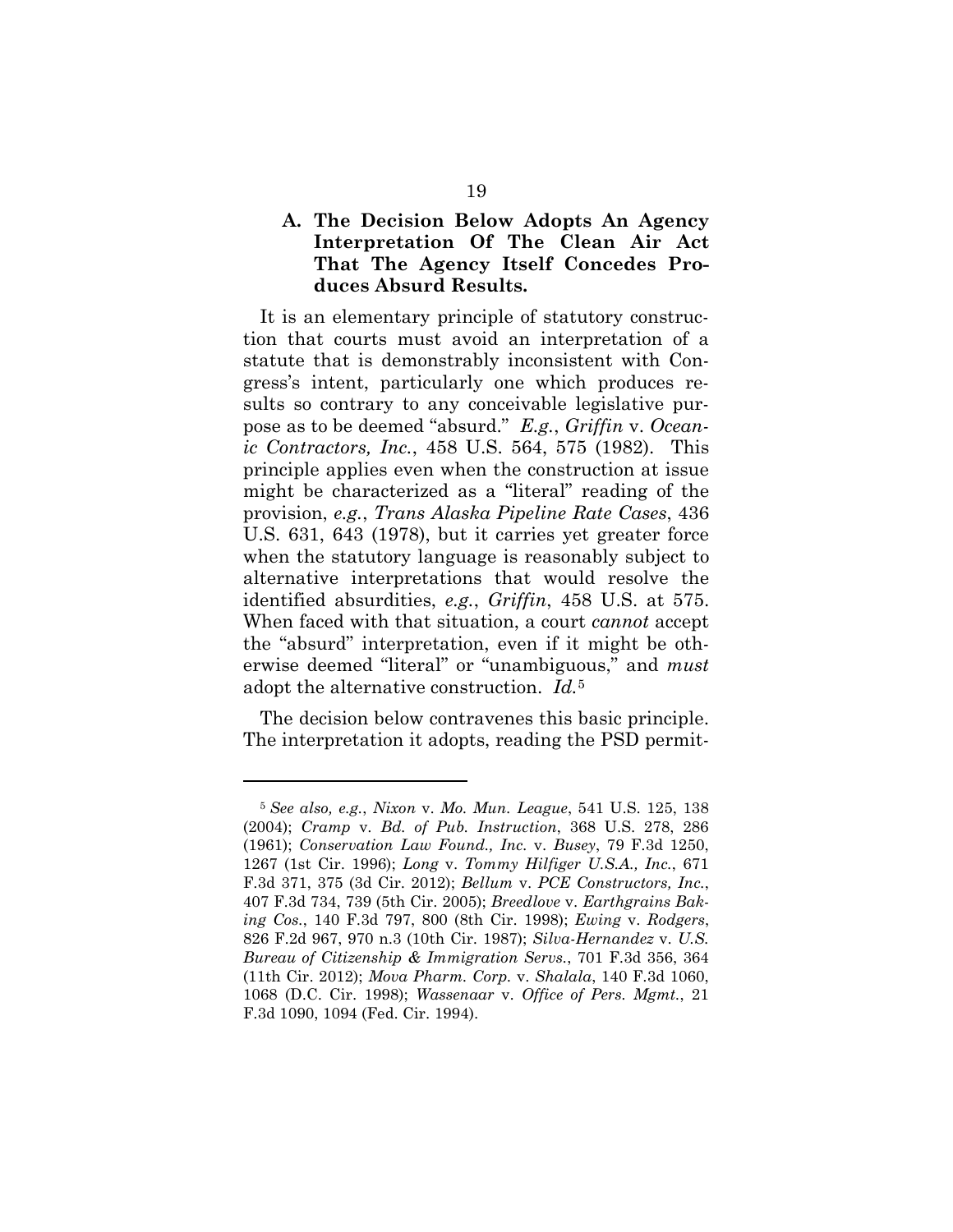ting provision to apply to facilities emitting threshold amounts of "any regulated air pollutant," is acknowledged "[to be] inconsistent with—and, indeed, [to] undermine—congressional purposes." 75 Fed. Reg. at 31547 (Pet. App. 643a). EPA in fact concedes that this interpretation produces "absurd results," by potentially sweeping into the PSD program millions of small commercial and residential facilities that Congress never intended to be subject to the burdensome permitting requirements. *Id.* at 31557-58 (Pet. App. 684a-88a). The court of appeals had no option in this circumstance but to search for an alternative construction that would avoid the absurdities and, if available, to adopt that construction. See, *e.g.*, *Griffin*, 458 U.S. at 575.

The D.C. Circuit did precisely the opposite. It refused to consider whether an alternative construction might resolve the absurdities and, instead, held that EPA's interpretation must be accepted because it represented the "unambiguous" reading of the statute. Pet. App. 50a-51a. That conclusion is flatly wrong as a matter of interpretative principle: an interpretation that produces "absurd results" *cannot* be deemed the "unambiguous" meaning of a statute, *e.g.*, *Lamie* v. *U.S. Tr.*, 540 U.S. 526, 536 (2004), and *cannot* be accepted by a court without at least consideration of possible alternative constructions, *e.g.*, *Alaska Pipeline*, 436 U.S. at 643; *United States* v. *Am. Trucking Ass'ns*, 310 U.S. 534, 543-44 (1940). The panel's decision violates these essential principles of statutory construction, as set forth in numerous cases from this Court and others.<sup>6</sup>

<span id="page-32-0"></span><sup>6</sup> *See, e.g.*, *Griffin*, 458 U.S. at 575; *Church of the Holy Trinity*  v. *United States*, 143 U.S. 457, 459-60 (1892); *Conservation Law Found., Inc.* v. *Busey*, 79 F.3d 1250, 1267 (1st Cir. 1996); *Frank G.* v. *Bd. of Educ.*, 459 F.3d 356, 368 (2d Cir. 2006); *In re Magic*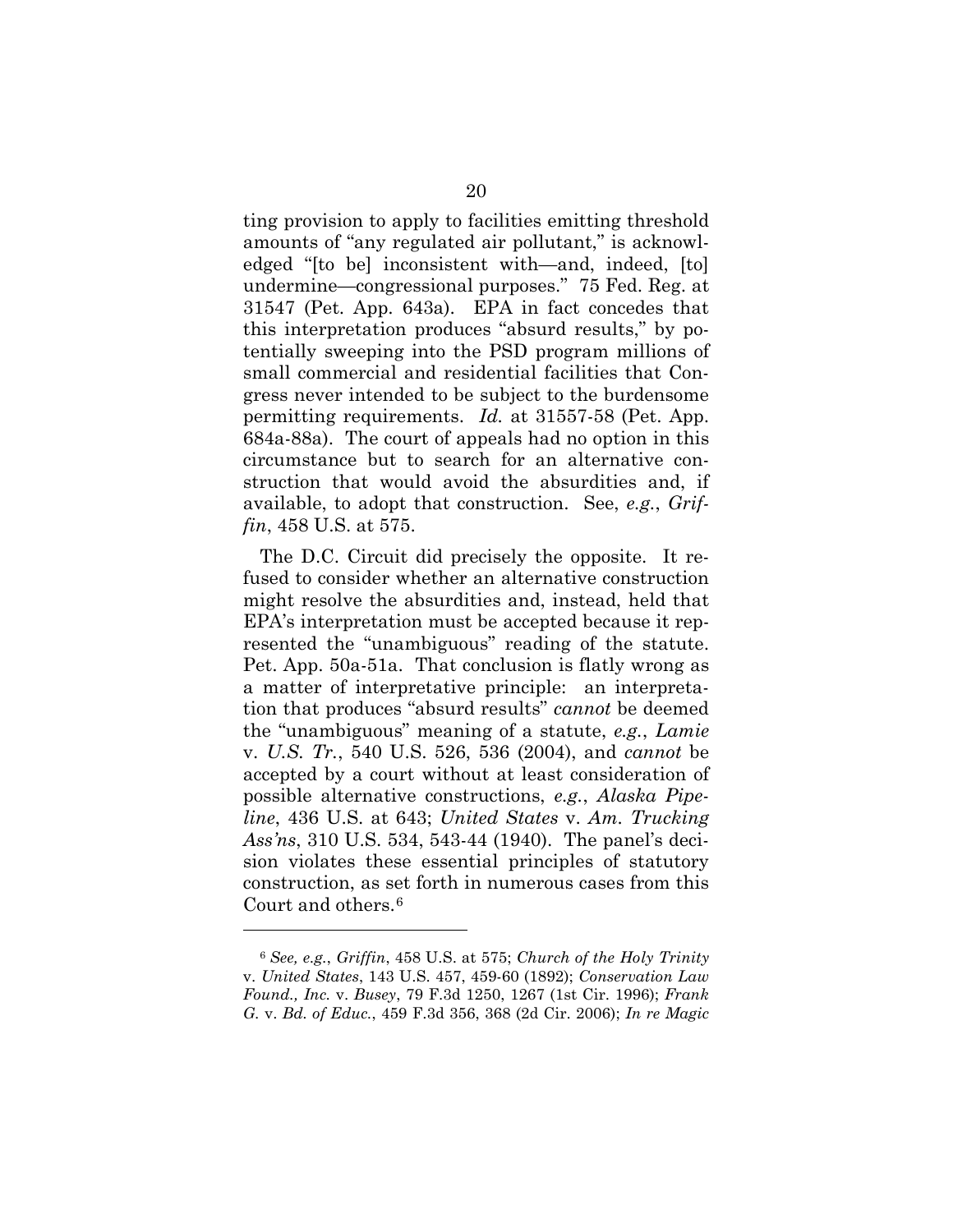There is simply no way to justify the panel's decision given the "absurd results" produced by the interpretation the panel adopts. But the decision fails even on its own reasoning, because EPA's interpretation clearly cannot be deemed the "unambiguous" meaning of the statutory language. The PSD provision states that the permitting requirements of Part C apply to a "major emitting facility ... in any area to which this part applies."  $42 \text{ U.S.C. } \S 7475(a)(1)$ . There are at least two ways to read this phrase, if considered solely in isolation. It might conceivably be read, as EPA urges, to mean a facility emitting threshold quantities of a pollutant in any area to which Part C "applies" for *any* pollutant. Alternatively, the phrase can be read, as the petitioners maintain (and as EPA itself originally concluded, see *supra* p. 9 (citing 44 Fed. Reg. at 51949)), to mean a facility emitting threshold quantities of a pollutant in an area to which Part C "applies" for *that* pollutant, meaning that a facility is subject to the PSD program only if it emits a NAAQS pollutant for which the local area is attaining. That both of these interpretations may constitute grammatically plausible readings of the PSD provision confirms that EPA's construction

*Rests., Inc.*, 205 F.3d 108, 116 (3d Cir. 2000); *In re Sunterra Corp.*, 361 F.3d 257, 265 (4th Cir. 2004); *Sykes* v. *Columbus & Greenville Ry.*, 117 F.3d 287, 290-91 (5th Cir. 1997); *United States* v. *Calor*, 340 F.3d 428, 431 (6th Cir. 2003); *United States* v. *Tex-Tow, Inc.*, 589 F.2d 1310, 1313 (7th Cir. 1978); *Kananen* v. *Matthews*, 555 F.2d 667, 669-70 (8th Cir. 1977) (per curiam); *Seal 1* v. *Seal A*, 255 F.3d 1154, 1160 (9th Cir. 2001); *Robbins* v. *Chronister*, 435 F.3d 1238, 1241 (10th Cir. 2006) (en banc); *Miccosukee Tribe of Indians* v. *S. Everglades Restoration Alliance*, 304 F.3d 1076, 1086 (11th Cir. 2002); *Ala. Power Co.* v. *Costle*, 636 F.2d 323, 360 (D.C. Cir. 1980); *Wassenaar* v. *Office of Personnel Mgmt.*, 21 F.3d 1090, 1094 (Fed. Cir. 1994).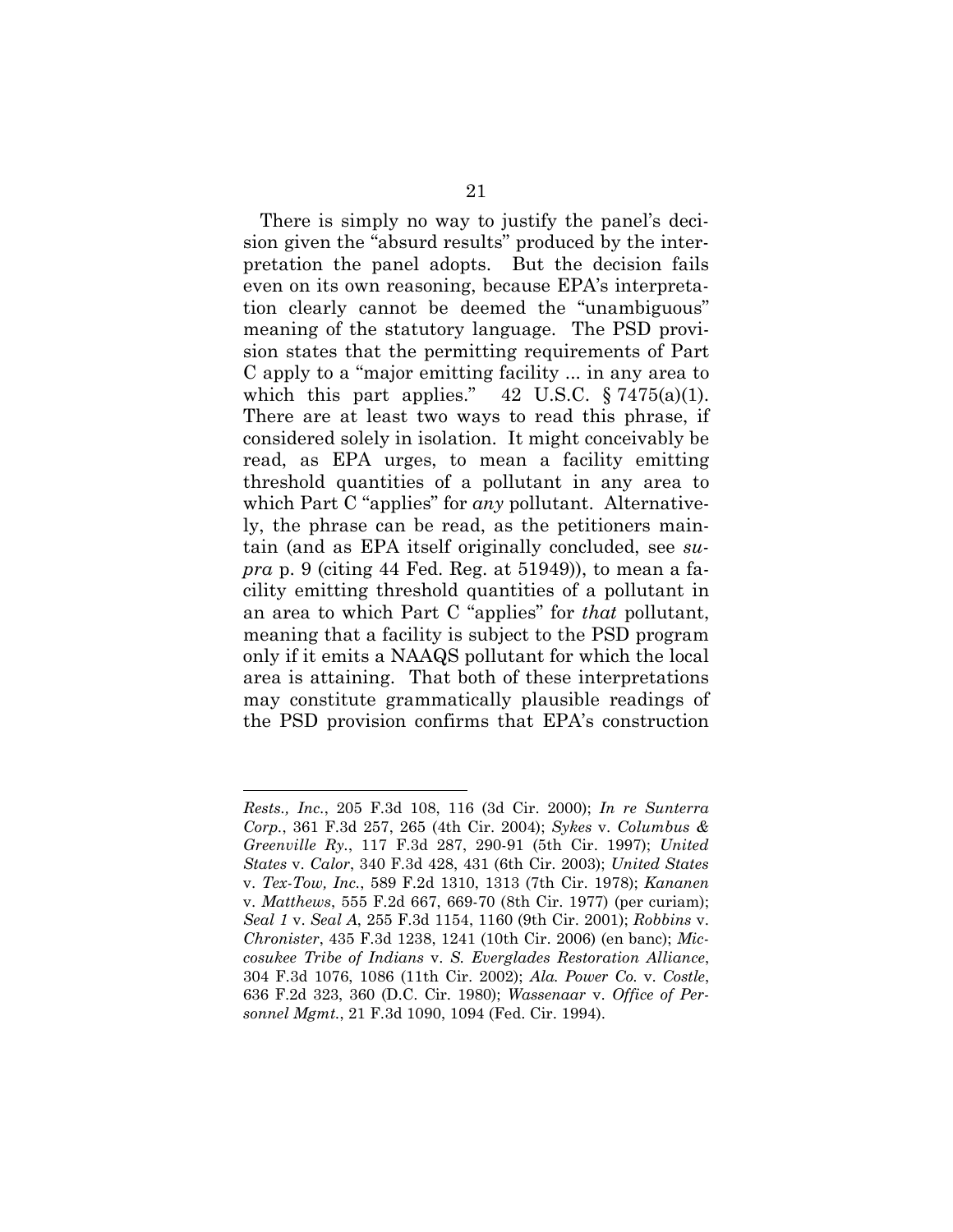is, at the least, not the "unambiguous" reading of the provision.[7](#page-34-0) 

Indeed, when the provision is considered in context in light of the statute's structure and purpose, EPA's interpretation is clearly unreasonable. It would, for example, render the critical phrase "in any area to which this part applies" effectively superfluous, given that *all* areas of the country are now and always have been in attainment for at least *one* pollutant, 75 Fed. Reg. at 31561 (Pet. App. 705a), meaning that never in the statute's history has there been a single area in the country to which Part C does not "apply" to that extent.[8](#page-34-1) Moreover, other provisions in Part C use that same phrase in the pollutant-specific manner suggested by the petitioners: for instance, all agree that a provision setting concentration limits for "any air pollutant in any area to which this part applies," 42 U.S.C. § 7473(b)(4), governs not all pollutants in an area but only those *NAAQS* pollutants for which the area is in attainment, and to which Part C therefore "applies." Pet. App. 59a-61a.[9](#page-34-2) And it is undisputed that Congress intended that the PSD permitting requirements would be imposed only on large "industrial facilities"—not small commercial and residential sources of greenhouse gases—that "are finan-

<span id="page-34-0"></span><sup>7</sup> *See, e.g.*, *Graham Cnty. Soil & Water Conservation Dist.* v. *United States ex rel. Wilson*, 545 U.S. 409, 419 n.2 (2005) (a statute is ambiguous when "its text, literally read, admits of two plausible interpretations").

<span id="page-34-1"></span><sup>8</sup> *See also, e.g.*, *Hibbs* v. *Winn*, 542 U.S. 88, 101 (2004) ("A statute should be construed ... so that no part will be inoperative or superfluous ....") (quoting 2A N. Singer, *Statutes and Statutory Construction* § 46.06 (6th ed. 2000)).

<span id="page-34-2"></span><sup>9</sup> *See also, e.g.*, *Powerex Corp* v. *Reliant Energy Servs., Inc.*, 551 U.S. 224, 232 (2007) ("[I]dentical words and phrases within the same statute should normally be given the same meaning.").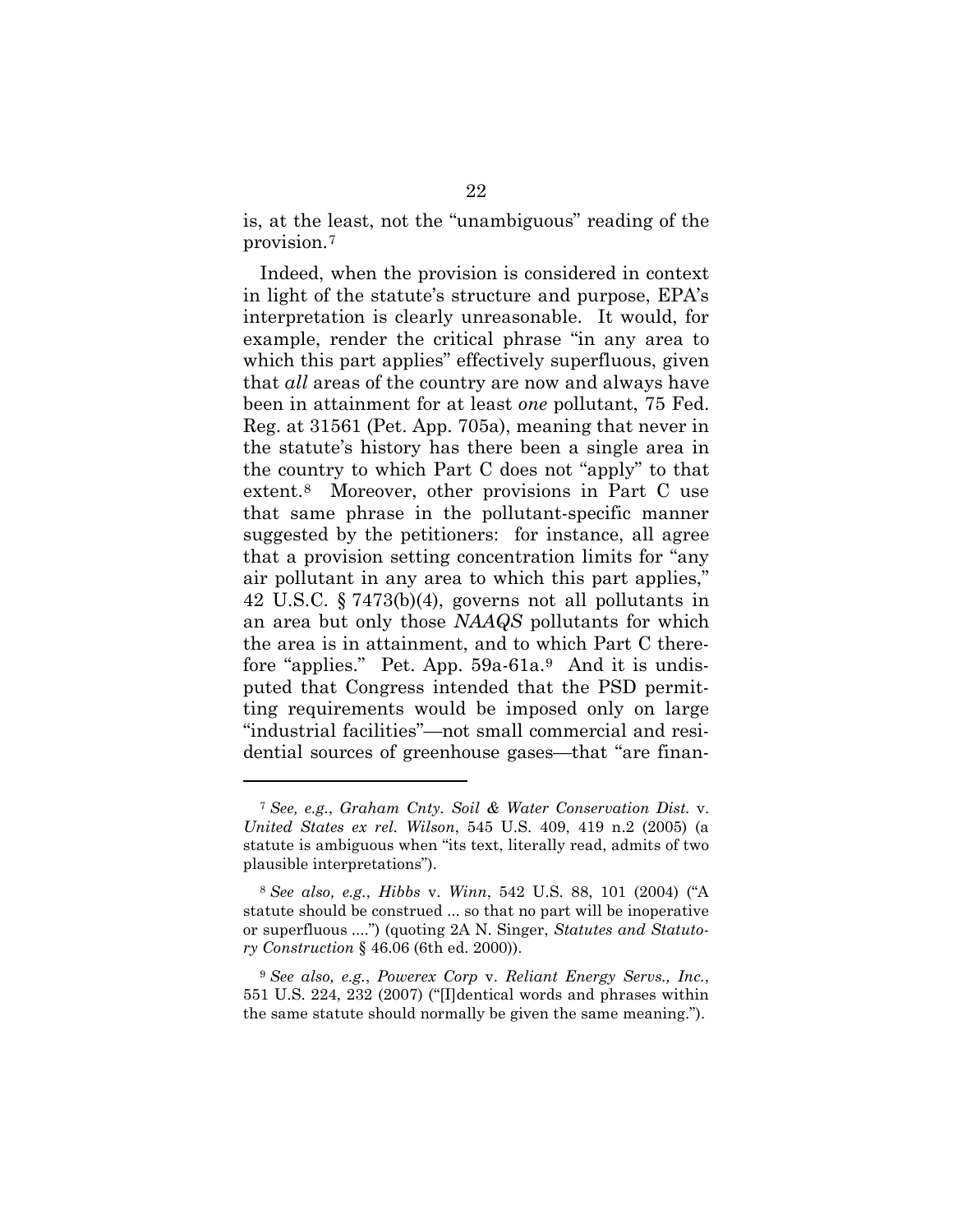cially able to bear the substantial regulatory costs ... [and,] as a group, are primarily responsible for emission of the deleterious pollutants that befoul our nation's air." *Ala. Power*, 636 F.2d at 353.

Nor can EPA's position be deemed a "literal" construction of the statutory text, as EPA has claimed. 75 Fed. Reg. at 31516-17 (Pet. App. 507a-11a). Far from it, EPA's interpretation—unlike the petitioners'—admittedly adds limiting language to the statute, construing the phrase "any air pollutant" in the definition of "major emitting facility" to read instead "any *regulated* air pollutant." Pet. App. 47a-49a (emphasis added). Although EPA argues that this addition is required in order to avoid a host of absurd results that would be caused by applying the PSD program to sources of unregulated pollutants (beyond the absurdities resulting from EPA's current interpretation), see 75 Fed. Reg. at 31516-17 (Pet. App. 507a-11a), the fact remains that EPA's interpretation is by its own terms not a literal one.[10](#page-35-0)

That interpretation is also, as Judge Kavanaugh noted, plainly inconsistent with the statutory structure and congressional intent. It finds no support in the surrounding statutory language, and it fails even to address the absurdities identified by the agency, as it would not prevent the millions of enterprises that emit threshold amounts of only greenhouse gases which Congress undoubtedly did not intend to be subject to PSD permitting requirements—from being

<span id="page-35-0"></span><sup>10</sup> *See, e.g.*, *Lamie*, 540 U.S. at 538 (cautioning against interpretations that would "read an absent word into the statute"); *cf. Kloeckner* v. *Solis*, 133 S. Ct. 596, 606-07 (2012) (refusing to adopt interpretation of statute, despite government's claim that its construction was needed to avoid "absurd results," when that interpretation "requires our reading new words into the statute" and when an alternative interpretation exists).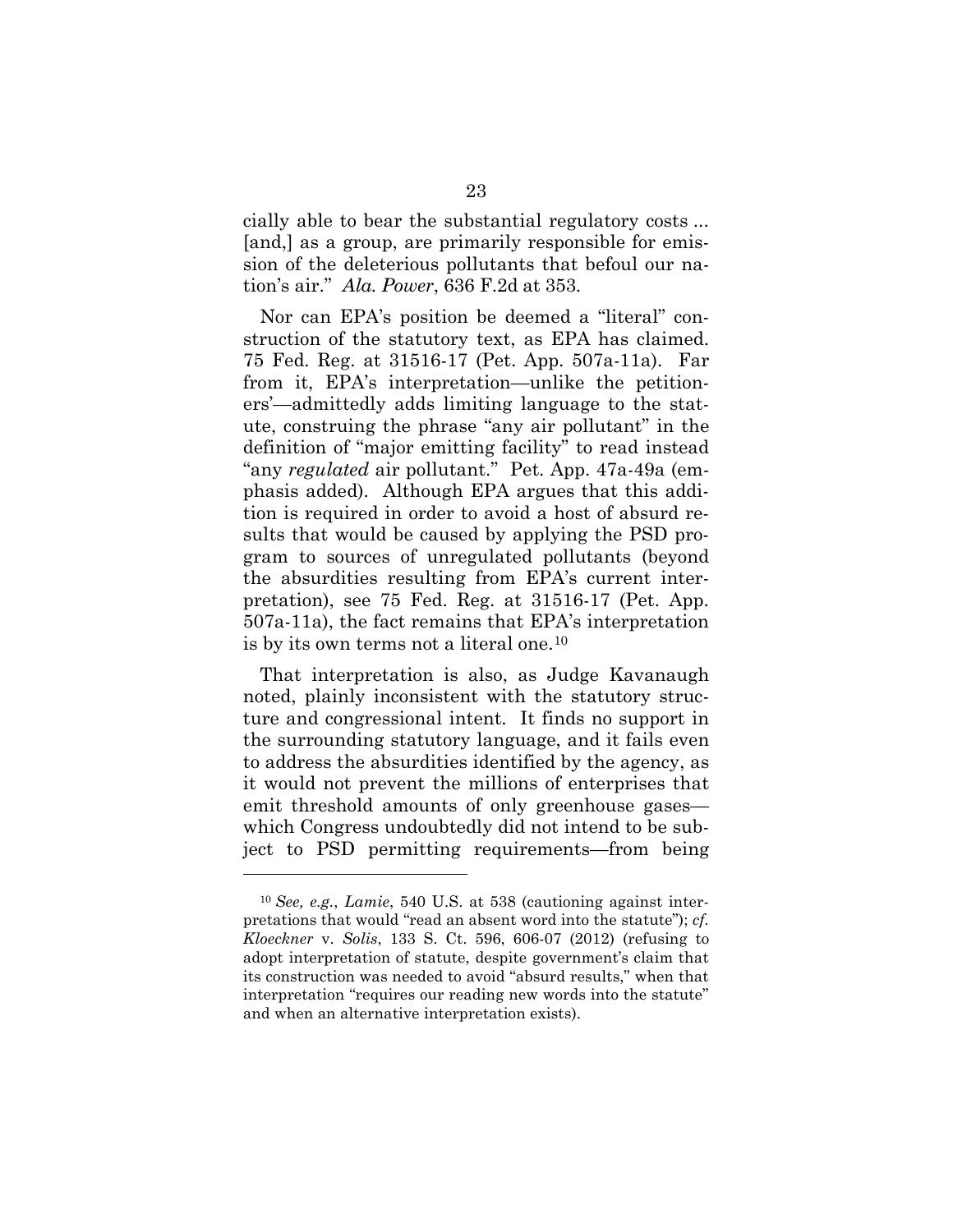swept into the PSD program.<sup>[11](#page-36-0)</sup> The only reasonable approach in this regard is the one suggested by Judge Kavanaugh. That approach would resolve those absurdities by reading the phrase "any air pollutant" in this context to mean "any *NAAQS* pollutant," thereby excluding from the PSD program sources of only greenhouse gas emissions in accordance with the purpose and focus of the statute. Pet. App. 449a-54a.[12](#page-36-1)

<span id="page-36-0"></span><sup>11</sup> When Congress wanted to refer to pollutants "subject to regulation" under the Act, it clearly knew how to do so, as demonstrated by another provision of Part C that requires facilities to adopt the "best available control technology" for "each pollutant subject to regulation under this chapter." 42 U.S.C. § 7475(a)(4); *see also, e.g.*, *Russello* v. *United States*, 464 U.S. 16, 22-23 (1983) ("[W]here Congress includes particular language in one section of a statute but omits it in another section of the same Act, it is generally presumed that Congress acts intentionally and purposely in the disparate inclusion or exclusion.").

<span id="page-36-1"></span><sup>&</sup>lt;sup>12</sup> It should be noted that the alternative interpretation advanced by this petition and Judge Kavanaugh would not preclude all regulation of greenhouse gas emissions in the stationary source context. For example, facilities subject to the PSD permitting program, based on their emissions of NAAQS pollutants, would still be required under this interpretation to adopt the "best available control technology" for greenhouse gas emissions under 42 U.S.C.  $\S 7475(a)(4)$  in their PSD permit, assuming greenhouse gases are properly considered a "pollutant subject to regulation" for purposes of that provision. Pet. App. 451a. This interpretation would therefore still cover 83% of the national greenhouse gas emissions that would otherwise be covered by EPA's construction—in contrast with EPA's *Tailoring Rule*, which by rewriting the statutory thresholds covers 86% of those emissions. *See* 75 Fed. Reg. at 31540, 31568, 31571, 31600 (Pet. App. 611a, 736a, 748a, 871a). Phrased differently, EPA's approach would impose on affected businesses and regulators the substantial costs associated with the expanded permitting program, delaying (and possibly in some cases effectively prohibiting) construction and dealing potentially serious damage to the national economy, in order to obtain an increase in emissions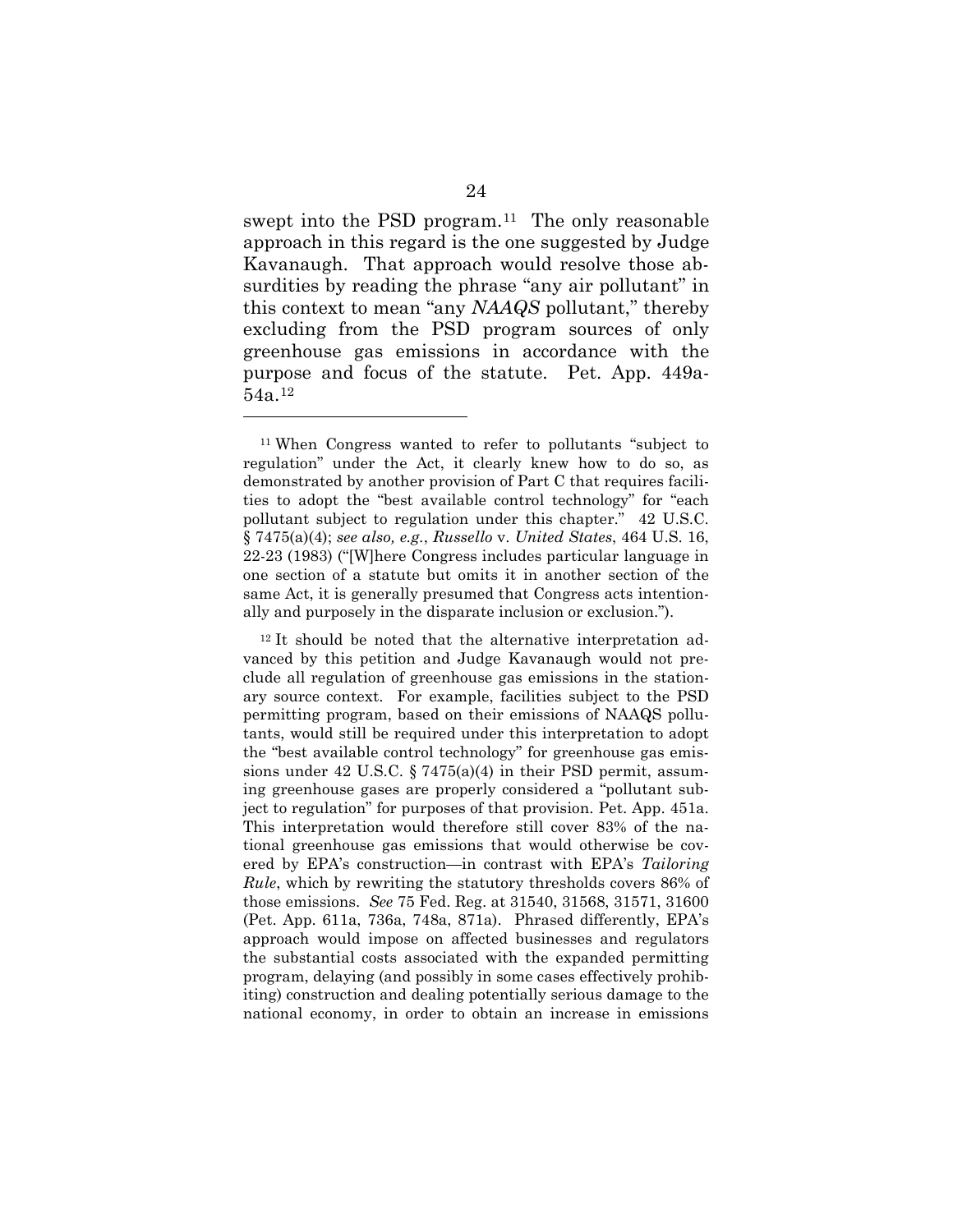The decision below adopts a non-literal interpretation of an ambiguous statutory provision that affirmatively adds language to the statute and admittedly produces absurd results inconsistent with congressional intent, all while categorizing the statute as "unambiguous." See Pet. App. 50a-51a. That decision contravenes basic principles of statutory construction, warranting this Court's review.

#### **B. The Decision Below Allows The Agency To Rewrite Express And Unequivocal Statutory Terms.**

However problematic the panel's interpretation of the PSD permitting provision, EPA's response to the absurdities created by that interpretation raises potentially far greater concerns. To address those absurdities, the agency did not reconsider its interpretation of the statute, or apply to Congress for relief. Instead, through the *Tailoring Rule*, it arrogated to itself authority to unilaterally modify express statutory thresholds set forth in the Clean Air Act and exempt from the definition of "major emitting facility," which by its terms applies to sources of 250 tons or more per year of "any air pollutant," those facilities emitting less than 100,000 tons per year of greenhouse gases. 75 Fed. Reg. at 31560-62 (Pet. App. 701a-08a). Nothing in the statute supports or authorizes this new threshold; rather, it is entirely of the agency's own crafting, based on its views of a "reasonable balancing of protection of the environment with promotion of economic development." *Id.* at 31573 (Pet. App. 755a).

coverage of only 3% over the coverage produced by the alternative interpretation supported by the petitioners and Judge Kavanaugh.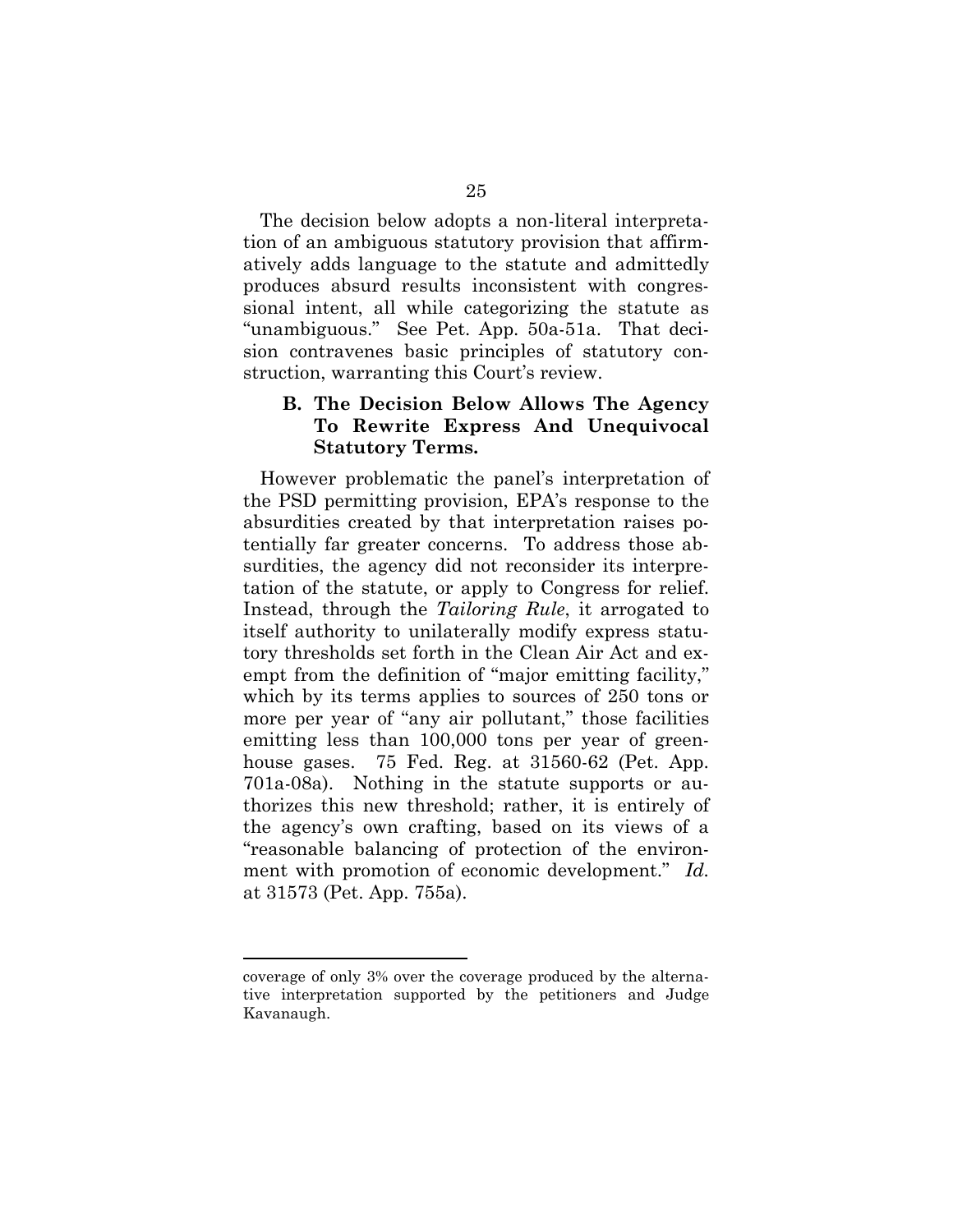Agencies cannot unilaterally revise acts of Congress in this way. This basic principle, central to our system of separated powers, has been recognized in case after case. See*, e.g.*, *Kloeckner*, 133 S. Ct. at 606-07; *In re Permian Basin Area Rate Cases*, 390 U.S. 747, 777 (1968); see also *Mova Pharm. Corp.* v. *Shalala*, 140 F.3d 1060, 1068 (D.C. Cir. 1998) (an agency faced with a perceived "statutory anomaly" does not "thereby obtain a license to rewrite the statute"). It is indeed the guiding tenet that underlies all of this Court's administrative agency jurisprudence, from *Chevron* to *Mead* to *Brand X*. An agency may exercise only that interpretative authority that is conferred by Congress, and may not construe or apply a statute in a manner contrary to or inconsistent with its terms. See *Nat'l Cable & Telecomms. Ass'n* v. *Brand X Internet Servs.*, 545 U.S. 967, 983 (2005); *United States* v. *Mead Corp.*, 533 U.S. 218, 231-33 (2001); *Chevron, U.S.A., Inc.* v. *NRDC, Inc.*, 467 U.S. 837, 842-43 (1984).[13](#page-38-0)

There is no way to reconcile the *Tailoring Rule* with these precedents. That rule alters express and unambiguous statutory terms in a manner that was plainly not contemplated by Congress, and it cannot be regarded as a valid exercise of authority conferred—either explicitly or implicitly—by any provision of the statute. Pet. App. 448a-49a & n.1 (Kavanaugh, J.) ("Put simply, the statute cannot be read to grant discretion to EPA to raise or lower the

<span id="page-38-0"></span><sup>13</sup> *See also, e.g.*, *Green* v. *Bock Laundry Mach. Co.*, 490 U.S. 504, 529 (1989) (Scalia, J. concurring) (when faced with an ambiguity, courts must adopt an interpretation that does the "least violence to the text"); *Mova*, 140 F.3d at 1068 ("When the agency concludes that a literal reading of a statute would thwart the purposes of Congress, it may deviate no further from the statute than is needed to protect congressional intent.").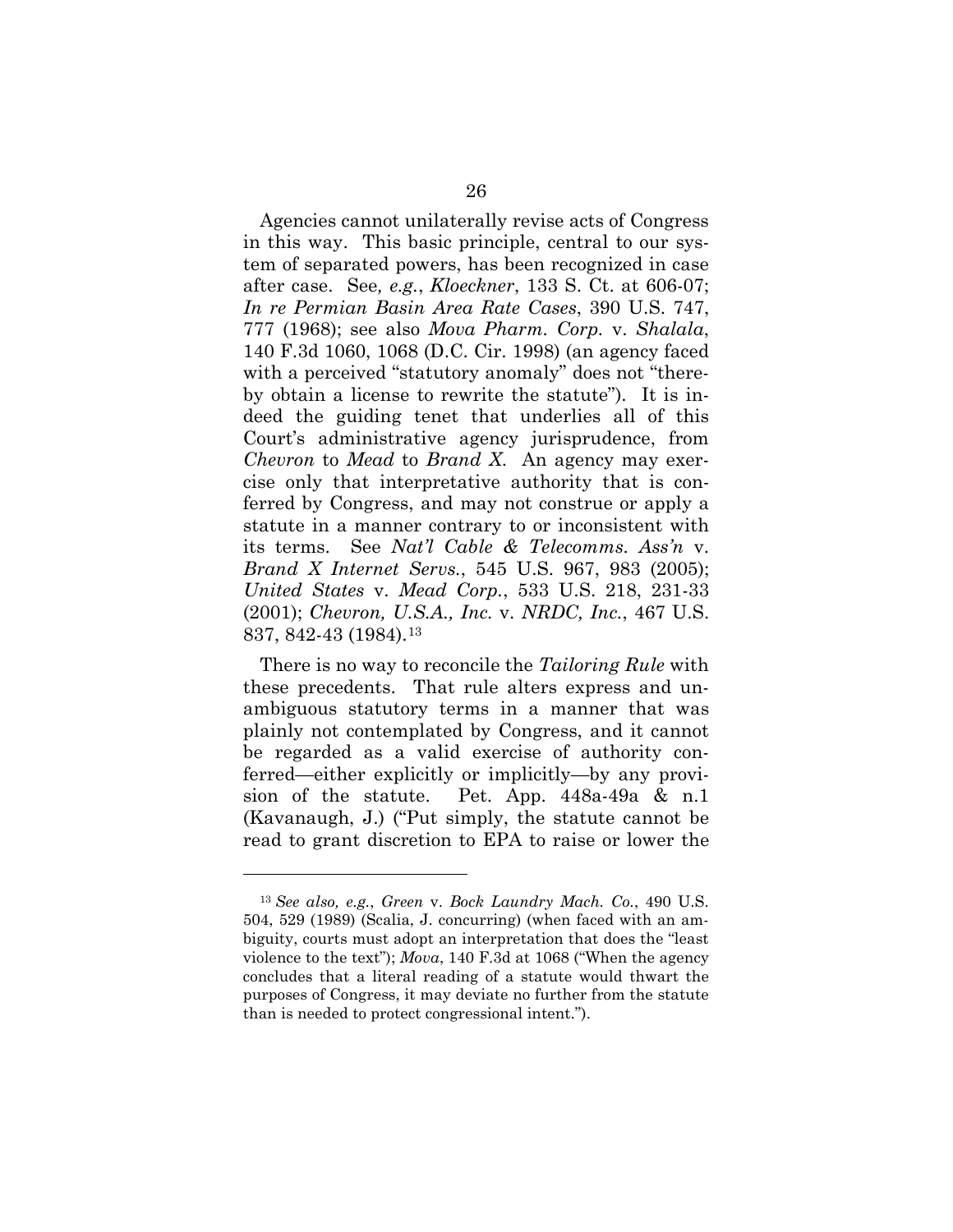permitting triggers as EPA sees fit."). It is, instead, a bald assumption and exercise of legislative power by an Executive Branch agency and, as the dissenting members of the en banc panel noted, a blatant violation of separation of powers principles. *Id.*

The justification offered by EPA for its action is that it was required to adopt the *Tailoring Rule* as a matter of "administrative necessity," in order to render the PSD program manageable as applied to greenhouse gases. 75 Fed. Reg. at 31541-47 (Pet. App. 617a-39a). However, neither the "administrative necessity" doctrine nor any other principle allows an agency to alter the methods dictated by Congress or to modify or ignore statutory mandates, as EPA has done in the *Tailoring Rule*. Even when strict compliance with a statute might be deemed administratively difficult, or even "impossible," courts may not grant to an agency "general administrative power to create exemptions to statutory requirements based upon the agency's perceptions of costs and benefits." *Ala. Power*, 636 F.2d at 357-58; *see also, e.g.*, *Kloeckner*, 133 S. Ct. at 606-07. That is, however, effectively what the court of appeals did here.[14](#page-39-0)

<span id="page-39-0"></span><sup>14</sup> This is, in any event, not a situation in which an agency has taken "incremental" steps that, while not satisfying statutory goals in full, are arguably consistent with the statute and within the bounds of delegated authority. *Cf., e.g.*, *Massachusetts*, 549 U.S. at 524. Rather, the agency in this case has seized authority that is not granted by the statute and adopted a regulation that directly contravenes the statutory language by changing the statutory thresholds established by Congress. Indeed, EPA has determined that it may adopt "permanent exclusion[s]" from the statutory PSD requirements for certain sources that, in the agency's view, are "too small" or "inconsequential in terms of [greenhouse gas] contribution" to merit regulation. 75 Fed. Reg. at 31524 (Pet. App. 541a).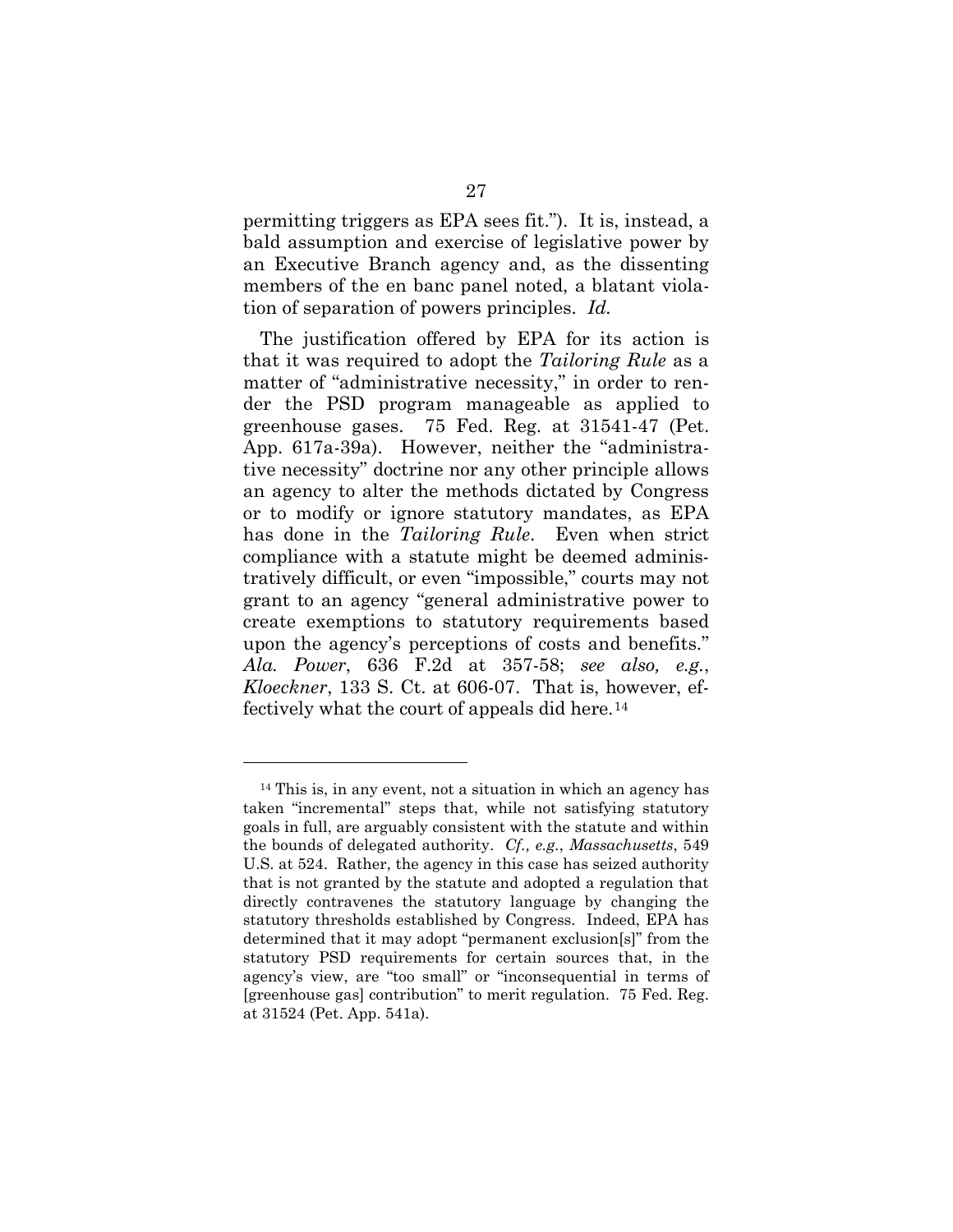Resort to these doctrines is particularly inappropriate in this case, given that the agency has itself created the purported "necessity" on which it seeks to rely. The only reason EPA needs (in its view) to rewrite the statute, relying on doctrines of administrative necessity and the like, is because of the absurdities created by its own interpretation of the Act. See 75 Fed. Reg. at 31541-47 (Pet. App. 617a-39a). But it is well-established, by this Court's precedent and the law of all circuits, that the proper remedy for an agency interpretation that would create undue administrative difficulties is not for a court to "manufacture for [the] agency a revisory power" but, rather, for the agency to adopt an alternative, reasonable construction of the statute. *Ala. Power*, 636 F.2d at 357-58; see also*, e.g.*, *Kloeckner*, 133 S. Ct. at 606-07. Only that result is consistent with the principles of *Chevron* and its progeny: agencies may in appropriate circumstances have discretion to choose among "reasonable" alternative interpretations of a provision, but they never have authority to select one that is contrary to the statute. *E.g.*, 467 U.S. at 842-43.[15](#page-40-0)

<span id="page-40-0"></span><sup>&</sup>lt;sup>15</sup> The panel made no attempt to justify the unprecedented interpretive exercise reflected in the *Tailoring Rule*, reasoning that it need not consider that rulemaking once it determined that EPA's interpretation of the PSD provision was "unambiguous." Pet. App. 50a-51a. But this ignores that the validity of EPA's interpretation of the PSD permitting provision is inextricably tied to the validity of the *Tailoring Rule*, as the *Tailoring Rule* provides the sole means by which EPA can, in the agency's view, address the absurdities created by that interpretation. *See* 75 Fed. Reg. at 31541-47 (Pet. App. 617a-39a). Indeed, it is uncontested that, if EPA's interpretation of the PSD provision were set aside, the *Tailoring Rule* would also have to vacated, because EPA's sole rationale for "tailoring" the statutory thresholds would have been eliminated. *See also supra* note 1. As noted previously, *supra* pp. 13-14, in contrast to certain other peti-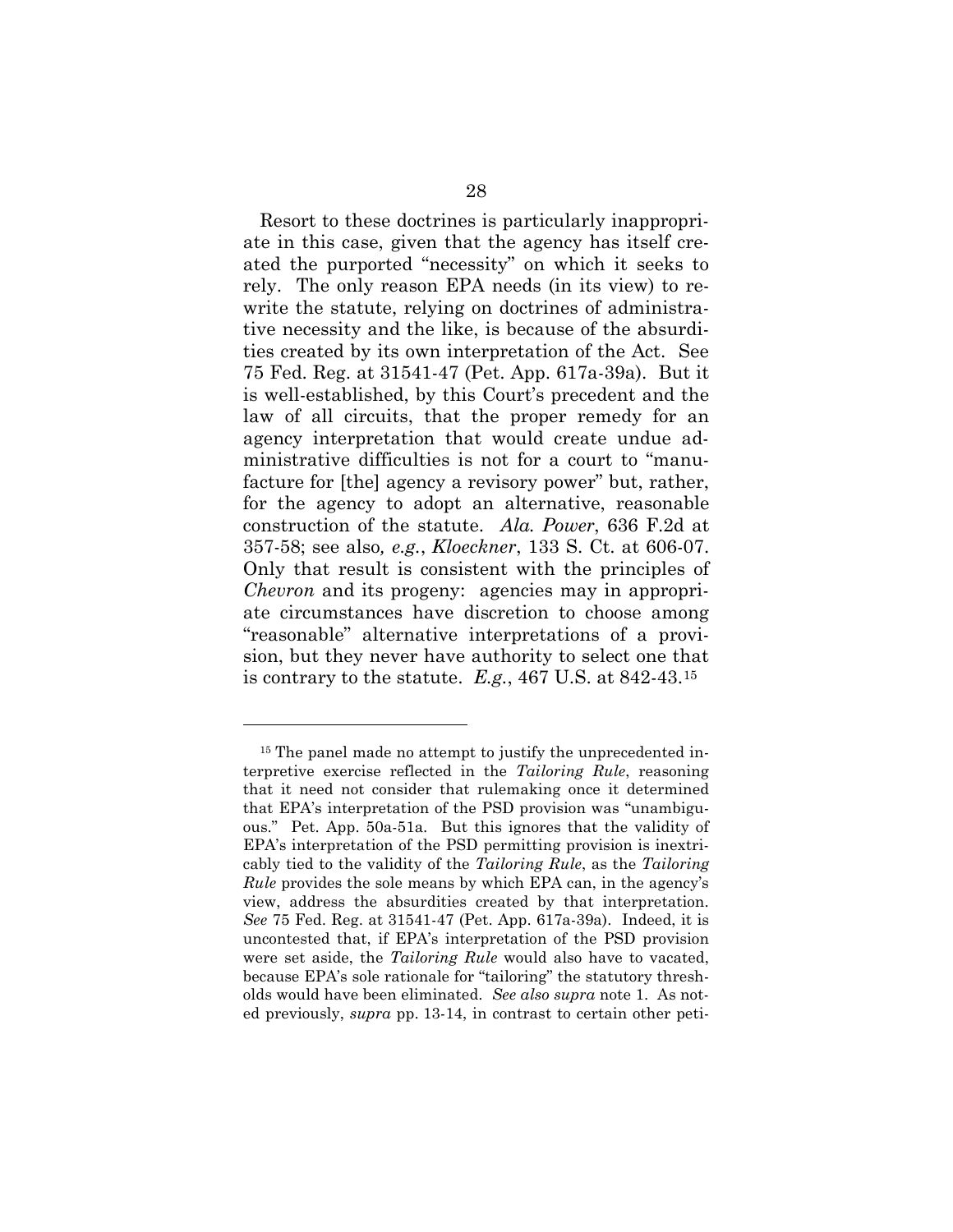The decision below represents a dramatic departure from prior opinions interpreting the Clean Air Act and other statutes, and seriously undermines the Court's jurisprudence in this field, which has consistently emphasized the need for strict adherence by agencies to congressional commands. *E.g.*, *id.*; see also*, e.g.*, *Kloeckner*, 133 S. Ct. at 606-07; *Griffin*, 458 U.S. at 575; *Ala. Power*, 636 F.2d at 357-58. To address this conflict, and reinforce governing administrative law doctrine and basic separation of powers principles, certiorari should be granted.

#### **II. REVIEW IS WARRANTED IN LIGHT OF THE EXTRAORDINARY NATIONAL IM-PORTANCE OF EPA'S REGULATION OF GREENHOUSE GAS EMISSIONS.**

The panel's decision would warrant review in any event in light of the exceptional national importance of this case. The regulations at issue were adopted as a direct result of EPA's reading of this Court's opinion in *Massachusetts* v. *EPA*, which itself acknowledged the "unusual importance" of questions regarding the scope of EPA's authority and responsibility to regulate greenhouse gas emissions. 549 U.S. at 505- 06. Those questions are no less important now that EPA has undertaken greenhouse gas regulation; to the contrary, they have assumed even greater significance.

Whereas the impact of EPA's decision *not* to regulate greenhouse gas emissions in *Massachusetts* was prospective and largely speculative, relating to asserted future risks from climate change, see *id.*, the impacts of the EPA regulations at issue in this case

tioners, the panel unequivocally held that the petitioners in this case have standing to challenge EPA's interpretation of the PSD provision.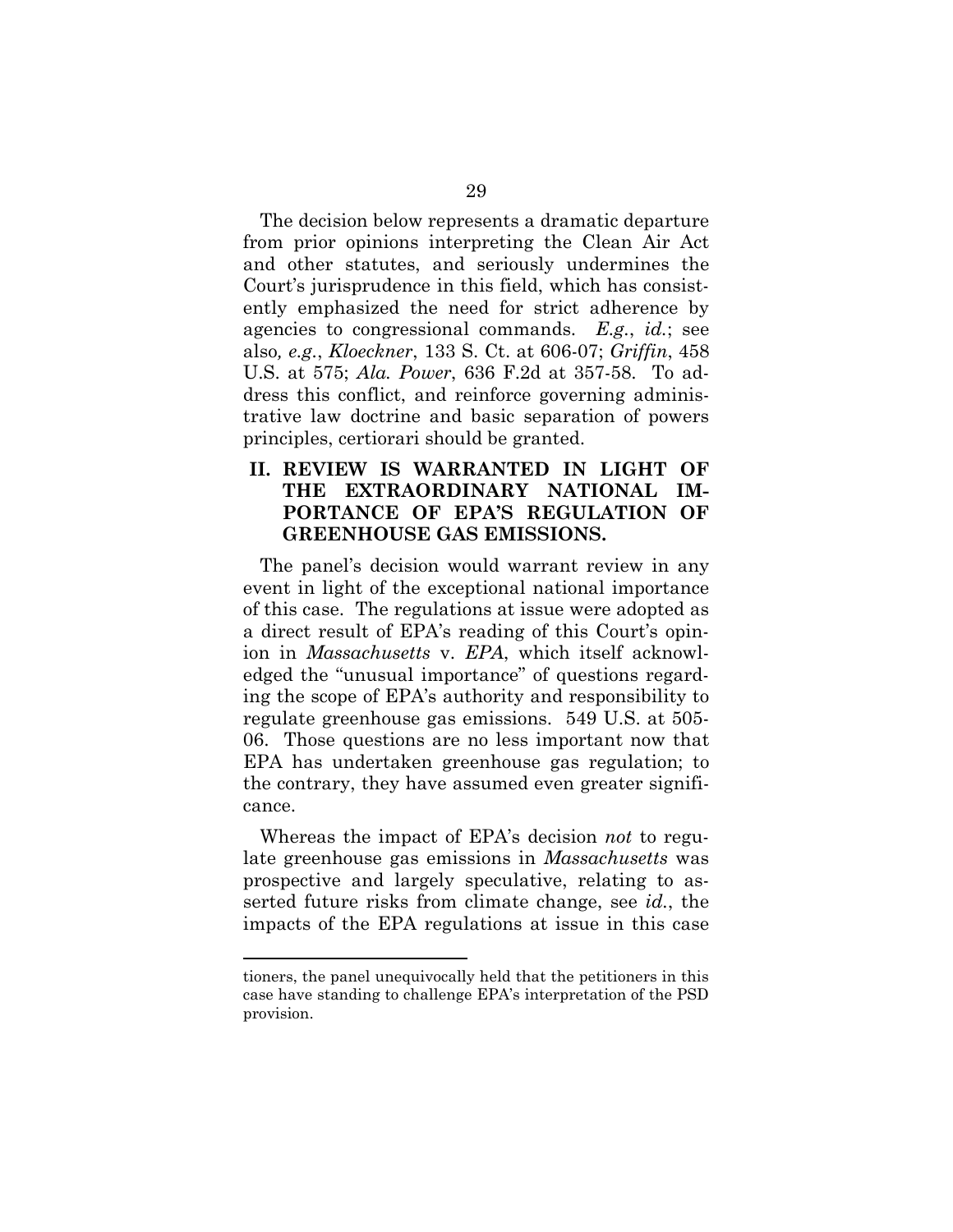are immediate, concrete, and massive. Those regulations extend EPA's regulatory reach to millions of new sources across the Nation, potentially affecting every sector and every business in the country. See*, e.g.*, 75 Fed. Reg. at 31526, 31597 (Pet. App. 551a, 861a). EPA reports that its current "phase" of regulations will alone give rise to permitting costs of more than \$30.5 million per year. EPA, *Regulatory Impact Analysis for the Final Prevention of Significant Deterioration and Title V Greenhouse Gas Tailoring Rule*, attach. C at 23 tbl.3-1, 28 tbl.3-2 (2010); see also 75 Fed. Reg. at 31571 (Pet. App. 746a). This does not include the costs to install and operate more expensive equipment and systems to meet PSD permitting requirements (including the "best available control technology" to address greenhouse gas emissions), which are just now evolving and which will likely implicate far greater expenditures. Total costs could, EPA estimates, increase to more than \$50 *billion* per year if in future "phases" the agency chooses to implement the PSD program at the statutory threshold of 250 tons per year. 75 Fed. Reg. at 31533, 31540, 31563 (Pet. App. 579a-80a, 611a, 711a-14a). EPA itself acknowledges that these costs—as well as the anticipated significant delays in construction associated with the expanded PSD permitting program—could have "adverse[] [e]ffect[s] ... [on] economic development" in the Nation. *Id.* at 31557 (Pet. App. 685a).

The importance of these questions is not, however, limited to economic and practical concerns, but implicates also the jurisprudential consequences of the decision below. That decision represents a drastic break from settled jurisprudence, of both this Court and all circuit courts (including other opinions of the D.C. Circuit), recognizing that agency authority must be strictly circumscribed according to and within the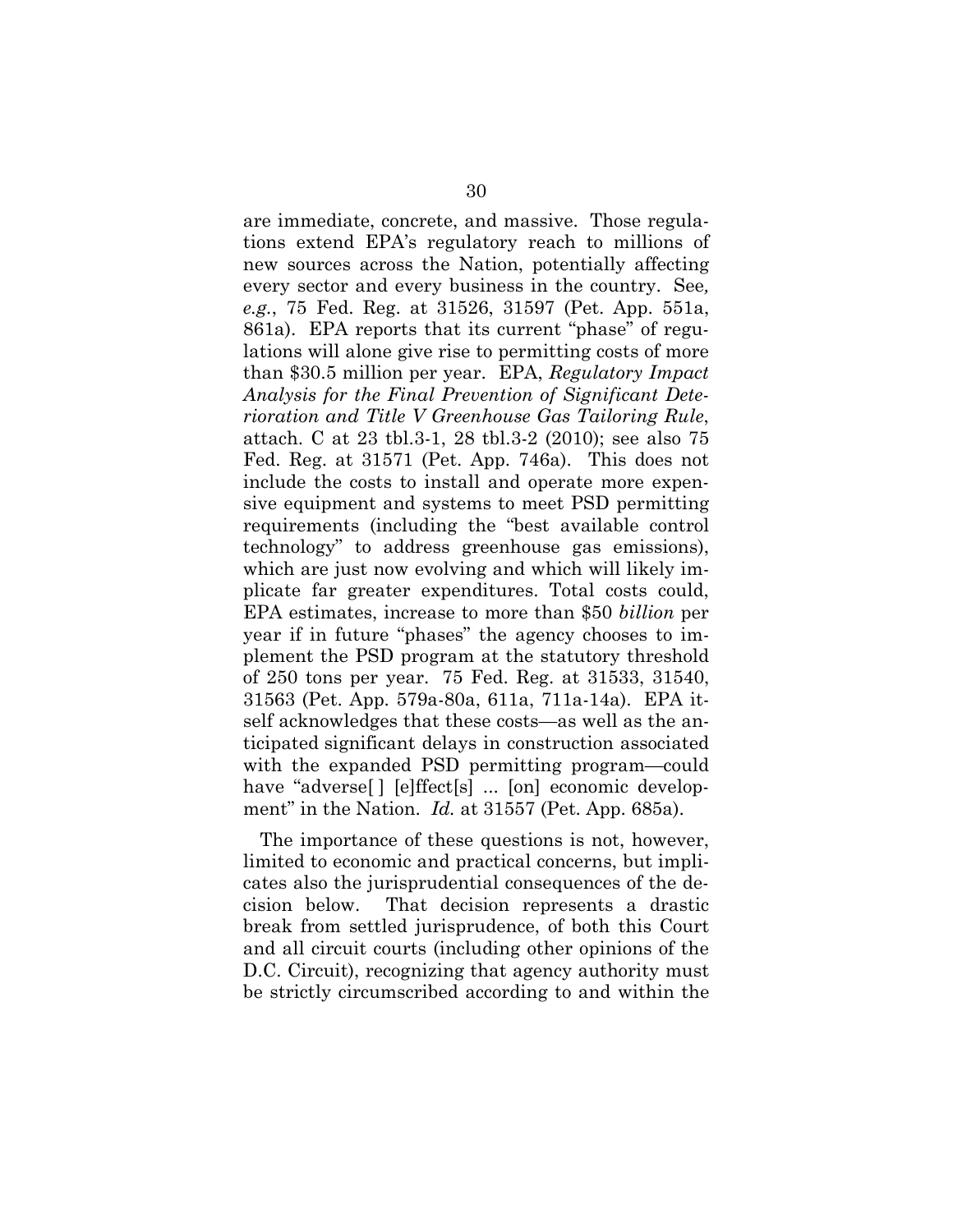bounds set by governing statute. *Supra* pp. 25-26. If the panel's opinion stands, and other courts follow its reasoning, the result would be a dramatic expansion of agency power at the expense of Congress. It is not too much to say, as one of the dissenting judges below remarked, that "the bedrock underpinnings of our system of separation of powers are at stake." Pet. App. 462a (Kavanaugh, J.) ("If a court mistakenly allows an agency's transgression of statutory limits, then we green-light a significant shift of power from the Legislative Branch to the Executive Branch.").

This case is one that warrants this Court's review regardless of whether the panel's decision is viewed as right or wrong. The regulatory regime upheld by that decision constitutes the most significant expansion of EPA's authority in the agency's history, and it was adopted in response to this Court's opinion in *Massachusetts*. See Pet. App. 3a-4a. These issues should be considered by this Court before EPA proceeds further down this unprecedented regulatory path.